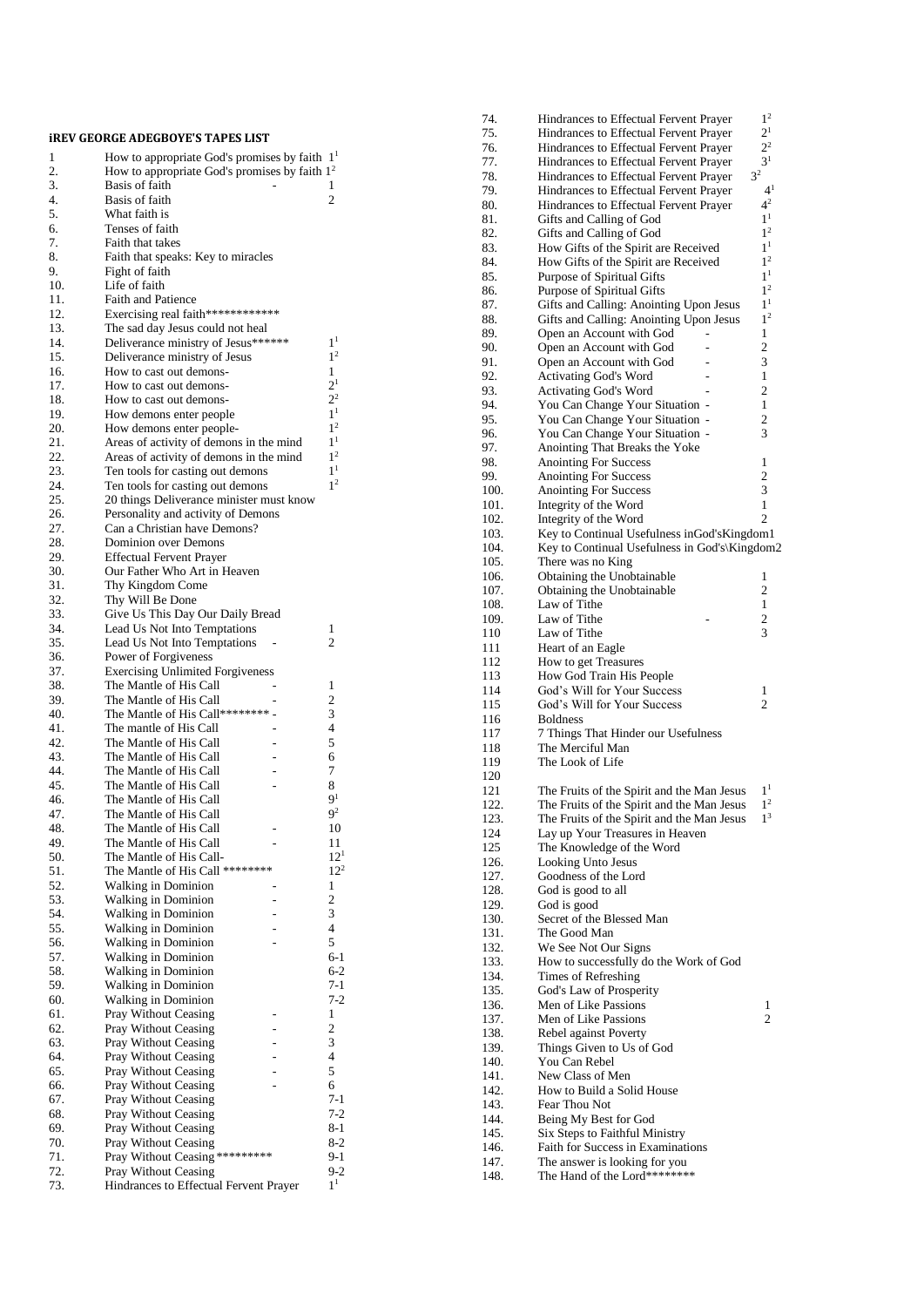| 149.         | The Hiding Place of His Power                                     |                |
|--------------|-------------------------------------------------------------------|----------------|
| 150.         | Concerning Giving and Receiving Miracles                          |                |
| 151.         | <b>Triumphant Entry</b>                                           | 1              |
| 152.         | <b>Triumphant Entry</b>                                           | 2              |
| 153.         | Triumphant Entry<br>How to Confuse Satan                          | 3              |
| 154.<br>155. | How to Receive Miracles                                           |                |
| 156.         | Who so Offereth Praise                                            |                |
| 157.         | Walking Worthy of the Call                                        |                |
| 158.         | Secret of Power: Smith Wiggles worth-                             | 1              |
| 159.         | Secret of Power: Smith Wiggles worth-                             | $\overline{2}$ |
| 160.         | Secret of Power: Smith Wiggles worth-**** 3-1                     |                |
| 161.         | Secret of Power: Smith Wiggles worth-                             | $3-2$          |
| 162.         | Secret of Power: Smith Wiggles worth-                             | 4              |
| 163.<br>164. | Do Not Make Haste<br><b>UNFORGIVENESS</b>                         |                |
| 165.         | <b>Understanding God's Ways</b>                                   |                |
| 166.         | Prove Me Now                                                      |                |
| 167.         | Do I Need a Prayer Revival?                                       | 1              |
| 168.         | Do I Need a Prayer Revival?                                       | 2              |
| 169.         | Why Did Jesus Come?                                               | 1              |
| 170.         | Why Did Jesus Come?                                               | $\overline{2}$ |
| 171.         | <b>Spiritual Dryness</b>                                          |                |
| 172.         | <b>Spiritual Barrenness</b>                                       |                |
| 173.<br>174. | Spiritual Hunger<br>Responses to the Child Jesus                  | 1              |
| 175.         | Responses to the Child Jesus                                      | 2              |
| 176.         | Key to God's Promises                                             |                |
| 177.         | Obedience in Finance                                              |                |
| 178.         | What Manner of Man Is Jesus?                                      | 1              |
| 179.         | What Manner of Man Is Jesus?                                      | 2              |
| 180.         | Secret of a Real Christian Life                                   |                |
| 181.         | RHEMA                                                             |                |
| 182.         | Hindrances to Spiritual Growth                                    | 1<br>2         |
| 183.<br>184. | Hindrances to Spiritual Growth<br>How to Enjoy the Leading of God | 1              |
| 185.         | How to Enjoy the Leading of God                                   | $\overline{c}$ |
| 186.         | How to Enjoy the Leading of God                                   | 3              |
| 187.         | The Power of Vision                                               |                |
| 188.         | Advise to a Young Minister                                        |                |
| 189.         | *********_<br>How to be a Winner                                  | 1              |
| 190.         | How to be a Winner                                                | 2              |
| 191.         | How to be a Winner***********                                     | 3              |
| 192.<br>193. | How to be a Winner<br>How to be a Winner                          | 4<br>5         |
| 194.         | How to be a Winner**********                                      | 6              |
| 195.         | Practical Thoughts on Guidance                                    |                |
| 196.         | Law of Revenge                                                    |                |
| 197.         | The Power of God's Word******                                     | 1-1            |
| 198.         | The Power of God's Word******                                     | $1 - 2$        |
| 199.         | Agreement in Prayer                                               | 1              |
| 200.         | Agreement in Prayer                                               | 2              |
| 201.<br>202. | Your Sin Shall Find You Out<br>Sin and Generation                 |                |
| 203.         | Sin and Prosperity                                                |                |
| 204.         | Sin of Idolatry                                                   |                |
| 205.         | Sin of Covetousness                                               |                |
| 206.         | Sin of Stealing                                                   |                |
| 207.         | A Happy Home                                                      |                |
| 208.         | Sin of False Witness                                              | 1              |
| 209.         | Sin of False Witness                                              | 2              |
| 210.<br>211. | Sin of Flattering<br>Sin of Backbiting                            |                |
| 212.         | Sin of Murder                                                     |                |
| 213.         | Characteristics of a Healthy Spirit-                              | 1              |
| 214.         | Characteristics of a Healthy Spirit-                              | 2              |
| 215.         | Characteristics of a Healthy Spirit-*******                       | 3              |
| 216.         | Characteristics of a Healthy Spirit-                              | 4              |
| 217.         | Characteristics of a Healthy Spirit-                              | 5              |
| 218.         | Characteristics of a Healthy Spirit-*******                       | 6              |
| 219.<br>220. | Characteristics of a Healthy Spirit-                              | 7<br>1         |
| 221.         | Keys of the Kingdom<br>Keys of the Kingdom                        | 2              |
| 222.         | Art of Intercession***********                                    | 1              |
| 223.         | Art of Intercession                                               | 2              |
|              |                                                                   |                |

| 224.         | Art of Intercession                                                                           |                          | 3              |
|--------------|-----------------------------------------------------------------------------------------------|--------------------------|----------------|
| 225.         | Art of Intercession***********                                                                |                          | 4              |
| 226.         | Art of Intercession                                                                           |                          | 5              |
| 227.         | Art of Intercession                                                                           |                          | 6              |
| 228.<br>229. | Art of Intercession<br>Vision and Commitment                                                  |                          | 7              |
| 230.         | Doctrine of Lying on of Hands                                                                 |                          | 1              |
| 231.         | Doctrine of Lying on of Hands                                                                 |                          | $\overline{c}$ |
| 232.         | Doctrine of Lying on of Hands******-                                                          |                          | 3              |
| 233.         | Doctrine of Lying on of Hands                                                                 |                          | 4              |
| 234.         | Doctrine of Laying on of Hands                                                                | -                        | 5              |
| 235.         | Doctrine of Laying on of Hands                                                                | -                        | 6              |
| 236.         | Why Christians Fail to Receive                                                                | $\overline{\phantom{0}}$ | 1              |
| 237.         | Why Christians Fail to Receive                                                                | $\overline{a}$           | $\overline{c}$ |
| 238.         | Why Christians Fail to Receive                                                                | -                        | 3              |
| 239.         | How to Pray with Power                                                                        |                          |                |
| 240.         | Entering Into a Praying Life                                                                  |                          |                |
| 241.<br>242. | Developing Your Praying Life                                                                  |                          | 1<br>2         |
| 243.         | Developing Your Praying Life<br>Developing Your Praying Life                                  |                          | 3              |
| 244.         | Developing Your Praying Life                                                                  | -                        | $\overline{4}$ |
| 245.         | Unforgiveness: A Thief of Life                                                                | -                        | 1              |
| 246.         | Unforgiveness: A Thief of Life                                                                | -                        | $\overline{c}$ |
| 247.         | Unforgiveness: A Thief of Life                                                                | $\overline{a}$           | 3              |
| 248.         | Unforgiveness: A Thief of Life                                                                | Ĭ.                       | 4              |
| 249.         | Law of Increase                                                                               |                          |                |
| 250.         | Separated Unto the Holy Ghost                                                                 |                          |                |
| 251.         | The Effects that God's Love Produce                                                           |                          |                |
| 252.         | How to Release Your Ministry                                                                  |                          | 1              |
| 253.         | How to Release Your Ministry                                                                  |                          | 2              |
| 254.         | What Marriage Is                                                                              |                          |                |
| 255.<br>256. | Holy Spirit My Comforter<br>Knowing Whom to Marry                                             |                          | 1-1            |
| 257.         | Knowing Whom to Marry                                                                         |                          | $1-2$          |
| 258.         | Thanks-living                                                                                 |                          | 1              |
| 259.         | Thanks-living                                                                                 |                          | $\overline{2}$ |
| 260.         | Discovering God's Most Hidden Treasure                                                        |                          |                |
| 261.         | Behold He Cometh                                                                              |                          | $1 - 1$        |
| 262.         | Behold He Cometh                                                                              |                          | $1 - 2$        |
| 263.         | Walking in Love                                                                               |                          | 1              |
| 264.         | Walking in Love                                                                               |                          | 2              |
| 265.         | Walking in Love                                                                               |                          | 3              |
| 266.<br>267. | Leadership: Key to Getting Things Done                                                        |                          | 1-1<br>$1 - 2$ |
| 268.         | Leadership: Key to Getting Things Done<br>Holy Spirit our Teacher                             |                          |                |
| 269.         | Fellowshipping with the Holy Spirit-******                                                    |                          | 1              |
| 270.         | Fellowshipping with the Holy Spirit-                                                          |                          | 2              |
| 271.         | Fellowshipping with the Holy Spirit-                                                          |                          | 3              |
| 272.         | Fellowshipping with the Holy Spirit-****** 4                                                  |                          |                |
| 273.         | How to be led by the Holy Spirit -                                                            |                          | 1              |
| 274.         | How to be led by the Holy Spirit -                                                            |                          | 2              |
| 275.         | How to be led by the Holy Spirit -                                                            |                          | 3              |
| 276.         | How to be led by the Holy Spirit -                                                            |                          | 4              |
| 277.<br>278. | Energising Your Spirit for Creative Result-**1<br>Energising Your Spirit for Creative Result- |                          | 2              |
| 279.         | Energising Your Spirit for Creative Result-**3                                                |                          |                |
| 280.         | When it is a Sin to Fast                                                                      |                          | 1              |
| 281.         | When it is a Sin to Fast                                                                      |                          | 2              |
| 282.         | Purpose of Collective Fasting                                                                 |                          |                |
| 283.         | Different Kinds of Biblical Fasting                                                           |                          |                |
| 284.         | Praying in the Spirit                                                                         |                          |                |
| 285.         | Symbols of the Holy Spirit                                                                    |                          | 1              |
| 286.         | Symbols of the Holy Spirit                                                                    |                          | 2              |
| 287.         | Holy Spirit and the Body of the Believer-                                                     |                          | 1              |
| 288.         | Holy Spirit and the Body of the Believer-                                                     |                          | 2              |
| 289.<br>290. | Force of Wisdom<br>Redeemed from Fear                                                         |                          |                |
| 291.         | Six Steps to Developing Our Fasting Life                                                      |                          |                |
| 292.         | Cure for Unbelief                                                                             |                          |                |
| 293.         | Reality of the Indwelling Spirit: Love-                                                       |                          | 1              |
| 294.         | Reality of the Indwelling Spirit: Love-                                                       |                          | 2              |
| 295.         | Reward of Fasting                                                                             |                          | $1^{-1}$       |
| 296.         | Reward of Fasting                                                                             |                          | $1^{-2}$       |
| 297.         | A More Sure Word                                                                              |                          |                |
| 298.         | A Healthy Self Image                                                                          |                          | 1              |
|              |                                                                                               |                          |                |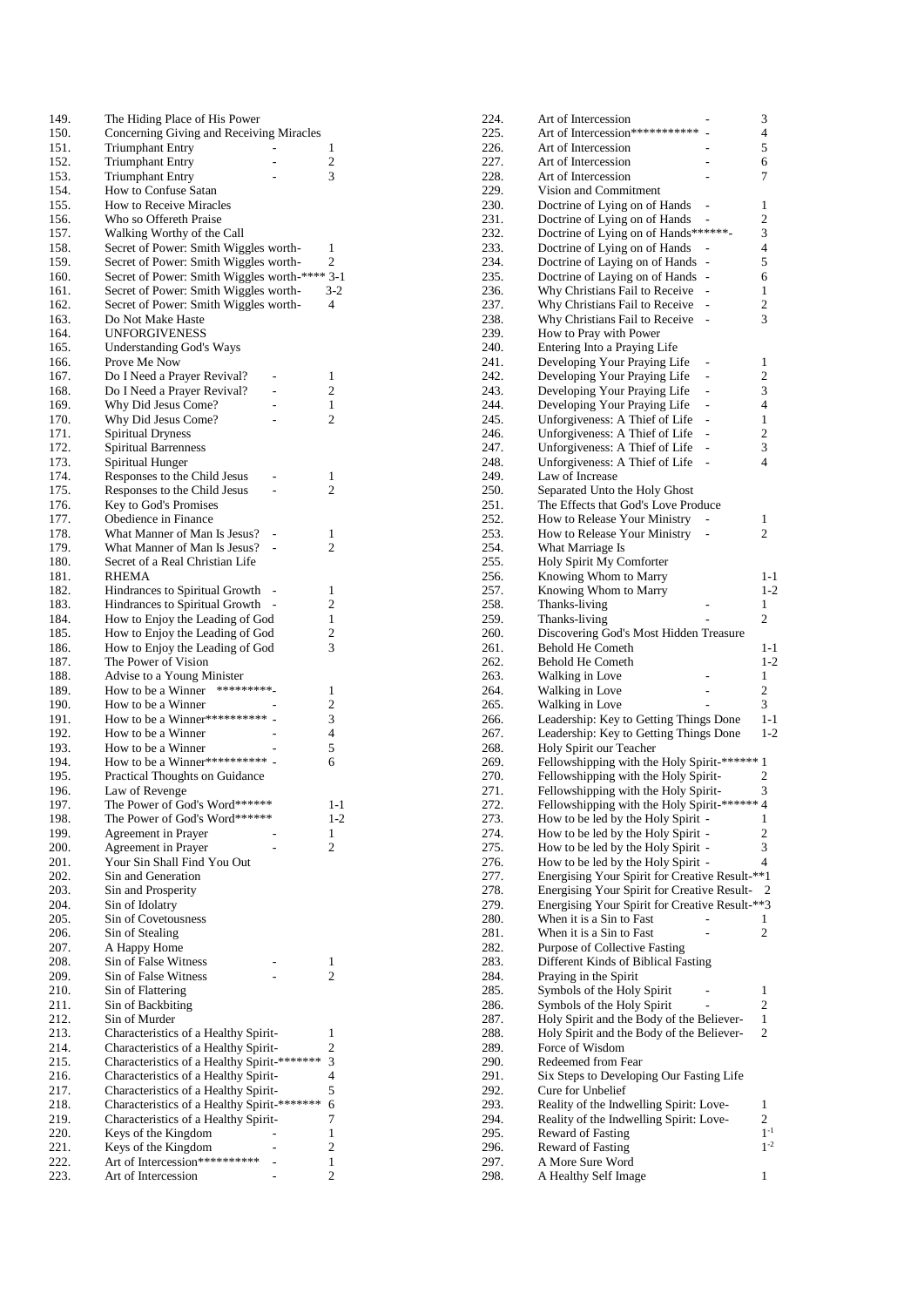| 299. | Holy Spirit Help Me                              |                |                         |
|------|--------------------------------------------------|----------------|-------------------------|
| 300. | How to Create an Atmosphere of His Presence***** |                |                         |
| 301. | Evidence of a Spirit-filled Congregation         |                |                         |
|      |                                                  |                |                         |
| 302. | Why We Find It Difficult to Love                 |                | 1                       |
| 303. | Why We Find It Difficult to Love                 |                | $\overline{c}$          |
| 304. | Why We Find It Difficult to Love                 |                | 3                       |
|      |                                                  |                |                         |
| 305. | Overwhelming Confidence in God's Love-           |                | 1                       |
| 306. | Overwhelming Confidence in God's Love-           |                | 2                       |
| 307. | Overwhelming Confidence in God's Love-           |                | 3                       |
| 308. | Overwhelming Confidence in God's Love-           |                | 4                       |
|      |                                                  |                |                         |
| 309. | Overwhelming Confidence in God's Love-           |                | 5                       |
| 310. | Overwhelming Confidence in God's Love-           |                | 6                       |
| 311. | Overwhelming Confidence in God's Love-           |                | 7                       |
|      |                                                  |                |                         |
| 312. | How to Maintain the Anointing                    |                | 1                       |
| 313. | How to Maintain the Anointing                    |                | 2                       |
| 314. | How to Maintain the Anointing                    | ÷              | 3                       |
|      |                                                  |                |                         |
| 315. | God With Us                                      |                |                         |
| 316. | Very Important Person                            |                |                         |
| 317. | <b>Dominion Principles</b>                       |                | 1                       |
|      |                                                  |                | 2                       |
| 318. | <b>Dominion Principles</b>                       |                |                         |
| 319. | <b>Dominion Principles</b>                       |                | 3                       |
| 320. | <b>Dominion Instruments</b>                      |                | 1                       |
| 321. | <b>Dominion Instruments</b>                      |                | 2                       |
|      |                                                  |                |                         |
| 322. | Dominion Instruments: Faith                      | $\overline{a}$ | 3                       |
| 323. | Dominion Instruments: Faith                      | $\overline{a}$ | 4                       |
| 324. | Dominion Instruments: Faith                      | -              | 5                       |
|      |                                                  |                |                         |
| 325. | Dominion Instruments: Faith                      |                | $6 - 1$                 |
| 326. | Dominion Instruments: Faith                      |                | $6^{-2}$                |
| 327. | Dominion Instruments: Faith                      |                | 7                       |
|      |                                                  |                |                         |
| 328. | Dominion Instruments: Cure for Doubt-            |                | 8                       |
| 329. | Dominion Instruments: Prayer                     |                | 9                       |
| 330. | Dominion Instruments: Prayer                     |                | 10                      |
|      |                                                  |                |                         |
| 331. | Dominion Instruments: Prayer                     |                | 11                      |
| 332. | Dominion Instruments: Fire in Prayer-            |                | 12                      |
| 333. | Dominion Instruments: Fire in Prayer-            |                | 13                      |
|      |                                                  |                |                         |
| 334. | Dominion Instruments: Prayer                     |                | 14                      |
| 335. | Dominion Instruments:                            |                | 15                      |
| 336. | Dominion Instruments: Slothful Man-              |                | 16                      |
|      |                                                  |                |                         |
| 337. | Dominion Instruments: Know How to Pray-          |                | 17                      |
| 338. | Dominion Instruments: Prayer                     |                | 18                      |
| 339. | Dominion Instruments: Prayer                     |                | 19                      |
|      |                                                  |                |                         |
| 340. | Dominion Instruments:                            |                | 20                      |
| 341. | Dominion Instruments:                            |                | 21                      |
| 342. | Dominion Instruments:                            |                | 22                      |
| 343. | Dominion Instruments                             |                | 23                      |
|      |                                                  |                |                         |
| 344. | <b>Dominion Instruments</b>                      |                | 24                      |
| 345. | Dominion Instruments                             |                | 25                      |
| 346. | Hearing From God                                 |                | 1                       |
|      |                                                  |                |                         |
| 347. | Hearing From God                                 |                | $\overline{\mathbf{c}}$ |
| 348. | Hearing From God                                 |                | 3                       |
| 349. | Things That Help Us Hear God's Voice-            |                | 1                       |
| 350. | Things That Help Us Hear God's Voice-            |                | $\overline{c}$          |
|      |                                                  |                |                         |
| 351. | Things That Help Us Hear God's Voice-            |                | 3                       |
| 352. | Things That Help Us Hear God's Voice-            |                | 4                       |
| 353. | Things That Help Us Hear God's Voice-            |                | 5                       |
|      |                                                  |                |                         |
| 354. | Things That Help Us Hear God's Voice-            |                | 6                       |
| 355. | Things That Help Us Hear God's Voice-            |                | 7                       |
| 356. | Things That Help Us Hear God's Voice-            |                | 8                       |
|      |                                                  |                |                         |
| 357. | Things That Help Us Hear God's Voice-            |                | 9                       |
| 358. | Things That Help Us Hear God's Voice-            |                | 10                      |
| 359. | Things That Help Us Hear God's Voice-            |                | $11^{-1}$               |
| 360. | Things That Help Us Hear God's Voice-            |                | $11-2$                  |
|      |                                                  |                |                         |
| 361. | Things That Help Us Hear God's Voice-            |                | 12                      |
| 362. | Things That Help Us Hear God's Voice-            |                | 13                      |
| 363. | Things That Help Us Hear God's Voice-            |                | 14                      |
|      |                                                  |                |                         |
| 364. | How to Succeed in Life                           |                | 1                       |
| 365. | How to Succeed in Life                           |                | $\overline{c}$          |
| 366. | How to Succeed in Life                           | L              | 3                       |
|      |                                                  |                |                         |
| 367. | How to Succeed in Life                           | L,             | 4                       |
| 368. | How to Succeed in Life                           |                | $5-1$                   |
| 369. | How to Succeed in Life                           |                | $5^{-2}$                |
|      |                                                  |                |                         |
| 370. | How to Succeed in Life                           |                | 6                       |
| 371. | How to Succeed in Life                           |                | 7                       |
| 372. | How to Succeed in Life                           |                | 8                       |
|      |                                                  |                |                         |
|      |                                                  |                |                         |
| 373. | How to Succeed in Life                           |                | 9                       |

| How to Succeed in Life<br>÷,                             | 10                                                                                                                                                                                                                                                                                                                                                                                                                                                                                                                                                                                                                                                                                                                                                                                                                                                                                                                                                                                                                                                                                                                                                                                   |
|----------------------------------------------------------|--------------------------------------------------------------------------------------------------------------------------------------------------------------------------------------------------------------------------------------------------------------------------------------------------------------------------------------------------------------------------------------------------------------------------------------------------------------------------------------------------------------------------------------------------------------------------------------------------------------------------------------------------------------------------------------------------------------------------------------------------------------------------------------------------------------------------------------------------------------------------------------------------------------------------------------------------------------------------------------------------------------------------------------------------------------------------------------------------------------------------------------------------------------------------------------|
| How to Succeed in Life<br>$\overline{a}$                 | 11                                                                                                                                                                                                                                                                                                                                                                                                                                                                                                                                                                                                                                                                                                                                                                                                                                                                                                                                                                                                                                                                                                                                                                                   |
|                                                          | 1                                                                                                                                                                                                                                                                                                                                                                                                                                                                                                                                                                                                                                                                                                                                                                                                                                                                                                                                                                                                                                                                                                                                                                                    |
|                                                          | 2                                                                                                                                                                                                                                                                                                                                                                                                                                                                                                                                                                                                                                                                                                                                                                                                                                                                                                                                                                                                                                                                                                                                                                                    |
|                                                          | 3                                                                                                                                                                                                                                                                                                                                                                                                                                                                                                                                                                                                                                                                                                                                                                                                                                                                                                                                                                                                                                                                                                                                                                                    |
|                                                          |                                                                                                                                                                                                                                                                                                                                                                                                                                                                                                                                                                                                                                                                                                                                                                                                                                                                                                                                                                                                                                                                                                                                                                                      |
|                                                          | 4                                                                                                                                                                                                                                                                                                                                                                                                                                                                                                                                                                                                                                                                                                                                                                                                                                                                                                                                                                                                                                                                                                                                                                                    |
|                                                          | 5                                                                                                                                                                                                                                                                                                                                                                                                                                                                                                                                                                                                                                                                                                                                                                                                                                                                                                                                                                                                                                                                                                                                                                                    |
|                                                          | 6                                                                                                                                                                                                                                                                                                                                                                                                                                                                                                                                                                                                                                                                                                                                                                                                                                                                                                                                                                                                                                                                                                                                                                                    |
|                                                          | 7                                                                                                                                                                                                                                                                                                                                                                                                                                                                                                                                                                                                                                                                                                                                                                                                                                                                                                                                                                                                                                                                                                                                                                                    |
| Curses, Reasons, and Remedies<br>$\overline{a}$          | 8                                                                                                                                                                                                                                                                                                                                                                                                                                                                                                                                                                                                                                                                                                                                                                                                                                                                                                                                                                                                                                                                                                                                                                                    |
| Curses, Reasons, and Remedies                            | 9                                                                                                                                                                                                                                                                                                                                                                                                                                                                                                                                                                                                                                                                                                                                                                                                                                                                                                                                                                                                                                                                                                                                                                                    |
| $\overline{a}$                                           | 10                                                                                                                                                                                                                                                                                                                                                                                                                                                                                                                                                                                                                                                                                                                                                                                                                                                                                                                                                                                                                                                                                                                                                                                   |
| L                                                        | 11                                                                                                                                                                                                                                                                                                                                                                                                                                                                                                                                                                                                                                                                                                                                                                                                                                                                                                                                                                                                                                                                                                                                                                                   |
|                                                          | 12                                                                                                                                                                                                                                                                                                                                                                                                                                                                                                                                                                                                                                                                                                                                                                                                                                                                                                                                                                                                                                                                                                                                                                                   |
|                                                          | 13                                                                                                                                                                                                                                                                                                                                                                                                                                                                                                                                                                                                                                                                                                                                                                                                                                                                                                                                                                                                                                                                                                                                                                                   |
|                                                          |                                                                                                                                                                                                                                                                                                                                                                                                                                                                                                                                                                                                                                                                                                                                                                                                                                                                                                                                                                                                                                                                                                                                                                                      |
|                                                          | 14                                                                                                                                                                                                                                                                                                                                                                                                                                                                                                                                                                                                                                                                                                                                                                                                                                                                                                                                                                                                                                                                                                                                                                                   |
|                                                          | 15                                                                                                                                                                                                                                                                                                                                                                                                                                                                                                                                                                                                                                                                                                                                                                                                                                                                                                                                                                                                                                                                                                                                                                                   |
|                                                          | 16                                                                                                                                                                                                                                                                                                                                                                                                                                                                                                                                                                                                                                                                                                                                                                                                                                                                                                                                                                                                                                                                                                                                                                                   |
| Curses, Reasons, and Remedies<br>L,                      | 17                                                                                                                                                                                                                                                                                                                                                                                                                                                                                                                                                                                                                                                                                                                                                                                                                                                                                                                                                                                                                                                                                                                                                                                   |
| Curses, Reasons, and Remedies<br>Ĭ.                      | 18                                                                                                                                                                                                                                                                                                                                                                                                                                                                                                                                                                                                                                                                                                                                                                                                                                                                                                                                                                                                                                                                                                                                                                                   |
| Curses, Reasons, and Remedies<br>$\overline{a}$          | 19                                                                                                                                                                                                                                                                                                                                                                                                                                                                                                                                                                                                                                                                                                                                                                                                                                                                                                                                                                                                                                                                                                                                                                                   |
| L,                                                       | 20                                                                                                                                                                                                                                                                                                                                                                                                                                                                                                                                                                                                                                                                                                                                                                                                                                                                                                                                                                                                                                                                                                                                                                                   |
|                                                          | 21                                                                                                                                                                                                                                                                                                                                                                                                                                                                                                                                                                                                                                                                                                                                                                                                                                                                                                                                                                                                                                                                                                                                                                                   |
|                                                          | 22                                                                                                                                                                                                                                                                                                                                                                                                                                                                                                                                                                                                                                                                                                                                                                                                                                                                                                                                                                                                                                                                                                                                                                                   |
|                                                          |                                                                                                                                                                                                                                                                                                                                                                                                                                                                                                                                                                                                                                                                                                                                                                                                                                                                                                                                                                                                                                                                                                                                                                                      |
|                                                          | 23                                                                                                                                                                                                                                                                                                                                                                                                                                                                                                                                                                                                                                                                                                                                                                                                                                                                                                                                                                                                                                                                                                                                                                                   |
|                                                          | 24                                                                                                                                                                                                                                                                                                                                                                                                                                                                                                                                                                                                                                                                                                                                                                                                                                                                                                                                                                                                                                                                                                                                                                                   |
|                                                          | 25                                                                                                                                                                                                                                                                                                                                                                                                                                                                                                                                                                                                                                                                                                                                                                                                                                                                                                                                                                                                                                                                                                                                                                                   |
|                                                          |                                                                                                                                                                                                                                                                                                                                                                                                                                                                                                                                                                                                                                                                                                                                                                                                                                                                                                                                                                                                                                                                                                                                                                                      |
| How to Increase the Manifestation of the Holy Spirit 1-1 |                                                                                                                                                                                                                                                                                                                                                                                                                                                                                                                                                                                                                                                                                                                                                                                                                                                                                                                                                                                                                                                                                                                                                                                      |
| How to Increase the Manifestation of the Holy Spirit-1-2 |                                                                                                                                                                                                                                                                                                                                                                                                                                                                                                                                                                                                                                                                                                                                                                                                                                                                                                                                                                                                                                                                                                                                                                                      |
| <b>Reason For Living</b>                                 |                                                                                                                                                                                                                                                                                                                                                                                                                                                                                                                                                                                                                                                                                                                                                                                                                                                                                                                                                                                                                                                                                                                                                                                      |
|                                                          | $1^{-1}$                                                                                                                                                                                                                                                                                                                                                                                                                                                                                                                                                                                                                                                                                                                                                                                                                                                                                                                                                                                                                                                                                                                                                                             |
|                                                          | $1^{-2}$                                                                                                                                                                                                                                                                                                                                                                                                                                                                                                                                                                                                                                                                                                                                                                                                                                                                                                                                                                                                                                                                                                                                                                             |
|                                                          | $1^{-1}$                                                                                                                                                                                                                                                                                                                                                                                                                                                                                                                                                                                                                                                                                                                                                                                                                                                                                                                                                                                                                                                                                                                                                                             |
|                                                          | $1^{-2}$                                                                                                                                                                                                                                                                                                                                                                                                                                                                                                                                                                                                                                                                                                                                                                                                                                                                                                                                                                                                                                                                                                                                                                             |
|                                                          |                                                                                                                                                                                                                                                                                                                                                                                                                                                                                                                                                                                                                                                                                                                                                                                                                                                                                                                                                                                                                                                                                                                                                                                      |
|                                                          | 1                                                                                                                                                                                                                                                                                                                                                                                                                                                                                                                                                                                                                                                                                                                                                                                                                                                                                                                                                                                                                                                                                                                                                                                    |
|                                                          | 2                                                                                                                                                                                                                                                                                                                                                                                                                                                                                                                                                                                                                                                                                                                                                                                                                                                                                                                                                                                                                                                                                                                                                                                    |
|                                                          | 3                                                                                                                                                                                                                                                                                                                                                                                                                                                                                                                                                                                                                                                                                                                                                                                                                                                                                                                                                                                                                                                                                                                                                                                    |
| How to Release the Blessings of God-                     | 4                                                                                                                                                                                                                                                                                                                                                                                                                                                                                                                                                                                                                                                                                                                                                                                                                                                                                                                                                                                                                                                                                                                                                                                    |
| How to Release the Blessings of God-                     |                                                                                                                                                                                                                                                                                                                                                                                                                                                                                                                                                                                                                                                                                                                                                                                                                                                                                                                                                                                                                                                                                                                                                                                      |
|                                                          | 5                                                                                                                                                                                                                                                                                                                                                                                                                                                                                                                                                                                                                                                                                                                                                                                                                                                                                                                                                                                                                                                                                                                                                                                    |
|                                                          |                                                                                                                                                                                                                                                                                                                                                                                                                                                                                                                                                                                                                                                                                                                                                                                                                                                                                                                                                                                                                                                                                                                                                                                      |
| Why Do I Need a Fresh Anointing?                         | $1^{-1}$                                                                                                                                                                                                                                                                                                                                                                                                                                                                                                                                                                                                                                                                                                                                                                                                                                                                                                                                                                                                                                                                                                                                                                             |
| How to Know the Will of God                              |                                                                                                                                                                                                                                                                                                                                                                                                                                                                                                                                                                                                                                                                                                                                                                                                                                                                                                                                                                                                                                                                                                                                                                                      |
| How to Know the Will of God                              | $1^{-2}$                                                                                                                                                                                                                                                                                                                                                                                                                                                                                                                                                                                                                                                                                                                                                                                                                                                                                                                                                                                                                                                                                                                                                                             |
| How to Know the Will of God                              | $2 - 1$                                                                                                                                                                                                                                                                                                                                                                                                                                                                                                                                                                                                                                                                                                                                                                                                                                                                                                                                                                                                                                                                                                                                                                              |
| How to Know the Will of God                              | $2^{-2}$                                                                                                                                                                                                                                                                                                                                                                                                                                                                                                                                                                                                                                                                                                                                                                                                                                                                                                                                                                                                                                                                                                                                                                             |
| Doing Your Part in Making Things Happen                  |                                                                                                                                                                                                                                                                                                                                                                                                                                                                                                                                                                                                                                                                                                                                                                                                                                                                                                                                                                                                                                                                                                                                                                                      |
| Why I Will Not Quit                                      |                                                                                                                                                                                                                                                                                                                                                                                                                                                                                                                                                                                                                                                                                                                                                                                                                                                                                                                                                                                                                                                                                                                                                                                      |
| I Will Pour Out of My Spirit                             |                                                                                                                                                                                                                                                                                                                                                                                                                                                                                                                                                                                                                                                                                                                                                                                                                                                                                                                                                                                                                                                                                                                                                                                      |
| Godliness is Profitable                                  |                                                                                                                                                                                                                                                                                                                                                                                                                                                                                                                                                                                                                                                                                                                                                                                                                                                                                                                                                                                                                                                                                                                                                                                      |
| Divine Protection is yours                               |                                                                                                                                                                                                                                                                                                                                                                                                                                                                                                                                                                                                                                                                                                                                                                                                                                                                                                                                                                                                                                                                                                                                                                                      |
|                                                          |                                                                                                                                                                                                                                                                                                                                                                                                                                                                                                                                                                                                                                                                                                                                                                                                                                                                                                                                                                                                                                                                                                                                                                                      |
| Divine Protection: Conditions for Protection-1           |                                                                                                                                                                                                                                                                                                                                                                                                                                                                                                                                                                                                                                                                                                                                                                                                                                                                                                                                                                                                                                                                                                                                                                                      |
| Divine Protection: Conditions for Protection-2           |                                                                                                                                                                                                                                                                                                                                                                                                                                                                                                                                                                                                                                                                                                                                                                                                                                                                                                                                                                                                                                                                                                                                                                                      |
| Divine Protection: Conditions for Protection-3           |                                                                                                                                                                                                                                                                                                                                                                                                                                                                                                                                                                                                                                                                                                                                                                                                                                                                                                                                                                                                                                                                                                                                                                                      |
| Divine Protection: Conditions for Protection-4           |                                                                                                                                                                                                                                                                                                                                                                                                                                                                                                                                                                                                                                                                                                                                                                                                                                                                                                                                                                                                                                                                                                                                                                                      |
| Divine Protection: Conditions for Protection-5           |                                                                                                                                                                                                                                                                                                                                                                                                                                                                                                                                                                                                                                                                                                                                                                                                                                                                                                                                                                                                                                                                                                                                                                                      |
| Divine Protection: Conditions for Protection-6           |                                                                                                                                                                                                                                                                                                                                                                                                                                                                                                                                                                                                                                                                                                                                                                                                                                                                                                                                                                                                                                                                                                                                                                                      |
| Divine Protection: Conditions for Protection-7           |                                                                                                                                                                                                                                                                                                                                                                                                                                                                                                                                                                                                                                                                                                                                                                                                                                                                                                                                                                                                                                                                                                                                                                                      |
| Divine Protection: God Protects<br>÷,                    | 1                                                                                                                                                                                                                                                                                                                                                                                                                                                                                                                                                                                                                                                                                                                                                                                                                                                                                                                                                                                                                                                                                                                                                                                    |
| Divine Protection: God Protects<br>$\overline{a}$        | 2                                                                                                                                                                                                                                                                                                                                                                                                                                                                                                                                                                                                                                                                                                                                                                                                                                                                                                                                                                                                                                                                                                                                                                                    |
| Divine Protection: God Protects<br>$\overline{a}$        | 3                                                                                                                                                                                                                                                                                                                                                                                                                                                                                                                                                                                                                                                                                                                                                                                                                                                                                                                                                                                                                                                                                                                                                                                    |
| Divine Protection: God Protects<br>Ĭ.                    | 4                                                                                                                                                                                                                                                                                                                                                                                                                                                                                                                                                                                                                                                                                                                                                                                                                                                                                                                                                                                                                                                                                                                                                                                    |
| Divine Protection: God Protects<br>$\overline{a}$        | 5                                                                                                                                                                                                                                                                                                                                                                                                                                                                                                                                                                                                                                                                                                                                                                                                                                                                                                                                                                                                                                                                                                                                                                                    |
| Divine Protection: God Protects<br>L,                    | 6                                                                                                                                                                                                                                                                                                                                                                                                                                                                                                                                                                                                                                                                                                                                                                                                                                                                                                                                                                                                                                                                                                                                                                                    |
| L,                                                       |                                                                                                                                                                                                                                                                                                                                                                                                                                                                                                                                                                                                                                                                                                                                                                                                                                                                                                                                                                                                                                                                                                                                                                                      |
| Divine Protection: God Protects<br>$\overline{a}$        | 7                                                                                                                                                                                                                                                                                                                                                                                                                                                                                                                                                                                                                                                                                                                                                                                                                                                                                                                                                                                                                                                                                                                                                                                    |
| Divine Protection: God Protects                          | 8                                                                                                                                                                                                                                                                                                                                                                                                                                                                                                                                                                                                                                                                                                                                                                                                                                                                                                                                                                                                                                                                                                                                                                                    |
| Divine Protection: God Protects                          | 9                                                                                                                                                                                                                                                                                                                                                                                                                                                                                                                                                                                                                                                                                                                                                                                                                                                                                                                                                                                                                                                                                                                                                                                    |
| Divine Protection: God Protects                          | 10                                                                                                                                                                                                                                                                                                                                                                                                                                                                                                                                                                                                                                                                                                                                                                                                                                                                                                                                                                                                                                                                                                                                                                                   |
| Divine Protection: God Protects<br>$\overline{a}$        | 11                                                                                                                                                                                                                                                                                                                                                                                                                                                                                                                                                                                                                                                                                                                                                                                                                                                                                                                                                                                                                                                                                                                                                                                   |
| How Our Thoughts Hinder Us                               |                                                                                                                                                                                                                                                                                                                                                                                                                                                                                                                                                                                                                                                                                                                                                                                                                                                                                                                                                                                                                                                                                                                                                                                      |
| How to Remain Anointed                                   |                                                                                                                                                                                                                                                                                                                                                                                                                                                                                                                                                                                                                                                                                                                                                                                                                                                                                                                                                                                                                                                                                                                                                                                      |
| What About Your Ministry?                                | 1                                                                                                                                                                                                                                                                                                                                                                                                                                                                                                                                                                                                                                                                                                                                                                                                                                                                                                                                                                                                                                                                                                                                                                                    |
| What About Your Ministry?                                | 2                                                                                                                                                                                                                                                                                                                                                                                                                                                                                                                                                                                                                                                                                                                                                                                                                                                                                                                                                                                                                                                                                                                                                                                    |
| What About Your Ministry?                                | 3                                                                                                                                                                                                                                                                                                                                                                                                                                                                                                                                                                                                                                                                                                                                                                                                                                                                                                                                                                                                                                                                                                                                                                                    |
|                                                          |                                                                                                                                                                                                                                                                                                                                                                                                                                                                                                                                                                                                                                                                                                                                                                                                                                                                                                                                                                                                                                                                                                                                                                                      |
| What About Your Ministry?<br>What About Your Ministry?   | 4<br>5                                                                                                                                                                                                                                                                                                                                                                                                                                                                                                                                                                                                                                                                                                                                                                                                                                                                                                                                                                                                                                                                                                                                                                               |
|                                                          | Curses, Reasons, and Remedies<br>$\overline{a}$<br>Curses, Reasons, and Remedies<br>$\overline{a}$<br>Curses, Reasons, and Remedies<br>L,<br>Curses, Reasons, and Remedies<br>$\overline{a}$<br>Curses, Reasons, and Remedies<br>L,<br>Curses, Reasons, and Remedies<br>$\overline{a}$<br>Curses, Reasons, and Remedies<br>Curses, Reasons, and Remedies<br>Curses, Reasons, and Remedies<br>Curses, Reasons, and Remedies<br>$\overline{a}$<br>Curses, Reasons, and Remedies<br>$\overline{a}$<br>Curses, Reasons, and Remedies<br>$\overline{a}$<br>Curses, Reasons, and Remedies<br>÷,<br>Curses, Reasons, and Remedies:<br>÷,<br>Curses, Reasons, and Remedies<br>Curses, Reasons, and Remedies<br>$\overline{a}$<br>Curses, Reasons, and Remedies<br>Curses, Reasons, and Remedies<br>Curses, Reasons, and Remedies<br>Curses, Reasons, and Remedies<br>$\overline{a}$<br>My Greatest Discovery<br>Understanding God's Will in Marriage<br>Understanding God's Will in Marriage<br>Centre of God's Will in Marriage<br>Centre of God's Will in Marriage<br>How to Release the Blessings of God-<br>How to Release the Blessings of God-<br>How to Release the Blessings of God- |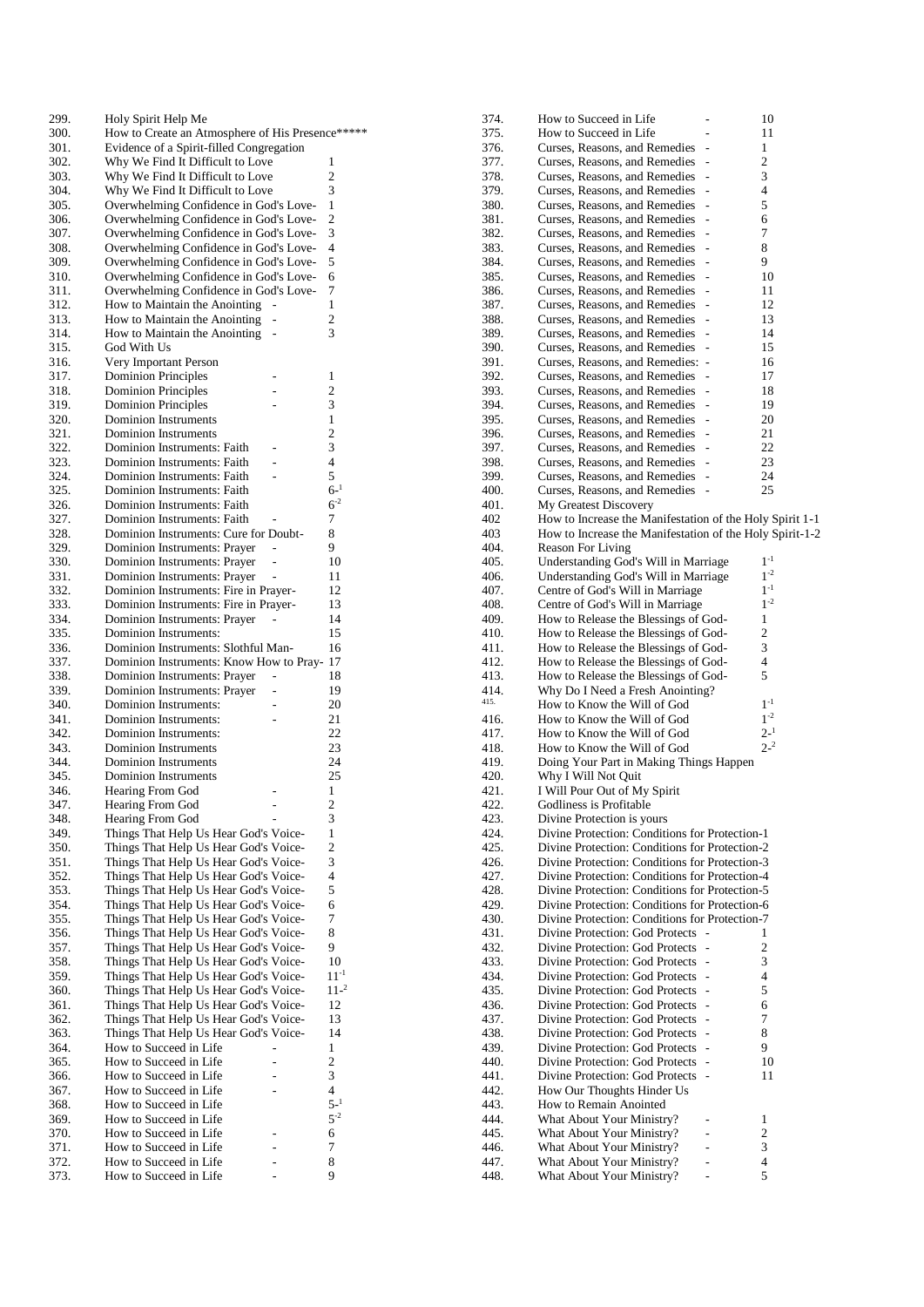| 449. | What About Your Ministry?                      |                | 6                       |
|------|------------------------------------------------|----------------|-------------------------|
| 450. | What About Your Ministry?                      | $\overline{a}$ | 7                       |
| 451. | What About Your Ministry?                      | $\overline{a}$ | 8                       |
| 452. | What About Your Ministry?                      | $\overline{a}$ | 9                       |
| 453. | What About Your Ministry?                      | $\overline{a}$ | 10                      |
| 454. | What About Your Ministry?                      |                | $1 - 1$                 |
| 455. | What About Your Ministry?                      |                | $1 - 2$                 |
| 456. | What About Your Ministry?                      |                | 12                      |
| 457. | What About Your Ministry?                      |                | 13                      |
| 458. | What About Your Ministry?                      |                | 14                      |
| 459. | It is an Error from You                        |                |                         |
| 460. | <b>Effective Prayer</b>                        |                |                         |
| 461. | The Power of the Word of God                   |                |                         |
| 462. | Wake Up the Giant in You                       |                | 1-1                     |
| 463. | Wake Up the Giant in You                       |                | $1 - 2$                 |
| 464. | Why I Need to Be Holy                          |                | $1 - 1$                 |
| 465. | Why I Need to Be Holy                          |                | $1 - 2$                 |
| 466. | Why I Need to Be Holy                          |                | $2 - 1$                 |
| 467. | Why I Need to Be Holy                          |                | $2 - 2$                 |
| 468. | <b>Exercising Our Spiritual Initiative</b>     |                |                         |
| 469. | <b>Fulfilling Our Destiny</b>                  |                | $1 - 1$                 |
| 470. | <b>Fulfilling Our Destiny</b>                  |                | $1 - 2$                 |
| 471. | Benefits of the Anointing                      |                | 1                       |
| 472. | Benefits of the Anointing                      |                | $\overline{2}$          |
| 473. | Benefits of the Anointing                      |                | 3                       |
| 474. | Benefits of the Anointing                      |                | $\overline{4}$          |
| 475. | <b>Breaking Controlling Powers</b>             | $\overline{a}$ | $1 - 1$                 |
| 476. | <b>Breaking Controlling Powers</b>             | L.             | $1 - 2$                 |
| 477. | Communion of the Holy Spirit                   | $\overline{a}$ | $1 - 1$                 |
| 478. | Communion of the Holy Spirit                   |                | $1-2$                   |
| 479. | Your Attitude Determines Your Altitude         |                |                         |
| 480. | Knowing Whom You Are                           |                |                         |
| 481. | A More Sure Word of Prophecy                   |                |                         |
| 482. | Getting Ready for God's Best                   |                | $1 - 1$                 |
| 483. | Getting Ready for God's Best                   |                | $1-2$                   |
| 484. | God's Word and Prayer                          |                |                         |
| 485. | The Praying That Overcomes                     |                |                         |
| 486. | Secrets To Peace of Mind                       |                |                         |
| 487. | Let Us Pray                                    |                |                         |
| 488. | Praying Unto God                               |                |                         |
| 489. | The Strength of Persistent Praying             |                |                         |
| 490. | Increasing the Flow of His Abundant Life in us |                |                         |
| 491. | The Full Benefit is For Us                     |                |                         |
| 492. | <b>Instructions About the Ministry</b>         |                | 1-1                     |
| 493. | Instructions About the Ministry                |                | $1 - 2$                 |
| 494. | Am I Growing?                                  |                |                         |
| 495. | Getting Blessed on God's Terms                 |                |                         |
| 496. | Spiritual Protocol                             |                | 1                       |
| 497. | Spiritual Protocol                             |                | $\overline{\mathbf{c}}$ |
| 498. | Spiritual Protocol                             |                | 3                       |
| 499. | Spiritual Protocol                             |                | 4                       |
| 500. | <b>Exercising Ourselves</b>                    |                |                         |
| 501. | How to Give Your Testimony                     |                |                         |
| 502. | Why Do I Need to Have a Burden for the Lost?   |                |                         |
| 503. | Evangelism and Witnessing                      |                |                         |
| 504. | What Does It Profit to Pray?                   |                |                         |
| 505. | God's Way of Recovery                          | _********      | 1                       |
| 506. | God's Way of Recovery                          |                | 2                       |
| 507. | One Thing Most Achievers Have*********         |                |                         |
| 508. | Why Was Jesus born in a Manger?                |                |                         |
| 509. | Walking With God                               |                |                         |
| 510. | Being a Witness for God                        |                |                         |
| 511. | Supernatural Experiences                       |                |                         |
| 512. | <b>Walking Victoriously</b>                    |                | 1-1                     |
| 513. | Walking Victoriously                           |                | $1-2$                   |
| 514. | Be Aglow With God's Fire                       |                | 1-1                     |
| 515. | Be Aglow With God's Fire                       |                | $1-2$                   |
| 516. | The Anointing Is For You                       |                | $1 - 1$                 |
| 517. | The Anointing Is For You                       |                | $1^{-1}$                |
| 518. | How To Make It In Life                         |                |                         |
| 519. | The Paths To True Riches                       |                | $1^{-1}$                |
| 520. | The Paths To True Riches                       |                | $1^{-2}$                |
| 521. | Believe in God Who Believes in You             |                |                         |
| 522. | Marks of Spiritual Growth                      |                | 1                       |
| 523. | Marks of Spiritual Growth                      |                | 2                       |

| 524.         | Marks of Spiritual Growth                                                             | 3                   |
|--------------|---------------------------------------------------------------------------------------|---------------------|
| 525.         | Enemies of the Anointing                                                              | $1 - 1$             |
| 526.         | Enemies of the Anointing                                                              | $1-2$               |
| 527.         | Enemies of the Anointing<br>۰                                                         | $2 - 1$             |
| 528.<br>529. | Enemies of the Anointing<br>L<br>Enemies of the Anointing<br>$\overline{a}$           | $2 - 2$<br>3-1      |
| 530.         | Enemies of the Anointing<br>L.                                                        | $3-2$               |
| 531.         | Enemies of the Anointing<br>L,                                                        | 4-1                 |
| 532.         | Enemies of the Anointing                                                              | $4 - 2$             |
| 533.         | Purpose of the Anointing                                                              |                     |
| 534.         | Growing through Reading                                                               |                     |
| 535.         | <b>Resembling God</b>                                                                 |                     |
| 536.         | Holiness In Our Mind                                                                  |                     |
| 537.         | Preparation to Walking in Your Anointing-                                             | 1-1                 |
| 538.<br>539. | Preparation to Walking in Your Anointing-<br>Preparation To Walking In Your Anointing | $1 - 2$<br>$2 - 1$  |
| 540.         | Preparation To Walking In Your Anointing                                              | $2 - 2$             |
| 541.         | Preparation to Walking in Your Anointing-                                             | $3-1$               |
| 542.         | Preparation to Walking in Your Anointing- 3-2                                         |                     |
| 543.         | The Fruitful Christian                                                                | $1 - 1$             |
| 544.         | The Fruitful Christian                                                                | $1-2$               |
| 545.         | Increasing The Essential Of Our Lives-                                                | $1 - 1$             |
| 546.         | Increasing The Essential Of Our Lives-                                                | 1-2                 |
| 547.<br>548. | What God Does Not Want for Me<br>Holiness In Our Words                                |                     |
| 549.         | What Do You See?                                                                      |                     |
| 550.         | His People Sons and Daughters                                                         |                     |
| 551.         | Oil of Gladness                                                                       |                     |
| 552.         | How to Receive the Anointing                                                          |                     |
| 553.         | How To Develop and Maintain Zeal*********                                             |                     |
| 554.         | Affirmation, Attestation & Acknowledgement-1                                          |                     |
| 555.         | Affirmation, Attestation & Acknowledgement-2                                          |                     |
| 556.         | Affirmation, Attestation & Acknowledgement-3                                          |                     |
| 557.         | Affirmation, Attestation & Acknowledgement-4                                          |                     |
| 558.         | Understanding the Seasons<br>Know the Word of God*****************                    |                     |
| 559.<br>560. | Do You Want to See God?                                                               |                     |
| 561.         | Encounter With the Holy Spirit                                                        |                     |
| 562.         | Acquainting Ourselves with God                                                        |                     |
| 563.         | Understanding Vision                                                                  | 1-1                 |
| 564.         | <b>Understanding Vision</b><br>L,                                                     | $1-2$               |
| 565.         | Spiritual Abortion In Ministry                                                        | $1 - 1$             |
| 566.         | Spiritual Abortion In Ministry<br>-                                                   | $1 - 2$             |
| 567.         | Seeking The Lost                                                                      | $1 - 1$             |
| 568.         | Seeking The Lost                                                                      | $1-2$               |
| 569.         | Our Priceless Inheritance                                                             |                     |
| 570.         | Inner Life Disciplines<br><b>Inner Life Disciplines</b>                               | 1<br>$\overline{c}$ |
| 571.<br>572. | <b>Inner Life Disciplines</b>                                                         | 3                   |
| 573.         | Woman of Purpose                                                                      | 1-1                 |
| 574.         | Woman of Purpose                                                                      | $1-2$               |
| 575.         | <b>Conditions for New Things</b>                                                      |                     |
| 576.         | Taking Our Cities for God                                                             |                     |
| 577.         | <b>Biblical Corrective Discipline</b>                                                 | 1-1                 |
| 578.         | <b>Biblical Corrective Discipline</b>                                                 | $1-2$               |
| 579.         | <b>Biblical Corrective Discipline</b>                                                 | 2                   |
| 580.         | <b>Biblical Corrective Discipline</b>                                                 | $3-1$               |
| 581.         | <b>Biblical Corrective Discipline</b>                                                 | $3-2$               |
| 582.         | <b>Biblical Corrective Discipline</b>                                                 | 4                   |
| 583.<br>584. | <b>Biblical Corrective Discipline</b><br><b>Biblical Corrective Discipline</b>        | $5 - 1$<br>$5 - 2$  |
| 585.         | Ways In Which We Can Pray                                                             | 1                   |
| 586.         | Ways In Which We Can Pray                                                             | $\overline{c}$      |
| 587.         | Ways In Which We Can Pray<br>$\overline{\phantom{0}}$                                 | 3                   |
| 588.         | Ways In Which We Can Pray                                                             | 4                   |
| 589.         | In the Days of His Power                                                              | $1 - 1$             |
| 590.         | In the Days of His Power                                                              | $1-2$               |
| 591.         | How to Remain Calm in Trouble                                                         |                     |
| 592.         | Developing Unshakeable Confidence in God 1-1                                          |                     |
| 593.         | Developing Unshakeable Confidence in God 1-2                                          |                     |
| 594.         | The Spirit of the Over comer<br>$\overline{a}$                                        | 1-1                 |
| 595.<br>596. | The Spirit of the Over comer<br>Ye Do Err                                             | $1 - 2$             |
| 597.         | Principles of Mentoring                                                               | 1-1                 |
| 598.         | Principles of Mentoring                                                               | $1 - 2$             |
|              |                                                                                       |                     |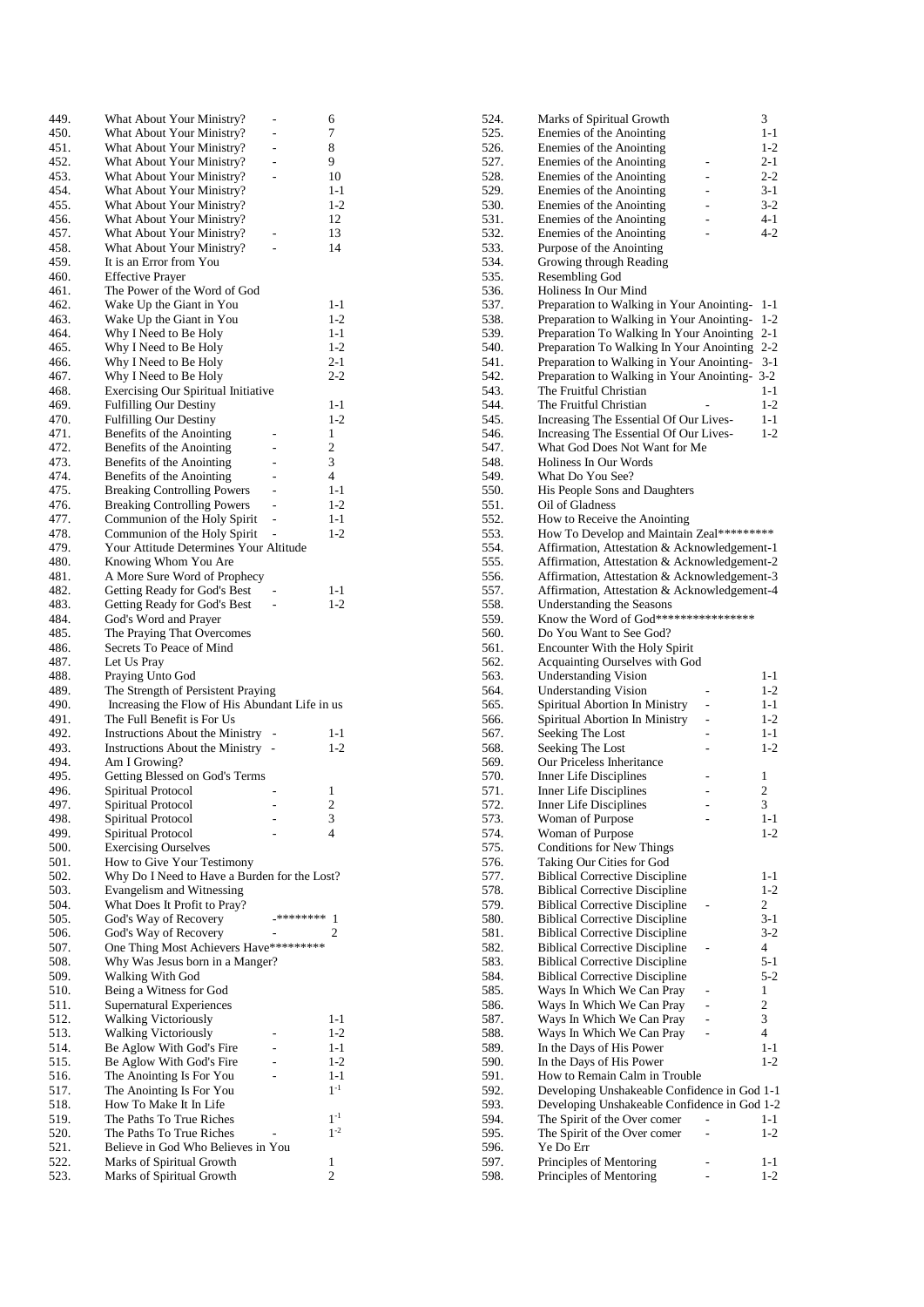| 599.         | Principles of Mentoring                                                                  | -                                | $1 - 3$            |
|--------------|------------------------------------------------------------------------------------------|----------------------------------|--------------------|
| 600.         | Why Some Ministers Fail                                                                  |                                  |                    |
| 601.         | Maintaining Our Cutting Edge                                                             | $\overline{a}$                   | 1-1                |
| 602.         | Maintaining Our Cutting Edge                                                             | $\overline{a}$                   | $1 - 2$            |
| 603.<br>604. | Warring With Our Prophecies<br>Warring With Our Prophecies                               | $\overline{a}$<br>$\overline{a}$ | 1-1<br>$1 - 2$     |
| 605.         | <b>Excuses For Not Witnessing</b>                                                        | L                                | $1 - 1$            |
| 606.         | <b>Excuses For Not Witnessing</b>                                                        | $\overline{a}$                   | $1-2$              |
| 607.         | Perfecting Our Ministry                                                                  |                                  | $1 - 1$            |
| 608.         | Perfecting Our Ministry                                                                  | -                                | $1 - 2$            |
| 609.         | Perfecting Our Ministry                                                                  |                                  | $2 - 1$            |
| 610.         | Perfecting Our Ministry                                                                  | $\overline{a}$                   | $2 - 2$            |
| 611.         | Perfecting Our Ministry                                                                  | $\overline{a}$                   | $3-1$              |
| 612.         | Perfecting Our Ministry                                                                  |                                  | $3-2$              |
| 613.         | Perfecting Our Ministry                                                                  | $\overline{a}$                   | 4                  |
| 614.         | Perfecting Our Ministry                                                                  | ÷,                               | 5                  |
| 615.<br>616. | Perfecting Our Ministry                                                                  | $\overline{a}$<br>-              | 6<br>7             |
| 617.         | Perfecting Our Ministry<br>Perfecting Our Ministry                                       | $\overline{a}$                   | 8                  |
| 618.         | Perfecting Our Ministry                                                                  | $\overline{a}$                   | 9                  |
| 619.         | City Changers                                                                            |                                  | $1 - 1$            |
| 620.         | City Changers                                                                            |                                  | $1 - 2$            |
| 621.         | Thus Saith the Lord                                                                      |                                  |                    |
| 622.         | Praying With Jesus                                                                       |                                  |                    |
| 623.         | How to Give Unto God                                                                     |                                  | 1                  |
| 624.         | How to Give Unto God                                                                     |                                  | $\overline{2}$     |
| 625.         | How to Give Unto God                                                                     |                                  | 3                  |
| 626.         | The Real Man                                                                             |                                  |                    |
| 627.<br>628. | The Face of Jesus                                                                        |                                  |                    |
| 629.         | Judas Iscariot<br>Prepare to Meet God (With Yoruba Sub-title)                            |                                  |                    |
| 630.         | <b>Critics and Criticisms</b>                                                            |                                  |                    |
| 631.         | Walking in God's Power                                                                   |                                  |                    |
| 632.         | Prepare to Meet God                                                                      |                                  | 1-1                |
| 633.         | Prepare to Meet God                                                                      |                                  | $1-2$              |
| 634.         | Spiritual Decline: Process of Backsliding-                                               |                                  | 1                  |
| 635.         | Spiritual Decline: Process of Backsliding-                                               |                                  | 2                  |
| 636.<br>637. | Spiritual Decline: Process of Backsliding-<br>Spiritual Decline: Process of Backsliding- |                                  | 3<br>4             |
| 638.         | Spiritual Decline: Process of Backsliding-                                               |                                  | 5                  |
| 639.         | Spiritual Decline: Causes of Backsliding-                                                |                                  | 6                  |
| 640.         | Spiritual Decline: Causes of Backsliding-                                                |                                  | 7                  |
| 641.         | <b>Attending Your Funeral Service</b>                                                    |                                  | $1 - 1$            |
| 642.         | <b>Attending Your Funeral Service</b>                                                    | $\overline{a}$                   | $1 - 2$            |
| 643.         | <b>Attending Your Funeral Service</b>                                                    | $\overline{\phantom{0}}$         | $2 - 1$<br>$2 - 2$ |
| 644.<br>645. | <b>Attending Your Funeral Service</b><br>The Call of God                                 | ÷,                               | $3-1$              |
| 646.         | The Call of God                                                                          |                                  | $3-2$              |
| 647.         | The Call of God                                                                          |                                  | 4-1                |
| 648.         | The Call of God                                                                          |                                  | 4-2                |
| 649.         | The Call of God                                                                          |                                  | $5-1$              |
| 650.         | The Call of God                                                                          |                                  | $5-2$              |
| 651.         | The Call of God: Why Do I Need a Divine Calling                                          |                                  |                    |
| 652.         | Take Heed*********************                                                           |                                  |                    |
| 653.<br>654. | How to achieve greatness                                                                 |                                  | 1-1<br>$1-2$       |
| 655.         | How to achieve greatness<br>Improving the quality of our ministries-                     |                                  | $1 - 1$            |
| 656.         | Improving the quality of our ministries                                                  |                                  | 2-1                |
| 657.         | Improving the quality of our ministries-                                                 |                                  | $2 - 2$            |
| 658.         | Improving the quality of our ministries-                                                 |                                  | 3-1                |
| 659.         | Improving the quality of our ministries-                                                 |                                  | $3-2$              |
| 660.         |                                                                                          |                                  |                    |
| 661.         | Improving the quality of our ministries-                                                 |                                  | 4-1                |
|              | Improving the quality of our ministries-                                                 |                                  | $4 - 2$            |
| 662.         | Keeping what you have                                                                    |                                  |                    |
| 663.         | What to do when you need a financial miracle                                             |                                  |                    |
| 664.<br>665. | Why the need for revival?                                                                |                                  |                    |
| 666.         | If my people<br>Humble Yourself.                                                         |                                  |                    |
| 667.         | Unto us a Son is given.                                                                  |                                  | 1-1                |
| 668.         | Unto us a Son is given.                                                                  |                                  | $1-2$              |
| 669.         | Breath of God***************.                                                            |                                  |                    |
| 670.         | Winds of the Spirit.                                                                     |                                  |                    |
| 671.<br>672. | Why am I in this Church?<br>Why am I in this Church?*********                            |                                  | 1-1<br>1-2         |

6

| 674.         | Promoting a Personal Revival.                                                    | $1 - 1$             |
|--------------|----------------------------------------------------------------------------------|---------------------|
| 675.         | Promoting a Personal Revival.                                                    | $1-2$               |
| 676.         | My duties to my Church.                                                          | 1-1                 |
| 677.         | My duties to my Church.                                                          | $1-2$               |
| 678.         | The giving that pleases God.                                                     | 1-1                 |
| 679.         | The giving that pleases God.                                                     | $1 - 2$             |
| 680.         | What to do when nothing happens.                                                 |                     |
| 681.         | What to know when you begin anew                                                 |                     |
| 682.         | He came to Himself.                                                              | $1 - 1$             |
| 683.         | He came to Himself.                                                              | $1 - 2$             |
| 684.         | Marriage Institution: God's Definition<br>Marriage Institution: God's Definition | 1-1                 |
| 685.<br>686. | Marriage Institution: Leaving and Cleaving                                       | $1 - 2$<br>$2 - 1$  |
| 687.         | Marriage Institution: Leaving and Cleaving                                       | $2 - 2$             |
| 688.         | Marriage Institution: Keep The New Wine                                          | $3-1$               |
| 689.         | Marriage Institution: Keep The New Wine                                          | $3-2$               |
| 690.         | Marriage Institution: Finding God's Will                                         | 4-1                 |
| 691.         | Marriage Institution: Finding God's Will                                         | $4 - 2$             |
| 692.         | Marriage Institution: Choosing a Life Partner 5-1                                |                     |
| 693.         | Marriage Institution: Choosing a Life Partner 5-2                                |                     |
| 694.         | Marriage Institution: Choosing a Life Partner 6-1                                |                     |
| 695.         | Marriage Institution: Choosing a Life Partner 6-2                                |                     |
| 696.         | Authority and Submission in Marriage                                             | $7 - 1$             |
| 697.         | Authority and Submission in Marriage                                             | $7-2$               |
| 698.         | How to Overcome Economic Hardship (am)                                           | 1                   |
| 699.         | How to Overcome Economic Hardship (PM) 1                                         |                     |
| 700.         | How to Overcome Economic Hardship (am) 2                                         |                     |
| 701.         | How to Overcome Economic Hardship (PM) 2                                         |                     |
| 702.         | How to Overcome Economic Hardship (am) 3                                         |                     |
| 703.         | How to Overcome Economic Hardship (PM) 3                                         |                     |
| 704.<br>705. | How to Overcome Economic Hardship (am) 4                                         |                     |
| 706.         | How to Overcome Economic Hardship (PM) 4<br>Living a Debt Free Life              | 1                   |
| 707.         | Living a Debt Free Life                                                          | 2                   |
| 708.         | Living a Debt Free Life                                                          | 3                   |
| 709.         | Living a Debt Free Life                                                          | $4 - 1$             |
| 710.         | Living a Debt Free Life                                                          | $4 - 2$             |
| 711.         | Surviving in Famine: Trust God's Man                                             | 1                   |
| 712.         | Surviving in Famine: Despising God's Man?                                        | $2 - 1$             |
| 713.         | Surviving in Famine: Despising God's Man?                                        | $2 - 2$             |
| 714.         | Surviving in Famine: Do Not Be In Haste                                          | $3-1$               |
| 715.         | Surviving in Famine: Do Not Be In Haste                                          | 3-2                 |
| 716.         | Surviving in Famine                                                              | $4-1$               |
| 717.         | Surviving in Famine                                                              | $4 - 2$             |
| 718.         | Why Many Do Not Reap Financial Harvest-                                          | 1                   |
| 719.         | Why Many Do Not Reap Financial Harvest-                                          | $\overline{c}$      |
| 720.         | Why Many Do Not Reap Financial Harvest                                           | 3                   |
| 721.         | Why Many Do Not Reap Financial Harvest                                           | $\overline{4}$<br>5 |
| 722.<br>723. | Why Many Do Not Reap Financial Harvest<br>Why Many Do Not Reap Financial Harvest | 6                   |
| 724.         | The Truth About Angels                                                           | $1 - 1$             |
| 725.         | The Truth About Angels<br>Ĺ,                                                     | $1-2$               |
| 726.         | The Truth About Angels                                                           | 2                   |
| 727.         | A Life of Committal                                                              |                     |
| 728.         | Remove Not the Old Landmark                                                      |                     |
| 729.         | How to Keep Your Fire                                                            |                     |
| 730.         | Understanding the Minister's Heart- (U.M.H)                                      | 1-1                 |
| 731.         | Understanding the Minister's Heart- (U.M.H)                                      | $1-2$               |
| 732.         | U.M.H (Broken & Another Heart)                                                   | $2-1$               |
| 733.         | U.M.H (Broken & Another Heart)                                                   | $2 - 2$             |
| 734.         | U.M.H (Communing Heart)                                                          | 3                   |
| 735.         | U.M.H (Fixed Heart)                                                              | $4 - 1$             |
| 736.         | U.M.H (Fixed Heart)                                                              | $4 - 2$             |
| 737.         | U.M.H (Willing Heart)--                                                          | $5-1$               |
| 738.         | U.M.H (Willing Heart)                                                            | $5 - 2$             |
| 739.<br>740. | U.M.H [Sound Heart]<br>U.M.H [Sound Heart]                                       | 6-1<br>$6-2$        |
| 741          | (The Enlarge Heart)<br>U.M.H                                                     | 7-1                 |
| 742          | (The Enlarge Heart)<br>U.M.H                                                     | $7 - 2$             |
| 743          | (The Faithful Heart)<br>U.M.H<br>$\overline{a}$                                  | 8-1                 |
| 744.         | U.M.H<br>(The Faithful Heart)                                                    | 8-2                 |
| 745.         | (The Steadfast Heart) -<br>U.M.H                                                 | 9-1                 |
| 746.         | (The Steadfast Heart) -<br>U.M.H                                                 | $9-2$               |
| 747.         | (How to Develop Steadfastness 10-1<br>U.M.H                                      |                     |
| 748.         | (How to Develop Steadfastness10-2<br>U.M.H                                       |                     |
|              |                                                                                  |                     |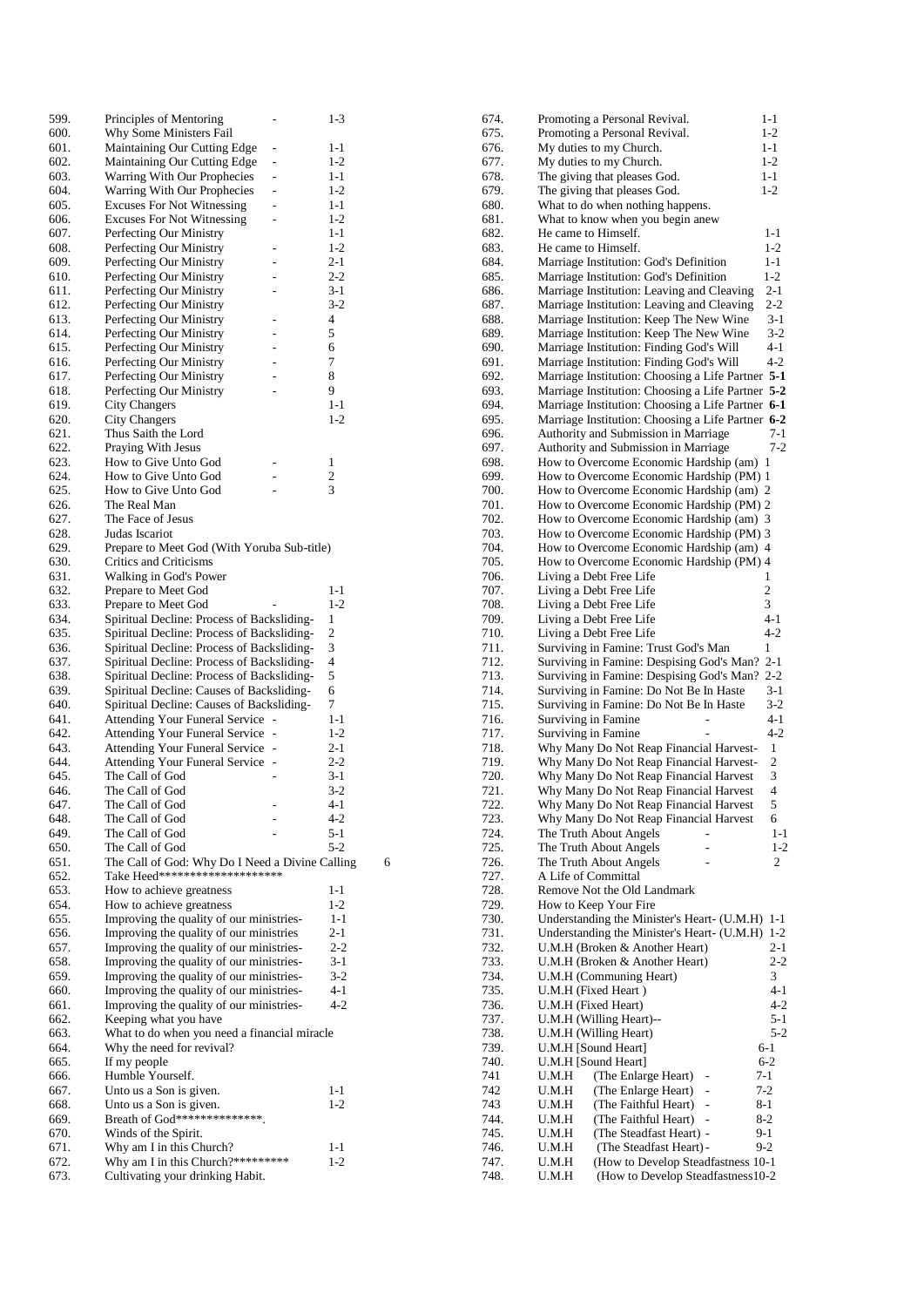| 749.         | U.M.H                                      | (Understanding Parents' Heart)-11-1                                            |                      |
|--------------|--------------------------------------------|--------------------------------------------------------------------------------|----------------------|
| 750.         | U.M.H                                      | (Understanding Parents' Heart) 11-2                                            |                      |
| 751.<br>752. | U.M.H<br>U.M.H                             | (Having a New Heart)<br>(Having a New Heart) -                                 | $12 - 1$<br>$12 - 2$ |
| 753.         | U.M.H                                      | (Having a Forgiving Heart)-                                                    | 13-1                 |
| 754.         | U.M.H                                      | (Having a Forgiving Heart)-                                                    | 13-2                 |
| 755.         | U.M.H                                      | (Retaining Heart)                                                              | 14-1                 |
| 756.         | U.M.H                                      | (Retaining Heart)                                                              | $14 - 2$             |
| 757.         | U.M.H                                      | (The Finisher's Heart)                                                         | 15-1                 |
| 758.<br>759. | U.M.H<br>U.M.H                             | (The Finisher's Heart)-<br>(Finishing Strong)                                  | 15-2<br>16-1         |
| 760.         | U.M.H                                      | (Finishing Strong)<br>-                                                        | 16-2                 |
| 761.         | U.M.H                                      | (The Prepared Heart)<br>-                                                      | 17-1                 |
| 762.         | U.M.H                                      | (The Prepared Heart)<br>-                                                      | 17-2                 |
| 763          | U.M.H                                      | (The Eagle's Heart)<br>$\overline{a}$                                          | $18-1$               |
| 764.<br>765  | U.M.H<br>U.M.H                             | (The Eagles Heart)<br>-                                                        | 18-2<br>19-1         |
| 766          | U.M.H                                      | (The Eagle's Heart)<br>-<br>(The Eagle's Heart)<br>-                           | 19-2                 |
| 767          | U.M.H                                      | (The Eagle's Heart)<br>$\overline{\phantom{0}}$                                | 20-1                 |
| 768          | U.M.H                                      | (The Eagle's Heart)<br>$\overline{\phantom{0}}$                                | $20 - 2$             |
| 769.         | U.M.H                                      | (Eagle in Crisis)                                                              | 21-1                 |
| 770.         | U.M.H                                      | (Eagle in Crisis)                                                              | 21-2                 |
| 771.         | U.M.H                                      | (Attitude in Crisis)<br>-                                                      | 22-1                 |
| 772          | U.M.H                                      | (Attitude in Crisis)-                                                          | $22 - 2$             |
| 773.         | U.M.H                                      | (What God does for us in Crisis 23-1)                                          |                      |
| 774          | U.M.H                                      | (What God does for us in Crisis 23-2                                           |                      |
| 775.<br>776. | The Unknown Soldier<br>The Unknown Soldier | -                                                                              | $1 - 1$<br>$1-2$     |
| 777.         | Joseph of Arimathea                        | $\overline{a}$                                                                 | $1 - 1$              |
| 778.         | Joseph of Arimathea                        |                                                                                | $1-2$                |
| 779.         |                                            | Something Worth Dying For<br>1-1<br>& 1-2                                      |                      |
| 780.         | Redeeming Look                             |                                                                                | 1-1                  |
| 781.         | Redeeming Look                             |                                                                                | $1 - 2$              |
| 782.         | Diligence in Business                      |                                                                                |                      |
| 783.<br>784. | The El-Shaddai God<br>The El-Shaddai God   |                                                                                | $1 - 1$<br>$1 - 2$   |
| 785.         |                                            | The El-Shaddai God and His Anointing                                           | $1 - 1$              |
| 786.         |                                            | The El-Shaddai God and His Anointing                                           | $1 - 2$              |
| 787.         |                                            | All Scripture is Profitable                                                    |                      |
| 788.         |                                            | Am I A Child Of My Father?                                                     | 1-1                  |
| 789.<br>790. | Rebuilding the Gates                       | Am I A Child of My Father?<br>$\overline{a}$                                   | $1-2$<br>$1 - 1$     |
| 791.         | Rebuilding the Gates                       | $\overline{\phantom{0}}$                                                       | $1-2$                |
| 792.         |                                            | Rebuilding Relationship<br>-                                                   | $1 - 1$              |
| 793.         |                                            | Rebuilding Relationship<br>-                                                   | $1 - 2$              |
| 794.         |                                            | Times of Restoration (T.O.R)<br>L,                                             | 1                    |
| 795.         | T.O.R                                      | (Restoration of Min. John Mark) 2-1                                            |                      |
| 796.<br>797. | T.O.R<br>T.O.R                             | (Restoration of Min. John Mark) 2-2<br>(Restoration of the Discouraged) 3-1    |                      |
| 798.         | T.O.R                                      | (Restoration of the Discouraged) 3-2                                           |                      |
| 799.         | T.O.R                                      | (Restoration from Childhood)                                                   | 4                    |
| 800.         | T.O.R                                      | (Restoration of Our Names)                                                     | 5-1                  |
| 801.         | T.O.R                                      | (Restoration of Our Names)-                                                    | 5-2                  |
| 802.<br>803. | T.O.R<br>T.O.R                             | (Restoration from Birth Marks)-<br>(The woman with Issue of blood) 7-1         | 6                    |
| 804.         | T.O.R                                      | (The woman with Issue of blood) 7-2                                            |                      |
| 805          | T.O.R                                      | (Restoration of our fruitfulness)                                              | 8-1                  |
| 806          | T.O.R                                      | (Restoration of our fruitfulness)                                              | $8-2$                |
| 807.         |                                            | Was Jesus Poor? (Am)                                                           |                      |
| 808.         |                                            | Was Jesus Poor? (PM)                                                           |                      |
| 809.<br>810. |                                            | The Thief You Must Watch Out For (am)<br>The Thief You Must Watch Out For (PM) |                      |
| 811.         |                                            | Why Is My Own Different? (Am)                                                  |                      |
| 812.         |                                            | Why Is My Own Different? (PM)                                                  |                      |
| 813.         |                                            | Your Worst Enemy (am)                                                          |                      |
| 814.         |                                            | Your Worst Enemy (PM)                                                          |                      |
| 815.         |                                            | Governing Our Lives Well (am)                                                  |                      |
| 816.<br>817. |                                            | Governing Our Lives Well (PM) -<br>Governing Our Lives Well (PM) -             | 1-1<br>$1-2$         |
| 818.         |                                            | Dynamics of the God kind of Faith<br>(am)                                      |                      |
| 819.         |                                            | Dynamics of the God kind of Faith (PM)                                         |                      |
| 820.         |                                            | Training For Destiny in the 21st Century-                                      | 1                    |
| 821.         |                                            | Training for Destiny in the 21st Century-                                      | 2                    |
| 822.<br>823. |                                            | Training for Destiny in the 21st Century-                                      | 3<br>4               |
|              |                                            | Training for Destiny in the 21st Century-                                      |                      |

| 824.         | Training for Destiny in the 21st Century-                                  | 5                  |
|--------------|----------------------------------------------------------------------------|--------------------|
| 825.         | Training for Destiny in the 21st Century-                                  | 6                  |
| 826.         | Training for Destiny in the 21st Century-                                  | 7                  |
| 827.<br>828. | Training for Destiny in the 21st Century-<br>Coping with these Times (am)  | 8                  |
| 829          | Coping with these Times (PM)                                               | $1 - 1$            |
| 830.         | Coping with these Times (PM)                                               | $1-2$              |
| 831.         | Bible faith and the will of God (am)                                       |                    |
| 832          | Bible faith and the will of God (PM)                                       |                    |
| 833          | Reaching the mark of the High Calling                                      | 1-1                |
| 834.         | Reaching the mark of the High Calling-                                     | $1-2$              |
| 835.         | Reaching the mark of the High Calling-                                     | $2 - 1$            |
| 836.         | Reaching the mark of the High Calling-                                     | $2-2$              |
| 837.<br>838. | Why are all these happening to me                                          | $1 - 1$<br>$1 - 2$ |
| 839.         | Why are all these happening to me<br>God's recommended lasting solutions - | 1-1                |
| 840.         | God's recommended lasting solutions-                                       | 1-2                |
| 841.         | Methods of bridge building                                                 |                    |
| 842.         | Signs of the Time                                                          |                    |
| 843          | The Spirit of Caleb************                                            | 1-1                |
| 844          | The Spirit of Caleb************                                            | $1 - 2$            |
| 845.         | Fullness of joy                                                            |                    |
| 846.         | Serving with joy.                                                          |                    |
| 847.         | Why my Faith is ineffective (am)                                           |                    |
| 848.         | Why my Faith is ineffective (PM).                                          |                    |
| 849.         | Now Faith is                                                               |                    |
| 850.         | Faith is not denying the fact.(am)                                         |                    |
| 851.         | Faith is not denying the fact(PM).                                         |                    |
| 852.         | How faith is produced.                                                     |                    |
| 853.         | The secret of faith.                                                       |                    |
| 854          | Defective faith.                                                           |                    |
| 855.         | Wanted: A ministry of these times.                                         |                    |
| 856.         | Your Axe head.                                                             |                    |
| 857.         | Take heed unto thyself.                                                    |                    |
| 858.         | Serving with Reward.                                                       | 1                  |
| 859.         | Serving with Reward.                                                       | 2                  |
| 860.         | Serving without Distraction.                                               | 3                  |
| 861.         | Building according to God's Pattern.                                       |                    |
| 862          | How to change our City.                                                    | $1 - 1$            |
| 863.         | How to change our City.                                                    | $1-2$              |
| 864.         | The value of Membership of the local Church.                               |                    |
| 865.         | Who is an Armour bearer?                                                   | 1-1                |
| 866          | Who is an Armour bearer?                                                   | $1-2$              |
| 867          | The gifts of an Armour bearer.                                             | 2                  |
| 868.         | Duties and function of an Armour bearer                                    | 3                  |
| 869.         | Gifts, Gifts and more Gifts                                                |                    |
| 870.         | Recipe for the year of the Greater One                                     |                    |
| 871.         | The Minister And His Doctrine                                              | 1                  |
| 872.         | The Minister And His Doctrine                                              | 2                  |
| 873.         | The Minister And His Doctrine                                              | 3                  |
| 874.         | The Minister And His Doctrine                                              | $4-1$              |
| 875.<br>876. | The Minister And His Doctrine<br>The Minister And His Doctrine             | 4-2<br>5           |
| 877.         | The Minister And His Doctrine                                              | 6                  |
| 878.         | The Minister And His Doctrine                                              | 7                  |
| 879          | The Minister and his Doctrine                                              | 8-1                |
| 880          | The Minister and his Doctrine                                              | 8-2                |
| 881          | The Minister and his Doctrine                                              | 9-1                |
|              |                                                                            |                    |
| 882          | The Minister and his Doctrine                                              | $9-2$              |
| 883          | The Minister and his Doctrine                                              | 10-1               |
| 884          | The Minister and his Doctrine                                              | 10-2               |
| 885          | The Minister and His Doctrine (Feet-washing)11                             |                    |
| 886          | The Minister and His Doctrine (Feet-washing)12                             |                    |
| 887          | The Minister and His Doctrine (Feet-washing)13-1                           |                    |
| 888          | The Minister and His Doctrine (Feet washing)13-2                           |                    |
| 889          | The Minister and His Doctrine (A Mantle) 14-1                              |                    |
| 890          | The Minister and His Doctrine (A Mantle) 14-2                              |                    |
| 891          | The Minister and His Doctrine (A Mantle)                                   | $15-1$             |
| 892          | The Minister and his Doctrine (A Mantle)                                   | $15 - 2$           |
|              |                                                                            |                    |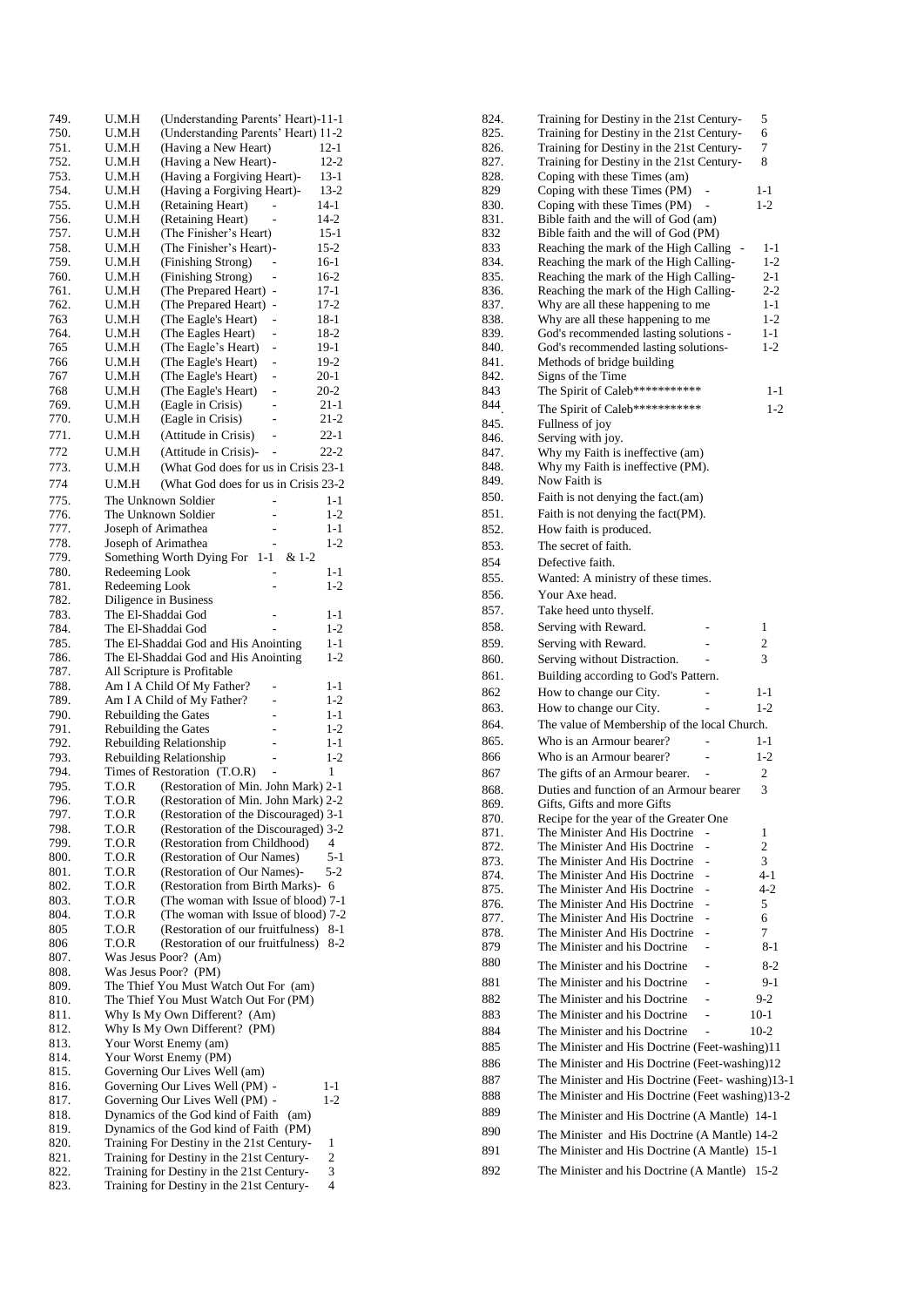| 893          | The Minister and his Doctrine (A Mantle)        | $16-1$         |
|--------------|-------------------------------------------------|----------------|
| 894          | The Minister and his Doctrine (A Mantle) 16-2   |                |
| 895.         | The Substitute                                  |                |
| 896          | He Shall Bring it to Pass                       | 1              |
| 897.         | He shall bring it to Pass                       | $\overline{c}$ |
| 898.         | He shall bring it to Pass                       | 3              |
| 899.         | He shall bring it to Pass                       | $\overline{4}$ |
| 900.         | Excuse me Lord I have a Question                |                |
| 901          | Handling Failure Successfully                   |                |
| 902          | What is your View of God                        |                |
| 903.         | Lord what is happening to me? Is it             |                |
| 904.         | Be Still                                        |                |
| 905.<br>906. | The Greatest Mistake<br>From To.                |                |
|              |                                                 |                |
| 907.         | How the foolish talk                            | $1 - 1$        |
| 908.         | How the foolish talk                            | $1 - 2$        |
| 909          | <b>Today Affects Tomorrow</b>                   |                |
| 910.         | Come and Go                                     |                |
| 911.         | The Snare of the Devil (with Swahili Titles)    |                |
| 912.         | God's Desire for you (with Swahili Titles) 1-1  |                |
| 913.         | God's Desire for you (with Swahili Titles)      | $1 - 2$        |
| 914.         | The Tongue (with Swahili Titles)                | $1 - 1$        |
| 915.         | The Tongue<br>(with Swahili Titles)             | $1 - 2$        |
| 916.         | Unforgiveness (with Swahili Titles)             |                |
| 917.         | Don't Despise the Word (with Swahili Titles)    |                |
| 918.         | Value of working Hard (with Swahili Titles)     |                |
| 919.         | Experience of those who go their own ways       |                |
| 920.         | The Face of Jesus (with Swahili Titles)         |                |
| 921.         | Who is a Christian? 1-1(with Swahili Titles)    |                |
| 921          | Who Is a Christian? 1-2                         |                |
| 922.         | The Anointing<br>(with Swahili Titles)          | $1 - 1$        |
| 923.         | The Anointing<br>(with Swahili Titles)          | $1 - 2$        |
| 924          | Very Important Persons (with Swahili Titles 1-1 |                |
|              |                                                 | $1-2$          |
| 925.         | Very Important Persons (with Swahili Titles     |                |
| 926.         | Holiness<br>(with Swahili Titles)               | $1 - 1$        |
| 927.         | Holiness<br>(with Swahili Titles)               | $1 - 2$        |
| 928.         | How to give Unto God (with Swahili Titles)      |                |
| 929.         | Sin that easily beset us (with Swahili Titles)  |                |
| 930.         | Secret of Peace of Mind with Swahili Titles 1-1 |                |
| 931.         | Secret of Peace of Mind with Swahili Titles     | $1 - 2$        |
| 932.         | Seven Times****************                     | $1 - 1$        |
|              | Seven Times****************                     |                |
| 933          |                                                 |                |
| 934.         |                                                 | $1 - 2$        |
|              | Preparing to enter the Land of Promise          | $1 - 1$        |
| 935.         | Preparing to enter the Land of Promise          | 1-2            |
| 936.         | Called by his Side (Handling Criticism)         |                |
| 937.         | You need to Go.                                 |                |
| 938.         | Stewardship and Accountability                  |                |
| 939.         | Come with us                                    |                |
| 940.         | The power of a personal Word-                   | $1 - 1$        |
| 941.         | The power of a personal Word-                   | $1-2$          |
| 942.         | Spiritual Transfer                              | 1-1            |
| 943.         | Spiritual Transfer                              | $1 - 2$        |
| 944.         | Therefore will I                                | $1 - 1$        |
| 945.         | Therefore will I                                | $1 - 2$        |
| 946.         | The Eagle Minister (Characteristics)            | 1-1            |
| 947.         | The Eagle Minister (Characteristics)            | $1 - 2$        |
| 948.         | Training the Eagle Minister                     | $1 - 1$        |
| 949.         | Training the Eagle Minister                     | $1-2$          |
| 950.         | Demonstration of the Holy Spirit                | $1 - 1$        |
| 951.         | Demonstration of the Holy Spirit                | $1 - 2$        |
| 952.         | <b>Blessings or Miracles</b>                    |                |
| 953          |                                                 | $1 - 1$        |
|              | Workers together                                |                |
| 954          | Workers together                                | $1 - 2$        |
| 955.         | The Discouraged Worker                          | $1 - 1$        |
| 956.         | The Discouraged Worker                          | $1-2$          |
| 957          | Stop, Look & Listen                             | $1 - 1$        |

| 958. | Stop, Look & Listen                 |                          | $1 - 2$ |
|------|-------------------------------------|--------------------------|---------|
| 959. | Am I Blessed                        |                          |         |
| 960. | Why Fast                            |                          | 1-1     |
| 961. | Why Fast                            |                          | $1 - 2$ |
| 962. | How to Multiply What You Have       |                          |         |
| 963. | Why Tragedy Happen to Christians    |                          | $1 - 1$ |
| 964. | Why Tragedy Happen to Christians    |                          | $1 - 2$ |
| 965. | Head or Tail                        |                          |         |
| 966. | Witnessing and Soul Winning         | -                        | 1       |
| 967. | Witnessing and Soul Winning         | ÷,                       | 2       |
| 968. | Witnessing and Soul Winning         | ۰                        | 3       |
| 969. | Witnessing and Soul Winning         | $\overline{\phantom{0}}$ | $4 - 1$ |
| 970. | Witnessing and Soul Winning         |                          | $4 - 2$ |
| 971. | A Common Practice.                  |                          |         |
| 972. | What do you See?                    |                          |         |
| 973. | <b>Consider Your Ways</b>           | ÷,                       | $1 - 1$ |
| 974. | <b>Consider Your Ways</b>           |                          | $1 - 2$ |
| 975. | Enough Is Enough                    |                          |         |
| 976. | Be Filled With the Spirit           |                          | $1 - 1$ |
| 977. | Be Filled With the Spirit           | ۷                        | $1 - 2$ |
| 978. | Why Revival?                        |                          | $1 - 1$ |
| 979. | Why Revival?                        | ÷                        | $1-2$   |
| 980  | Reviving Your Axe Head              |                          | $1 - 1$ |
| 981. | Reviving Your Axe Head              | L.                       | $1 - 2$ |
| 982. | made different to make a difference |                          |         |
| 983. | Destroying our enemies              |                          |         |
| 984. | <b>Watch Out</b>                    |                          |         |
| 985. | The Making of a Minister            |                          | $1 - 1$ |
| 986. | The Making of a Minister            |                          | $1-2$   |
| 987. | Woman, Wife and Mother              |                          |         |
| 988. | The Making of an Occupier           |                          | $1 - 1$ |
| 989  | The Making of an Occupier           |                          | $1-2$   |
| 990  | Occupy till I come.                 |                          | $1 - 1$ |
| 991. | Occupy till I come                  | L,                       | $1-2$   |
| 992  | Benefits of giving to the poor.     |                          |         |
| 993  | Justification by faith              |                          |         |
| 994  | Double blessing                     |                          | $1 - 1$ |
| 995  | Double blessing                     |                          | $1-2$   |
| 996  | Mine eye affecteth my heart         |                          | $1 - 1$ |
| 997  | Mine eye affecteth my heart         |                          | 1-2     |
| 998  | Who is the Holy Spirit              |                          |         |
| 999  | Manifestations of the Holy Spirit   |                          |         |
| 1000 | Change your Oil.                    | -                        | 1-1     |
| 1001 | Change your Oil                     |                          | $1-2$   |
| 1002 | The River is here                   |                          | $1 - 1$ |
| 1003 | The River is here                   |                          | 1-2     |
| 1004 | From Person to Power                |                          | $1 - 1$ |
| 1005 | From Person to Power                |                          | $1-2$   |
| 1006 | God's Friend                        |                          |         |
| 1007 | The Spirit filled Minister          |                          | 1-1     |
| 1008 | The Spirit filled Minister          | L.                       | $1-2$   |
| 1009 | The Spirit Filled Minister          |                          | $1 - 3$ |
| 1010 | The Day God came calling            |                          | $1 - 1$ |
| 1011 | The Day God came calling            |                          | $1 - 2$ |
| 1012 | The Radical change                  |                          |         |
| 1013 | A Fresh Start                       |                          |         |
| 1014 | <b>Top Secret Revealed</b>          |                          | $1 - 1$ |
| 1015 | Top Secret Revealed                 |                          | $1-2$   |
| 1016 | What is Preparation?                |                          |         |
| 1017 | Divine Communication                |                          |         |
| 1018 | The Work of the Holy Spirit         |                          | 1-1     |
| 1019 | The Work of the Holy Spirit         |                          | $1-2$   |
| 1020 | Grieving the Holy Spirit            |                          | $1 - 1$ |
| 1021 | Grieving the Holy Spirit            |                          | $1-2$   |
| 1022 | Grieving the Holy Spirit            |                          | $2 - 1$ |
|      |                                     |                          |         |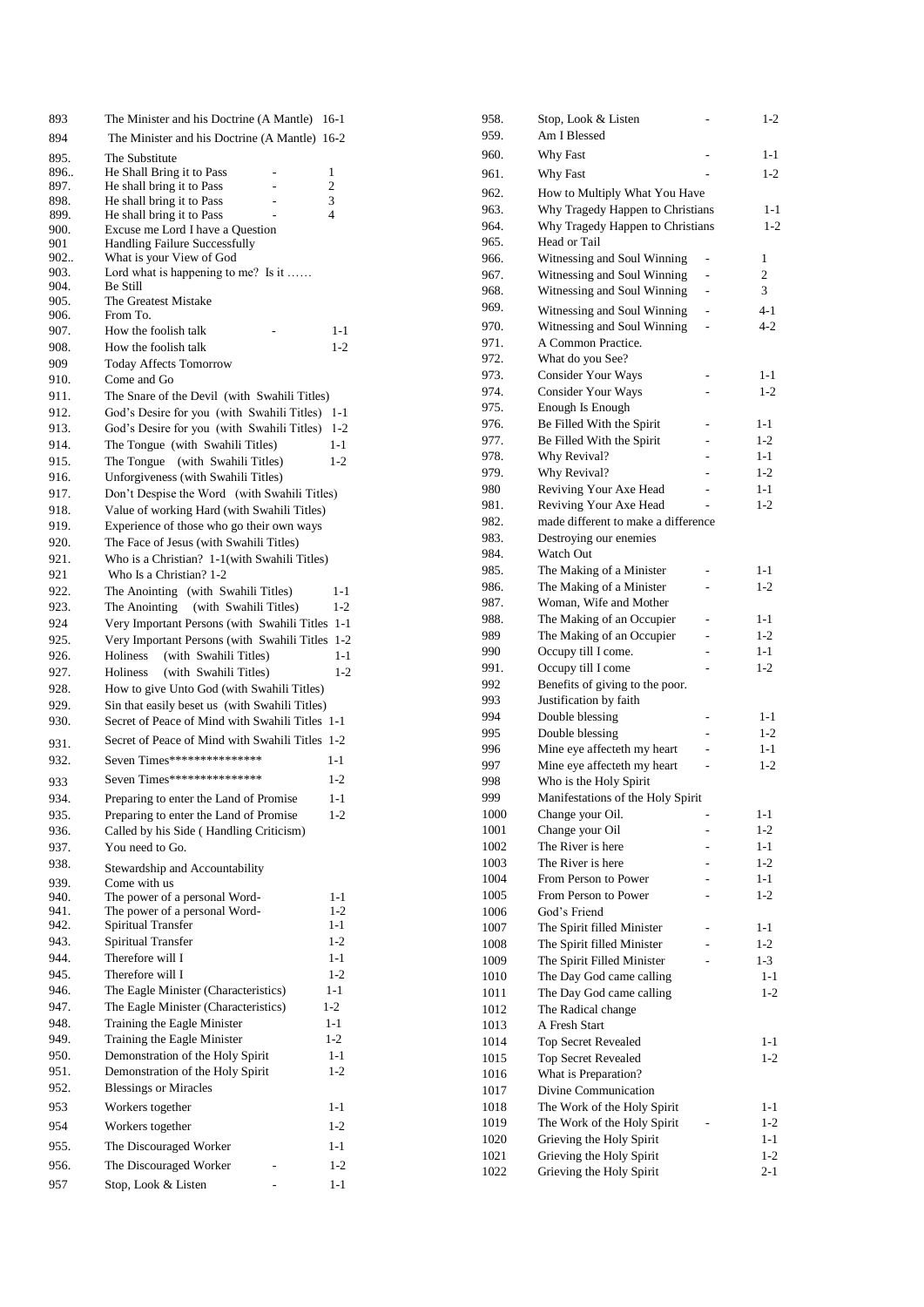| 1023 | Grieving the Holy spirit                  | $2 - 2$ | 1091         | The Character of God's Workman                   | $1 - 1$               |
|------|-------------------------------------------|---------|--------------|--------------------------------------------------|-----------------------|
| 1024 | Why do I need to Prepare?                 |         | 1092         | The Character of God's Workman                   | $1 - 2$               |
| 1025 | More of the Spirit or more of me?         |         | 1093         | The Character of God's Workman                   | $2 - 1$               |
| 1026 | Living a Better Life                      |         | 1094         | The Character of God's Workman                   | $2 - 2$               |
| 1027 | From this day forward.                    |         | 1095         | Restrained in Speech                             | $3 - 1$               |
| 1028 | Empowered by Him                          |         | 1096         | Restrained in Speech                             | $3 - 2$               |
| 1029 | Heritage of His servants                  | $1 - 1$ | 1097         | The Character of God's Workman                   | $4 - 1$               |
|      |                                           |         | 1098         | The Character of God's Workman                   | $4 - 2$               |
| 1030 | Heritage of His servants                  | $1 - 2$ | 1099         | The Character of God's Workman                   | 5                     |
| 1031 | Principles of Divine connection           |         | 1100         | What About My Future                             | $1 - 1$<br>$1 - 2$    |
| 1032 | Available for Divine possibilities        |         | 1101<br>1102 | What About My Future<br>The Only Place to be     |                       |
| 1033 | Enemies of Divine possibilities 1         |         | 1103         | Our Genuine Need                                 | $1 - 1$               |
| 1034 | Enemies of Divine possibilities 2         |         | 1104         | Our Genuine Need                                 | $1 - 2$               |
| 1035 | Principles of possibility Faith           |         | 1105         | How to Restore the Assembly                      | $1 - 1$               |
| 1036 | Remember This                             |         | 1106         | How to Restore the Assembly                      | $1 - 2$               |
| 1037 | The Transformed Minister                  | $1 - 1$ | 1107         | How to Treat Others                              |                       |
| 1038 | The Transformed Minister                  | $1 - 2$ | 1108         | Hindrances to Spiritual Progress                 | $1 - 1$               |
| 1039 | The Transformed Minister                  | 2-1     | 1109         | Hindrances to Spiritual Progress                 | $1 - 2$               |
| 1040 | The Transformed Minister                  | $2 - 2$ | 1110         | The zealous Worker                               | $1 - 1$               |
|      |                                           |         | 1111         | The zealous Worker                               | $1 - 2$               |
| 1041 | God's recipe for Long life                | $1 - 1$ | 1112         | And Who is my Neighbour?                         |                       |
| 1042 | God's recipe for Long life                | $1 - 2$ | 1113         | The Pinnacle of Blessing                         | $1 - 1$               |
| 1043 | Why healing fails to come                 | $1 - 1$ | 1114         | The Pinnacle of Blessing                         | $1 - 2$               |
| 1044 | Why healing fails to come.                | $1 - 2$ | 1115         | The Total Sister                                 |                       |
| 1045 | God's medicine bottle                     |         | 1116         | The Perfecting Process                           |                       |
| 1046 | Never say Never                           |         | 1117         | <b>Beautiful Forever</b>                         |                       |
| 1047 | key to promotion [Yoruba translation)     | $1 - 1$ | 1118         | Ministerial Essentials.                          | $\mathbf{1}$          |
| 1048 | key to promotion [Yoruba translation]     | $1 - 2$ | 1119         | Ministerial Essentials.                          | $\sqrt{2}$            |
| 1049 | Remember Not                              | $1 - 1$ | 1120         | Ministerial Essentials.                          | $\mathfrak{Z}$        |
|      | Remember Not                              | $1 - 2$ | 1121         | Ministerial Essentials.                          | 4-1                   |
| 1050 |                                           |         | 1122         | Ministerial Essentials.                          | $4 - 2$               |
| 1051 | With Giant strides                        | $1 - 1$ | 1123         | Ministerial Essentials                           | $5 - 1$               |
| 1052 | With Giant strides                        | $1 - 2$ | 1124         | Ministerial Essentials                           | $5 - 2$               |
| 1053 | Just one Word                             | $1 - 1$ | 1125         | <b>Ministerial Essentials</b>                    | $6-1$                 |
| 1054 | Just one Word                             | $1 - 2$ | 1126         | Ministerial Essentials                           | $6 - 2$               |
| 1055 | A New Beginning                           | $1 - 1$ | 1127         | Ministerial Essentials                           | $7 - 1$               |
| 1056 | A New Beginning                           | $1 - 2$ | 1128         | Ministerial Essentials                           | $7 - 2$               |
| 1057 | A New Minister                            | $1 - 1$ | 1129         | <b>Ministerial Essentials</b>                    | $8 - 1$               |
| 1058 | A New Minister                            | $1 - 2$ | 1130         | Ministerial Essentials                           | $8-2$<br>$1 - 1$      |
| 1059 | Becoming a purpose driven church          | $1 - 1$ | 1131<br>1132 | Filled with or Full of                           | $2 - 1$               |
| 1060 | Becoming a purpose driven church-         | $1 - 2$ | 1133         | Filled with or Full of<br>Filled with or Full of | $2 - 2$               |
| 1061 | Developing maturity for spiritual growth- | $1 - 1$ | 1134         | <b>Created And Renewed</b>                       | $1-1$                 |
| 1062 | Developing maturity for spiritual growth- | $1 - 2$ | 1135         | <b>Created And Renewed</b>                       | $1 - 2$               |
| 1063 | A steadfast life style                    |         | 1136         | An Acceptable Offering                           |                       |
| 1064 | Lord what do you have for me?             |         | 1137         | With Thanksgiving                                |                       |
| 1065 | Which kind of a Minister are you          | $1 - 1$ | 1138         | Responses to God's Call                          |                       |
| 1066 | Which kind of a Minister are you          | $1 - 2$ | 1139         | <b>Faithful Stewards</b>                         | $1 - 1$               |
| 1067 | The tragedy of Pontius Pilate             | $1 - 1$ | 1140         | <b>Faithful Stewards</b>                         | $1 - 2$               |
|      |                                           |         | 1141         | The Key of Knowledge                             | $1 - 1$               |
| 1068 | The tragedy of Pontius Pilate             | $1 - 2$ | 1142         | The Key of Knowledge                             | $1 - 2$               |
| 1069 | Another lost opportunity                  | $1 - 1$ | 1143         | Renewing of The Holy Spirit                      | $1 - 1$               |
| 1070 | Another lost opportunity                  | $1 - 2$ | 1144         | Renewing of The Holy Spirit                      | $1 - 2$               |
| 1071 | You are Different                         |         | 1145         | Congregational Membership                        |                       |
| 1072 | Pressing into the Kingdom                 |         | 1146         | The Key of Insisting on What you Want            | $1 - 1$               |
| 1073 | The Just man Falleth                      |         | 1147         | The Key of Insisting on what you Want            | $1 - 2$               |
| 1074 | <b>First Thing First</b>                  |         | 1148         | Profitable Trouble                               | $1 - 1$               |
| 1075 | Ministerial Standard                      | $1 - 1$ | 1149         | Profitable Trouble                               | $1^{-2}$              |
| 1076 | Ministerial Standard                      | $1 - 2$ | 1150         | Lord I Have A Need                               | $1^{\textnormal{-}1}$ |
| 1077 |                                           | $1 - 1$ | 1151         | Lord I Have A Need                               | $1^{-2}$              |
|      | Our Present Need as a Minister            |         | 1152         | Divine Power Giveth                              | $1^{-1}$              |
| 1078 | Our Present Need as a Minister            | $1 - 2$ | 1153         | Divine Power Giveth                              | $1^{-2}$              |
| 1079 | Concepts about Serving                    | $1 - 1$ | 1154         | The Empowering Process                           | $1^{-1}$              |
| 1080 | Concepts about Serving                    | $1 - 2$ | 1155         | The Empowering Process                           | $1^{-2}$              |
| 1081 | In the Mean Time                          |         | 1156         | Catalyst                                         |                       |
| 1082 | The Refined Minister                      | $1 - 1$ | 1157         | Divine Standard                                  | $1^{-1}$              |
| 1083 | The Refined Minister                      | $1 - 2$ | 1158         | Divine Standard                                  | $1^{-2}$              |
| 1084 | The All Sufficient Relationship           |         | 1159         | The First Christmas Service                      |                       |
| 1085 | The Empowered Minister                    | $1 - 1$ | 1160         | If I Had Only Listened                           |                       |
| 1086 | The Empowered Minister                    | $1 - 2$ | 1161         | Lord, What Did You Say?                          |                       |
| 1087 | Does It Matter To God?                    |         | 1162         | Restoration-1999.                                |                       |
| 1088 | From Pain to Profit                       |         | 1163         | Living Dangerously                               |                       |
| 1089 | God Set The Solitary                      |         | 1164         | Covenantal Characteristics                       |                       |
| 1090 | The Danger Of Being Blessed               |         | 1165         | Differentiating Between Voices                   |                       |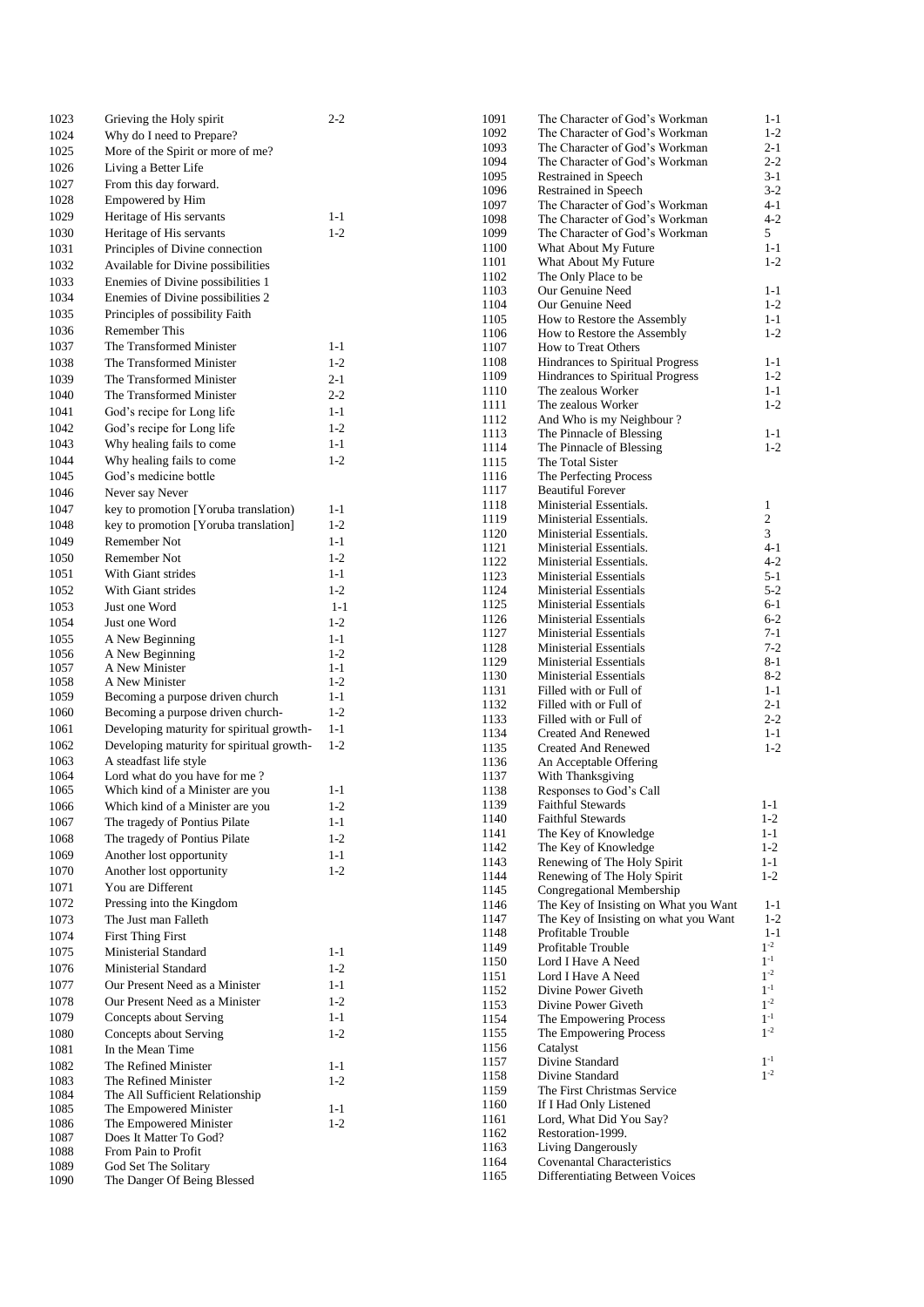| 1166         | Spiritual Maturity                                                 |          | 1241         | The Balanced Minister                          | $1^{-2}$                      |
|--------------|--------------------------------------------------------------------|----------|--------------|------------------------------------------------|-------------------------------|
| 1167         | Restoring our Assembly                                             | $1 - 1$  | 1242         | Pulling down Strongholds                       | $1^{-1}$                      |
| 1168         | Restoring our Assembly                                             | $1 - 2$  | 1243         | Pulling down Strongholds                       | $1^{-2}$                      |
| 1169         | Truly I am Full of Power                                           |          | 1244         | The Working of The Spirit                      | $1^{-1}$<br>$1^{-2}$          |
| 1170<br>1171 | Move Forward<br>A Mountain of Blessings                            |          | 1245<br>1246 | The Working of The Spirit<br>You and Your Work | $1^{-1}$                      |
| 1172         | How to Move God's Hand                                             |          | 1247         | You and Your Work                              | $1^{-2}$                      |
| 1173         | <b>Under New Management</b>                                        |          | <b>STOP</b>  |                                                |                               |
| 1174         | Anointing Fall On Me                                               |          | 1248         | The Deceived Minister                          | $\mathbf{1}$                  |
| 1175         | The Way Forward                                                    |          | 1249         | The Deceived Minister                          | $\overline{c}$                |
| 1176         | In the Eye of the Storm                                            |          | 1250         | The Deceived Minister                          | $\ensuremath{\mathfrak{Z}}$   |
| 1177         | Annas The Politician                                               |          | 1251         | The Deceived Minister                          | $\overline{4}$                |
| 1178         | Hell                                                               | $1^{-1}$ | 1252         | The Deceived Minister                          | $\sqrt{5}$                    |
| 1179         | Hell                                                               | $1^{-2}$ | 1253         | The Deceived Minister                          | 6                             |
| 1180         | Remove It                                                          |          | 1254         | The Deceived Minister                          | $7 - 1$                       |
| 1181         | You Asked For It                                                   |          | 1255         | The Deceived Minister                          | $7 - 2$                       |
| 1182         | Turning Hopeless Situation Around                                  | $1^{-1}$ | 1256<br>1257 | The Deceived Minister                          | $8-1$<br>$8 - 2$              |
| 1183<br>1184 | Why Some People are not Touched<br>Why Some People are not Touched | $1^{-2}$ | 1258         | The Deceived Minister<br>The Deceived Minister | $9-1$                         |
| 1185         | The Minister's wife adorning                                       |          | 1259         | The Deceived Minister                          | $9-2$                         |
| 1186         | <b>Restored to Power</b>                                           |          | 1260         | The Deceived Minister                          | 10                            |
| 1187         | Do You Really Desire It?                                           |          | 1261         | The Deceived Minister                          | 10                            |
| 1188         | If you want to prosper                                             |          | 1262         | The Deceived Minister                          | 11                            |
| 1189         | What Profit Has He that worketh                                    | $1^{-1}$ | 1263         | The Deceived Minister                          | 12                            |
| 1190         | What Profit Has He that worketh                                    | $1^{-2}$ | 1264         | The Deceived Minister                          | 13                            |
| 1191         | The Value of Listening                                             |          | 1265         | The Deceived Minister                          | 14                            |
| 1192         | Men of Destiny                                                     | $1^{-1}$ | 1266         | The Deceived Minister                          | 15                            |
| 1193         | Men of Destiny**************                                       | $1^{-2}$ | 1267         | The Deceived Minister                          | 16                            |
| 1194         | Awake Thou That Sleepest                                           | $1^{-1}$ | 1268         | The Deceived Minister                          | 16                            |
| 1195         | Awake Thou That Sleepest                                           | $1^{-2}$ | 1269         | The Deceived Minister                          | 17                            |
| 1196<br>1197 | And When God Says No                                               |          | 1270<br>1271 | The Deceived Minister                          | 18<br>19                      |
| 1198         | <b>Strengthening Family Ties</b><br>Facing Life after Loss         | $1^{-1}$ | 1272         | The Deceived Minister<br>The Deceived Minister | 20                            |
| 1199         | Facing Life after Loss                                             | $1 - 2$  | 1273         | The Deceived Minister                          | 21                            |
| 1200         | Taking a New Stand                                                 |          | 1274         | The Deceived Minister                          | 22                            |
| 1201         | The Power of Positive Action                                       |          | 1275         | The Deceived Minister                          | 23                            |
| 1202         | Where am I Really?                                                 |          | 1276         | The Deceived Minister                          | 24                            |
| 1203         | Who Hath Believed our Report?                                      |          | 1277         | The Deceived Minister                          | 25                            |
| 1204         | A Vessel Fit                                                       |          | 1278         | The Deceived Minister                          | 26                            |
| 1205         | Fortifiers                                                         |          | 1279         | The Deceived Minister                          | 27                            |
| 1206         | The Option for Maximum Impact                                      |          | 1280         | The Deceived Minister                          | 28                            |
| 1207         | The Great Annual Race.                                             | $1^{-1}$ | 1281         | The Deceived Minister                          | 29                            |
| 1208<br>1209 | What is in a Name?                                                 | $1^{-2}$ | 1282<br>1283 | The Deceived Minister<br>The Deceived Minister | 30<br>31                      |
| 1210         | What is in a Name<br>Millennial Passover Night                     |          | 1284         | Nothing Else                                   |                               |
| 1211         | My New Year Resolution                                             |          | 1285         | Doing It Right                                 | $1^{-1}$                      |
| 1212         | The Power of A Prophetic Word.                                     |          | 1286         | Doing It Right                                 | $1 - 2$                       |
| 1213         | Refuse, Choose                                                     |          | 1287         | Not Even God Can                               |                               |
| 1214         | How to feel better with yourself                                   |          | 1288         | Survival Secret.                               | $1^{-1}$                      |
| 1215         | A Stitch in Time                                                   |          | 1289         | <b>Survival Secret</b>                         | $1^{-2}$                      |
| 1216         | Handling End Time Pressures.                                       |          | 1290         | Overcoming the limits to our Glory.            |                               |
| 1217         | <b>Onward Christian Soldiers</b>                                   |          | 1291         | <b>Building Strong Men</b>                     | $1^{-1}$                      |
| 1218         | They All had it.                                                   |          | 1292         | Building strong men                            | $1^{-2}$<br>$1^{-1}\,$        |
| 1219<br>1220 | Foundations For Marriage.<br>A Call to Remember                    |          | 1293<br>1294 | One in a Million<br>One in a Million           | $1^{-2}$                      |
| 1221         | Accepting a New Challenge                                          |          | 1295         | My Supreme Desire                              | $1^{-1}\,$                    |
| 1222         | Meeting the Need of God                                            |          | 1296         | My Supreme Desire                              | $1^{-2}$                      |
| 1223         | Mary Magdalene                                                     | $1^{-1}$ | 1297         | Victor or Victim?                              |                               |
| 1224         | Mary Magdalene                                                     | $1^{-2}$ | 1298         | A Call To Higher Service                       | $1^{-1}$                      |
| 1225         | The King is Coming                                                 | $1^{-1}$ | 1299         | A Call To Higher Service                       | $1^{-2}$                      |
| 1226         | The King is coming                                                 | $1^{-2}$ | 1300         | The Siege Is Over.                             | $1^{-1}$                      |
| 1227         | <b>Observe His Orders</b>                                          |          | 1301         | The Siege Is Over                              | $1^{-2}$                      |
| 1228         | The Culprit                                                        |          | 1302         | Initiating forceful action                     |                               |
| 1229         | Why people lack.                                                   |          | 1303         | In the Crucible?                               | $1^{-1}$                      |
| 1230         | The Making of A Helpmate Minister                                  |          | 1304         | In the Crucible?                               | $1^{\rm 2}$                   |
| 1231<br>1232 | How to Make It Happen                                              |          | 1305<br>1306 | Surviving This Attack.                         | 1 <sup>1</sup><br>$1^{\rm 2}$ |
| 1233         | Tomorrow About This Time.<br>Changed From Glory to Glory           |          | 1307         | <b>Surviving This Attack</b><br>Power Secret.  | $1^{\rm 1}$                   |
| 1234         | Overcoming Life's Challenges.                                      |          | 1308         | Power Secret                                   | $1^{\rm 2}$                   |
| 1235         | No More Limits                                                     | $1^{-1}$ | 1309         | In Time Like This                              | $1^{\rm 1}$                   |
| 1236         | No More Limits                                                     | $1^{-2}$ | 1310         | In Time Like This                              | $1^{\mathrm{2}}$              |
| 1237         | God of Returns                                                     |          | 1311         | Spiritual Adjustments                          | $1^{\rm 1}$                   |
| 1238         | Activating my Returns                                              | $1^{-1}$ | 1312         | Spiritual Adjustments                          | $1^{\rm 2}$                   |
| 1239         | <b>Activating My Returns</b>                                       | $1^{-2}$ | 1313         | Atmosphere, Attitude& Anointing                | 1 <sup>1</sup>                |
| 1240         | The Balanced Minister                                              | $1^{-1}$ | 1314         | Atmosphere, Attitude & Anointing               | 1 <sup>2</sup>                |

- 1

- 2

- 1

- 2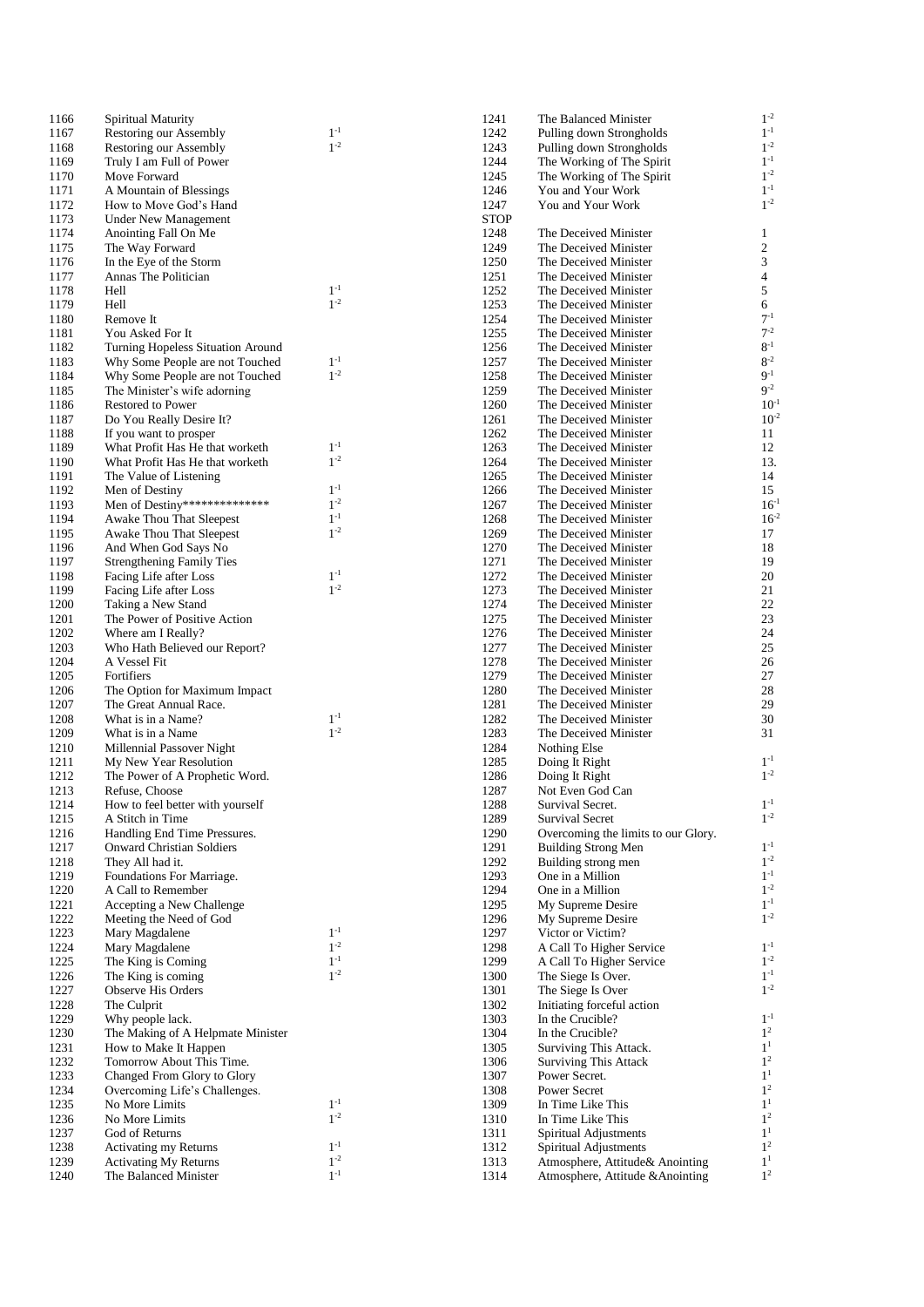| 1315     | The 21 <sup>st</sup> Century Local Church        | 1              |      | 1389 | Set up for blessings                     |                |
|----------|--------------------------------------------------|----------------|------|------|------------------------------------------|----------------|
| 1316     | The 21 <sup>st</sup> Century Local Church        | $\overline{c}$ |      | 1390 | Set up for blessings                     |                |
| 1317     | Putting my call beyond doubt                     |                | 1391 | 1391 | A good minister                          |                |
| 1318     | The Fathers Blessings                            |                |      | 1392 | A good minister                          |                |
| 1319     | The Valuable Minister                            |                |      | 1393 | A worker's lifestyle                     |                |
| 1320     | Better days are ahead                            |                |      | 1394 | A worker's lifestyle                     |                |
| 1321     | God's Complimentary Card                         |                |      | 1395 | Always abounding in the work of the Lord |                |
| 1322     | Our Spiritual Fuse                               |                |      | 1396 | Why should I partake in this?            |                |
| 1323     | <b>Applying Divine Blessings</b>                 | 1 <sup>1</sup> |      | 1397 | Why should I partake in this?            |                |
| 1324     | Applying Divine Blessings********                | 1 <sup>2</sup> |      | 1398 | A True reflection                        |                |
| 1325     | A worker's Challenge                             |                |      | 1399 | A True reflection                        |                |
| 1326     | Oh God! Why Was I Called                         | 1 <sup>1</sup> |      | 1400 | My Toughest Battle.                      |                |
| 1327     | Oh God! Why Was I Called                         | 1 <sup>2</sup> |      | 1401 | My Toughest Battle.                      |                |
| 1328     | Let It Be Done                                   |                |      | 1402 |                                          |                |
|          |                                                  |                |      |      | My Future depends on it                  |                |
| 1329     | By My Spirit                                     |                |      | 1403 | Behold Another Level.                    |                |
| 1330     | The Gift of Jesus                                |                |      | 1404 | Step on the Scale                        |                |
| 1331     | Thank you God                                    |                |      | 1405 | Solid Rock or Sinking Sand?              |                |
| Start up |                                                  |                |      | 1406 | One Thing thou lackest.                  |                |
| 1332     | 2000/2001 Passover Night.                        |                |      | 1407 | Let us go on                             |                |
| 1333     | Abounding                                        |                |      | 1408 | Saintly Sinners?                         |                |
| 1334     | Back in full                                     |                |      | 1409 | Becoming More Effective.                 |                |
| 1335     | How Jesus attracted the crowd                    | 1 <sup>1</sup> |      | 1410 | I don't want you to                      |                |
| 1336     | How Jesus attracted the crowd                    | 1 <sup>2</sup> |      | 1411 | Minister Beware of                       |                |
| 1337     | Who is our target as a church?                   |                |      | 1412 | How are you taking it?                   |                |
| 1338     | Developing a seeker's sensitive service          |                |      | 1413 | <b>Explaining Uncommon Favour</b>        |                |
| 1339     | Developing our strategy for harvest              | 1 <sup>1</sup> |      | 1414 | Do I really know?                        |                |
| 1340     | Developing our strategy for harvest              | 1 <sup>2</sup> |      | 1415 | The last frontier                        |                |
| 1341     | Lord! Teach us to pray                           | 1 <sup>1</sup> |      |      |                                          |                |
| 1342     | Lord! Teach us to pray                           | 1 <sup>2</sup> |      | 1416 | The simplest way                         |                |
| 1343     | Showers of Blessings                             |                |      | 1417 | Are You Allowing It                      |                |
| 1344     | Between the ordinary and the extra ordinary $11$ |                |      | 1418 | And This Could Be It                     |                |
|          |                                                  |                |      | 1419 | Will You Also?                           |                |
| 1345     | Between the ordinary and the extra ordinary $12$ |                |      | 1420 | Just The Way It Is                       |                |
| 1346     | Concerning every need                            |                |      | 1421 | The Cost Of Christmas                    |                |
| 1347     | To Every wrestler                                |                |      | 1422 | <b>Another Chance</b>                    |                |
| 1348     | <b>Improving Ministerial Performance</b>         | 1 <sup>1</sup> |      | 1423 | Unlimited Blessing                       |                |
| 1349     | <b>Improving Ministerial Performance</b>         | 1 <sup>2</sup> |      | 1424 | Some Thought On Fasting                  |                |
| 1350     | Developing an effective lifestyle                | 1 <sup>1</sup> |      | 1425 | Why Pray?                                |                |
| 1351     | Developing an effective lifestyle                | 1 <sup>2</sup> |      | 1426 | This Year                                |                |
| 1352     | It is a challenge                                | 1 <sup>1</sup> |      | 1427 | That You May Do Well                     |                |
| 1353     | It is a challenge                                | 1 <sup>2</sup> |      | 1428 | The Vital Blessing                       |                |
| 1354     | The ultimate challenge                           | 1 <sup>1</sup> |      |      |                                          |                |
| 1355     | The ultimate challenge                           | 1 <sup>2</sup> |      | 1429 | The Vital Blessing                       |                |
| 1356     | Doubting Thomas                                  | 1 <sup>1</sup> |      | 1430 | Pass Me Not By                           |                |
| 1357     | Doubting Thomas                                  | 1 <sup>2</sup> |      | 1431 | Are You Living Or Existing?              |                |
|          |                                                  | 1 <sup>1</sup> |      | 1432 | Dreams Do Come True                      |                |
| 1358     | The power of the Gospel                          | 1 <sup>2</sup> |      |      | 1433 No Option To This                   |                |
| 1359     | The power of the Gospel                          |                |      | 1434 | Something Is About To Happen             |                |
| 1360     | The Better Alternative                           |                |      | 1435 | Am <i>I</i> Meeting Up?                  |                |
| 1361     | Now is the Time                                  |                |      | 1436 | <b>Releasing The Captives</b>            |                |
| 1362     | If you have a Need.                              | 1 <sup>1</sup> |      | 1437 | Releasing The Captives                   |                |
| 1363     | If you have a Need                               | $1^2\,$        |      | 1438 | Every Good Thing                         |                |
| 1364     | Something about your past                        | 1 <sup>1</sup> |      | 1439 | Fishers Of Men                           |                |
| 1365     | Something about your past                        | 1 <sup>2</sup> |      | 1440 | Please Let Me Explain                    |                |
| 1366     | A costly Mistake                                 | 1 <sup>1</sup> |      | 1441 | God Is 'I am' But "Am I"                 |                |
| 1367     | A costly Mistake                                 | 1 <sup>2</sup> |      | 1442 | Life At Its Best                         |                |
| 1368     | A Strange place to be                            | 1 <sup>1</sup> |      | 1443 | Am I Spiritually Fit?                    |                |
| 1369     | A Strange place to be                            | 1 <sup>2</sup> |      | 1444 | Why I Should Not                         |                |
| 1370     | Right order for ministry                         | 1 <sup>1</sup> |      |      |                                          |                |
| 1371     | Right order for ministry                         | $1^{-2}$       |      | 1445 | Do I Really Have A Vision?               |                |
| 1372     | Unfamiliar paths                                 | $1^{-1}$       |      | 1446 | Redeeming The Lost Years                 |                |
|          |                                                  | $1^{-2}$       |      | 1447 | Which Am I: Problem Or Solution?         |                |
| 1373     | Unfamiliar paths                                 | $1^{-1}$       |      | 1448 | A Right Perspective                      |                |
| 1374     | The Power of a Different spirit                  |                |      | 1449 | What It Does For Me                      | 1 <sup>1</sup> |
| 1375     | The Power of a Different spirit                  | $1^{-2}$       |      | 1450 | What It Does For Me                      | $1^{\rm 2}$    |
| 1376     | God's order for the family                       | $1^{-1}$       |      | 1451 | Do You Have Any?                         |                |
| 1377     | God's order for the family                       | $1^{-2}$       |      | 1452 | Way Of Escape                            |                |
| 1378     | Relationship potentials                          | $1^{-1}$       |      | 1453 | The Portrait Of A Church Worker          | 1              |
| 1379     | Relationship potentials                          | $1^{-2}$       |      | 1454 | The Portrait Of A Church Worker          | 2 <sup>1</sup> |
| 1380     | Building a lasting relationship                  | $1 - 1$        |      | 1455 | The Portrait Of A Church Worker          | $2^2$          |
| 1381     | Building a lasting relationship                  | $1 - 2$        |      | 1456 | If Only You Can                          |                |
| 1382     | Relationship conflicts & how to deal with them   | $1^{-1}$       |      | 1457 | Better Things For Us                     | 1 <sup>1</sup> |
| 1383     | Relationship conflicts & how to deal with them   | $1^{-2}$       |      | 1458 | Better Things for Us                     | 1 <sup>2</sup> |
| 1384     | Act Even though                                  |                |      |      |                                          |                |
| 1385     | Explaining God's Power.                          |                |      | 1459 | Make the Move                            |                |
| 1386     | Something good suddenly!                         | $1^{-1}$       |      | 1460 | How to Do It                             |                |
| 1387     | Something good suddenly                          | $1^{-2}$       |      | 1461 | When This Happen-                        | 1 <sup>1</sup> |
|          |                                                  |                |      | 1462 | When This Happen                         | 1 <sup>2</sup> |
| 1388     | Due for Spiritual Arrears                        |                |      | 1463 | Am I Hurting Myself?                     | 1 <sup>1</sup> |

 $1^{-1}$ 

 $1^{-2}$ 

 $1^{-1}$ 

 $1^{-2}$ 

 $1^{-1}$ 

 $1^{-1}$ 

 $1^{-1}$ 

 $1^{-2}$ 

 $1^{-1}$ 

 $1^{-2}$ 

 $1^{-1}$ 

 $1^{-2}$ 

1

2

1

2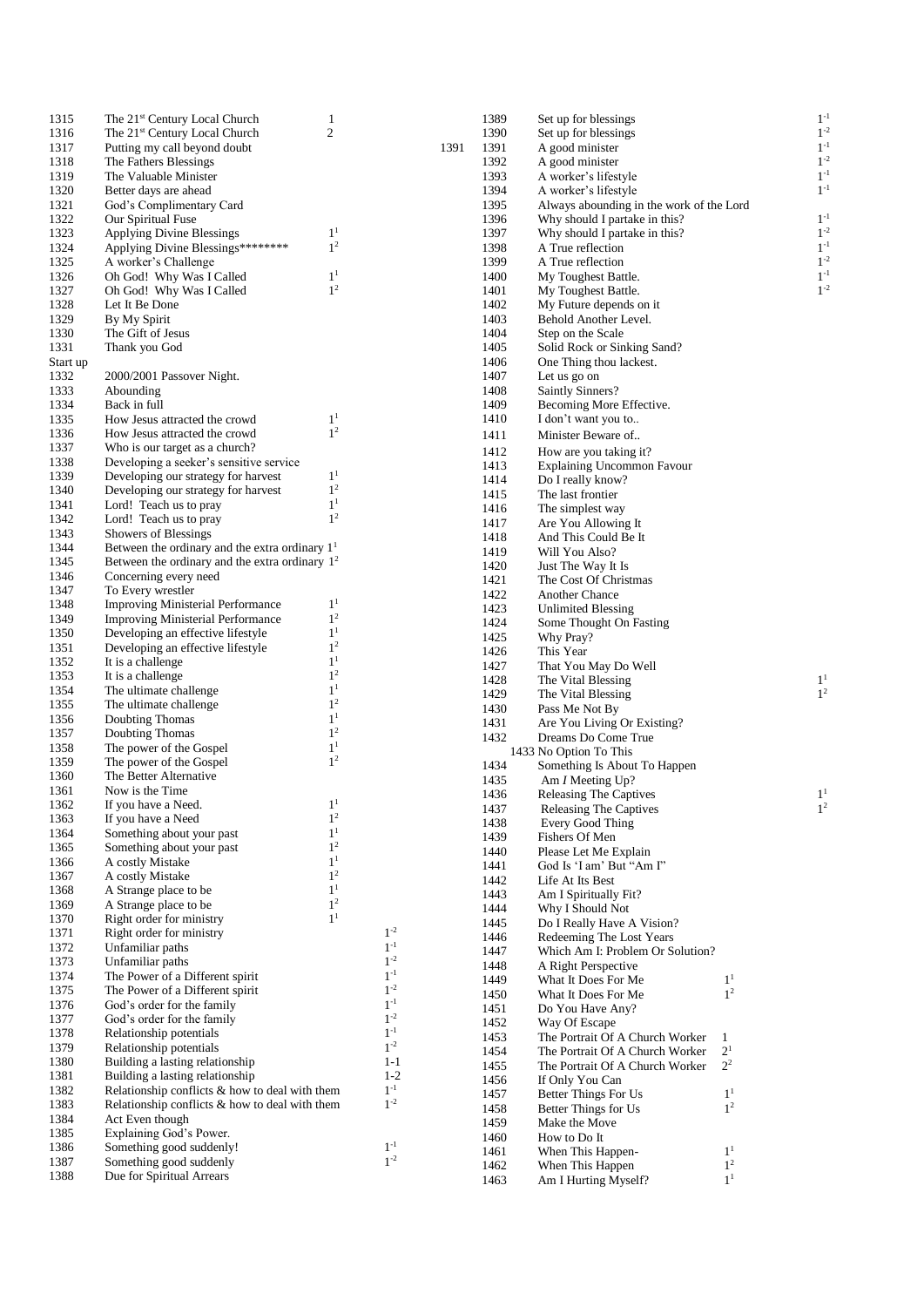| 1464         | Am I Doing What Is Right?                                      |
|--------------|----------------------------------------------------------------|
| 1465         | Anchor of the Soul                                             |
| 1466<br>1467 | Is This All?                                                   |
| 1468         | Bitter or Better by it<br>Am I Desperate Enough                |
| 1469         | I have a Favourable Future                                     |
| 1470         | A changed Future                                               |
| 1471         | Equipped For The Future                                        |
| 1472         | Passover Night 2002/2003                                       |
| 1473<br>1474 | <b>START</b>                                                   |
| 1475         | A New Lifestyle<br>Power For New Beginning                     |
| 1475         | Am I Guilty?                                                   |
| 1476         | The Stroke of the Clock                                        |
| 1476         | <b>Energizing Divine Acts</b>                                  |
| 1477         | The Secret to a Beautiful Life                                 |
| 1478<br>1479 | Give Thyself Wholly<br>Is That Why?                            |
| 1480         | Royal Treatment                                                |
| 1481         | Do you have it in Place?                                       |
| 1482         | No Need for This Now                                           |
| 1483         | Now the Better News                                            |
| 1484<br>1485 | Don't                                                          |
| 1486         | The Paths of life<br>Receiving His Fullness                    |
| 1487         | Receiving An Over plus                                         |
| 1488         | Changed by Fire                                                |
| 1489         | Is this the secret?                                            |
| 1490         | The Connector                                                  |
| 1491<br>1492 | Is this as important?<br>Do what he did                        |
| 1493         | Who is qualified?                                              |
| 1494         | His first choice                                               |
| 1495         | 1 <sup>1</sup><br>It is your choice                            |
| 1496         | 1 <sup>2</sup><br>It is your choice                            |
| 1497         | How he operates                                                |
| 1498<br>1499 | Living large for God<br>The larger life                        |
| 1500         | That you may enlarge                                           |
| 1501         | Who can? I can                                                 |
| 1502         | Enjoying enlargement                                           |
| 1503         | $1^1$<br>In His presence<br>1 <sup>2</sup>                     |
| 1504<br>1505 | In His presence<br>Experiencing enlargement                    |
| 1506         | Victory the only option                                        |
| 1507         | Prophetic declarations                                         |
| 1508         | Enlarged and enlarging                                         |
| 1509         | Principles of excellence                                       |
| 1510<br>1511 | God's winning formula<br>1 <sup>1</sup><br>Our supreme task    |
| 1512         | 1 <sup>2</sup><br>Our supreme task                             |
| 1513         | $1^1$<br>Why do it?                                            |
| 1514         | 1 <sup>2</sup><br>Why do it?                                   |
| 1515         | $1^1$<br>Protecting our church                                 |
| 1516         | 1 <sup>2</sup><br>Protecting our church                        |
| 1517<br>1518 | Behold another level (U.k edition)<br>Empowered for the future |
| 1519         | The blessing of maximum                                        |
| 1520         | The blessing of maximum                                        |
| 1521         | Ultimately victorious                                          |
| 1522         | Ultimately victorious                                          |
| 1523         | What He did                                                    |
| 1524<br>1525 | Cleopas<br>Tetelestai!                                         |
| 1526         | Tetelestai!                                                    |
| 1527         | The greatest Achievement                                       |
| 1528         | The greatest achievement                                       |
| 1529         | When not to                                                    |
| 1530<br>1531 | Empowering the minister's wife<br>A quality lifestyle          |
| 1532         | Sir, I beg to disagree                                         |
| 1533         | How to get things                                              |
| 1534         | Largeness of heart                                             |
| 1535         | Largeness of heart                                             |
| 1536         | Running to win                                                 |

1

2

1

1

1

2

1

2

1

2

1

| 1537 | Running to win                                                | $1^2$          |
|------|---------------------------------------------------------------|----------------|
|      |                                                               | $1^1$          |
| 1538 | When God seems distant                                        |                |
| 1539 | When God seems distant                                        | 1 <sup>2</sup> |
| 1540 | It takes time                                                 | 1 <sup>1</sup> |
| 1541 | It takes time                                                 | 1 <sup>2</sup> |
|      |                                                               | $1^1$          |
| 1542 | No comment                                                    |                |
| 1543 | No comment                                                    | 1 <sup>2</sup> |
| 1544 | The message in the mess                                       | $1^1$          |
| 1545 | The message in the mess                                       | 1 <sup>2</sup> |
| 1546 | Is it worth it?                                               | $1^1$          |
|      |                                                               |                |
| 1547 | Is it worth it?                                               | 1 <sup>2</sup> |
| 1548 | Is there no other way?                                        | 1 <sup>1</sup> |
| 1549 | Is there no other way?                                        | 1 <sup>3</sup> |
| 1550 | Why does He not do it?                                        | 1 <sup>1</sup> |
| 1551 |                                                               | 1 <sup>2</sup> |
|      | Why does He not do it?                                        |                |
| 1552 | Men ought always to pray                                      |                |
| 1553 | The Last Hurdle                                               | $1^1$          |
| 1554 | The Last Hurdle                                               | 1 <sup>2</sup> |
| 1555 | More Than Enough                                              | $1^1$          |
| 1556 | More Than Enough                                              | 1 <sup>2</sup> |
|      |                                                               |                |
| 1557 | <b>Wired For Success</b>                                      |                |
| 1558 | Could this be it? (With French Subtitle)                      | 1 <sup>1</sup> |
| 1559 | Could this be it? (With French Subtitle)                      | 1 <sup>2</sup> |
| 1560 | Am I doing what is right? (With French Subtitle) $11$         |                |
| 1561 | Am I doing what is right?(With French Subtitle)1 <sup>2</sup> |                |
|      |                                                               |                |
| 1562 | Becoming more effective (With French Subtitle) 1 <sup>1</sup> |                |
| 1563 | Becoming more effective (With French Subtitle) 1 <sup>2</sup> |                |
| 1564 | Before you say yes (With French Subtitle)                     |                |
| 1565 | I don't want you to (With French Subtitle)                    |                |
| 1566 | Explaining uncommon Favour (French Subtitle)                  |                |
|      |                                                               |                |
| 1567 | God's Recommendation (with German Subtitle) $11$              |                |
| 1568 | God's Recommendation (with German Subtitle) $12$              |                |
| 1569 | How to make it happen (with German Subtitle) $11$             |                |
| 1570 | How to make it happen (with German Subtitle) $12$             |                |
| 1571 | Power to become (with German Subtitle)                        | 1 <sup>1</sup> |
| 1572 | Power to become (with German Subtitle)                        | 1 <sup>2</sup> |
| 1573 | Am I meeting up? (with German Subtitle)                       | $1^1$          |
|      |                                                               |                |
|      |                                                               |                |
| 1574 | Am I meeting up? (with German Subtitle)                       | 1 <sup>2</sup> |
|      | <b>END</b>                                                    |                |
| 1575 | If you want more money                                        | $1^1$          |
|      |                                                               | 1 <sup>2</sup> |
| 1576 | If you want more money                                        |                |
| 1577 | Healing for the past                                          | 1 <sup>1</sup> |
| 1578 | Healing for the past                                          | 1 <sup>2</sup> |
| 1579 | Hope for the future                                           | $1^1$          |
| 1580 | Hope for the future                                           | 1 <sup>2</sup> |
|      |                                                               | $1^1$          |
| 1581 | Maintaining a fresh anointing                                 |                |
| 1582 | Maintaining a fresh anointing                                 | 1 <sup>2</sup> |
| 1583 | Beginning of the best days                                    | 1 <sup>1</sup> |
| 1584 | Beginning of the best days                                    | 1 <sup>2</sup> |
| 1585 | Beyond receiving at Christmas                                 | $1^1$          |
|      |                                                               | $1^2$          |
| 1586 | Beyond receiving at Christmas                                 |                |
| 1587 | It's shouting time                                            | $1^1$          |
| 1588 | It's shouting time                                            | 1 <sup>2</sup> |
| 1589 | Sharp spiritual warrior                                       | $1^1$          |
| 1590 | Sharp spiritual warrior                                       | $1^2$          |
| 1591 | Sharpening the edge                                           | $1^1$          |
|      |                                                               | 1 <sup>2</sup> |
| 1592 | Sharpening the edge                                           |                |
| 1593 | Year of profiting                                             |                |
| 1594 | Profitable prayer                                             | $1^1$          |
| 1595 | Profitable prayer                                             | 1 <sup>2</sup> |
| 1596 | It is profitable                                              |                |
| 1597 | Be what you are                                               | 1              |
| 1598 |                                                               | $\overline{2}$ |
|      | Be what you are                                               |                |
| 1599 | What doest it profit?                                         |                |
| 1600 | Be what you are                                               | 3              |
| 1601 | A profitable alternative                                      |                |
| 1602 | Be what you are                                               | 4              |
| 1603 | Secret to open reward                                         | $1 - 1$        |
| 1603 | Secret to open reward                                         | $1-2$          |
| 1604 | A profit due                                                  |                |
|      |                                                               | $1^1$          |
| 1605 | How to serve profitably                                       |                |
| 1606 | How to serve profitably                                       | 1 <sup>2</sup> |
| 1607 | Profitably insights                                           |                |
| 1608 | Treasure: how to get it                                       | $1^1$          |
| 1609 | Treasure: how to get it                                       | 1 <sup>2</sup> |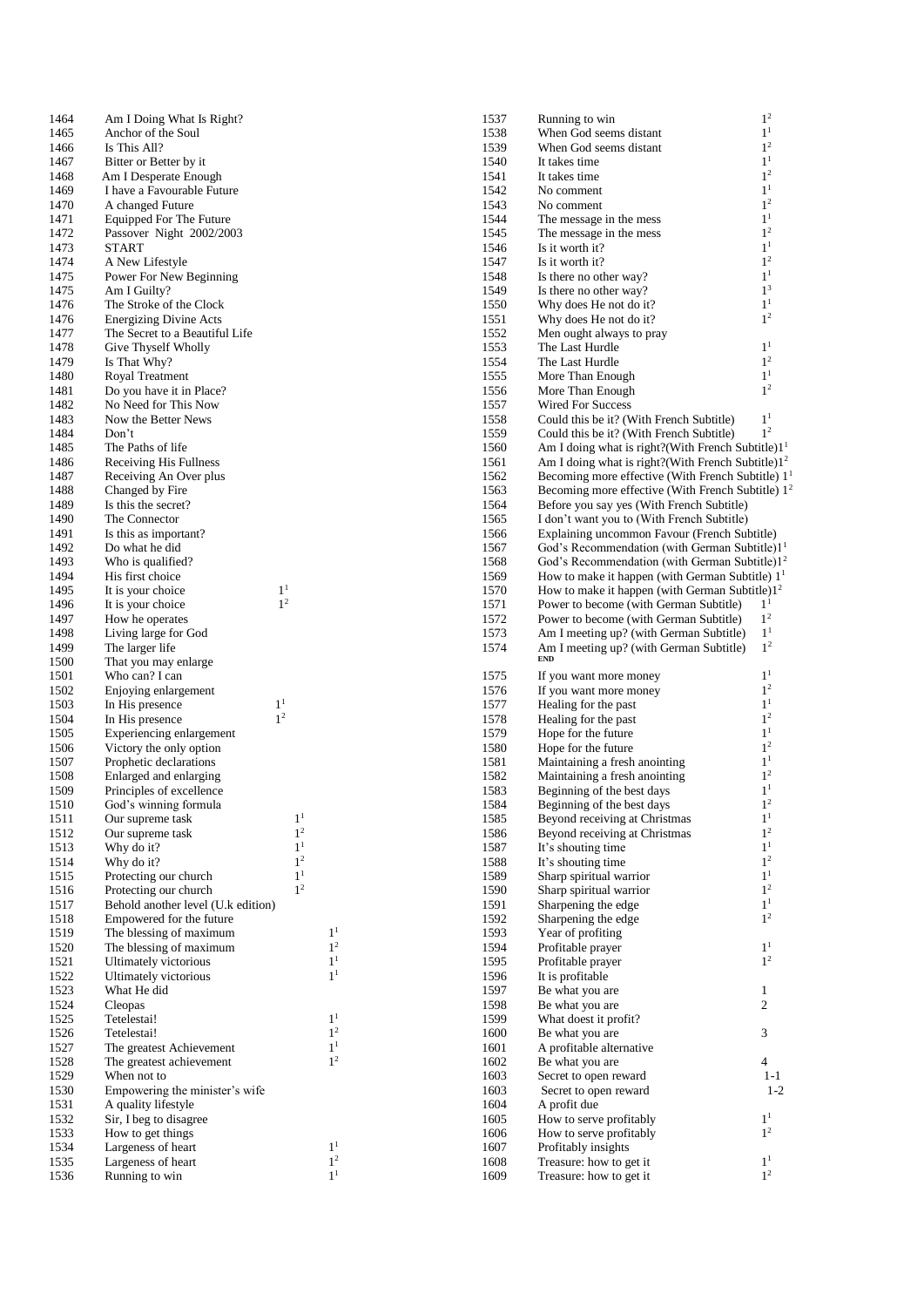| 1610         | Why is this so?                                      | 1 <sup>1</sup>                   | 1684         | The minister's guide                                     | 1 <sup>2</sup>                   |
|--------------|------------------------------------------------------|----------------------------------|--------------|----------------------------------------------------------|----------------------------------|
| 1611         | Why is this so?                                      | 1 <sup>2</sup>                   | 1685         | Never ever do it                                         | $1^1\,$                          |
| 1612         | The Umbrella                                         | 1 <sup>1</sup>                   | 1686         | Never ever do it                                         | 1 <sup>2</sup>                   |
| 1613         | The Umbrella                                         | 1 <sup>2</sup>                   | 1687         | The most honourable thing                                |                                  |
| 1614         | How not do God's work                                | 1 <sup>1</sup>                   | 1688         | Something you need to change                             | 1 <sup>1</sup>                   |
| 1615         | How not do God's work                                | 1 <sup>2</sup>                   | 1689         | Something you need to change                             | 1 <sup>2</sup>                   |
| 1616         | The Profitable connection                            |                                  | 1690         | Get out and get on                                       | 1 <sup>1</sup>                   |
| 1617         | Behold all things new                                | 1 <sup>1</sup>                   | 1691         | Get out and get on                                       | 1 <sup>2</sup>                   |
| 1618         | Behold all things new                                | 1 <sup>2</sup>                   | 1692         | Who do you say I am?                                     |                                  |
| 1619         | John the beloved                                     | 1 <sup>1</sup><br>1 <sup>2</sup> | 1693         | It is the better option                                  | 1 <sup>1</sup><br>1 <sup>2</sup> |
| 1620         | John the beloved                                     |                                  | 1694         | It is the better option                                  |                                  |
| 1621         | Resurrection freedom<br>A profitable minister's wife |                                  | 1695         | New year apostolic declarations                          |                                  |
| 1622<br>1623 | A profitable promise                                 | 1 <sup>1</sup>                   | 1696<br>1697 | Why I should be fruitful<br>Staying with the call of God |                                  |
| 1624         | A profitable promise                                 | 1 <sup>2</sup>                   | 1698         | Qualifying fruitfulness                                  |                                  |
| 1625         | Survive, wax great, go forward                       | 1 <sup>1</sup>                   | 1699         | Challenges of fruitfulness                               |                                  |
| 1626         | Survive, wax great, go forward                       | 1 <sup>2</sup>                   | 1700         | Fruitful for the right reasons                           |                                  |
| 1627         | Wisdom is profitable                                 | 1 <sup>1</sup>                   | 1701         | God's expectation of you during this harvest             |                                  |
| 1628         | wisdom is profitable                                 | 1 <sup>2</sup>                   | 1702         | Partners in harvest, why am I involved?                  |                                  |
| 1629         | A very important thing                               | 1 <sup>1</sup>                   | 1703         | Are you ready to do it?                                  |                                  |
| 1630         | A very important thing                               | 1 <sup>2</sup>                   | 1704         | Are you ready to obey?                                   |                                  |
| 1631         | God's extraordinary provisions                       |                                  | 1705         | The key to your future                                   |                                  |
| 1632         | The blessings of God's Child                         |                                  | 1706         | That you may be fruitful                                 |                                  |
| 1633         | Getting into position to profit                      | 1 <sup>1</sup>                   | 1707         | The importance of faith                                  |                                  |
| 1634         | Getting into position to profit                      | 1 <sup>2</sup>                   | 1708         | What faith is                                            | 1                                |
| 1635         | How to receive extraordinary blessings               | $1 - 1$                          | 1709         | What faith is                                            | $2^{\scriptscriptstyle 1}$       |
| 1635         | How to receive extraordinary blessings               | $1 - 2$                          | 1710         | What faith is                                            | $2^2\,$                          |
| 1636         | How do you see it?                                   | 1 <sup>1</sup>                   | 1711         | The fruitful minister's wife                             | $1^1\,$                          |
| 1637         | How do you see it?                                   | 1 <sup>2</sup>                   | 1712         | The fruitful minister's wife                             | 1 <sup>2</sup>                   |
| 1638         | Minister check your alignment                        | 1 <sup>1</sup>                   | 1713         | What do you allow to influence you?                      |                                  |
| 1639         | Minister check your alignment                        | 1 <sup>2</sup>                   | 1714         | One thing to avoid                                       | 1 <sup>1</sup>                   |
| 1640         | How to live a better live                            | 1 <sup>1</sup>                   | 1715         | One thing to avoid                                       | $1^2\,$                          |
| 1641         | How to live a better live                            | 1 <sup>2</sup>                   | 1716         | In whatsoever you do                                     | 1 <sup>1</sup>                   |
| 1642         | Minister remember                                    |                                  | 1717         | In whatsoever you do                                     | 1 <sup>2</sup>                   |
| 1643         | Removing obstacles                                   | $\mathbf{1}$                     | 1718         | Foundation for fruitfulness                              | 1 <sup>1</sup><br>1 <sup>2</sup> |
| 1644         | How to improve my standard of living                 | 1 <sup>1</sup>                   | 1719         | Foundation for fruitfulness                              |                                  |
| 1645         | How to improve my standard of living                 | 1 <sup>2</sup>                   | 1720<br>1721 | Divine prescription                                      | 1 <sup>1</sup>                   |
| 1646<br>1647 | Removing obstacles                                   | $\boldsymbol{2}$                 | 1722         | Before that is this                                      | 1 <sup>2</sup>                   |
| 1648         | Building a profitable ministry<br>Removing obstacles | 3                                | 1723         | Before that is this<br>Long Over due                     |                                  |
| 1649         | <b>Breaking barriers</b>                             | 1                                | 1724         | How much am I worth?                                     | 1 <sup>1</sup>                   |
| 1650         | All we need to do is                                 | 1 <sup>1</sup>                   | 1725         | How much am I worth?                                     | 1 <sup>2</sup>                   |
| 1651         | All we need to do is                                 | 1 <sup>2</sup>                   | 1726         | How to manage it                                         | 1 <sup>1</sup>                   |
| 1652         | <b>Breaking barriers</b>                             | 2                                | 1727         | How to manage it                                         | $1^2\,$                          |
| 1653         | One thing you need to know                           | 1 <sup>1</sup>                   | 1728         | Strategy for effective living                            | $1^{\rm 1}$                      |
| 1654         | One thing you need to know                           | 1 <sup>2</sup>                   | 1729         | Strategy for effective living                            | 1 <sup>2</sup>                   |
| 1655         | Just do it                                           |                                  | 1730         | What it takes                                            |                                  |
| 1656         | Positive and negative                                |                                  | 1731         | What is the call of God about?                           |                                  |
| 1657         | Keeping our connection clear                         | 1 <sup>1</sup>                   | 1732         | The other side of giving                                 |                                  |
| 1658         | Keeping our connection clear                         | $1^{\rm 2}$                      | 1733         | A valuable ministerial attitude                          | $\mathbf{1}$                     |
| 1659         | The way life can be                                  | 1 <sup>1</sup>                   | 1734         | You need this too                                        |                                  |
| 1660         | The way life can be                                  | 1 <sup>2</sup>                   | 1735         | What are you waiting for?                                |                                  |
| 1661         | The future began yesterday                           | 1 <sup>1</sup>                   | 1736         | A valuable ministerial attitude                          | $\overline{c}$                   |
| 1662         | The future began yesterday                           | 1 <sup>2</sup>                   | 1737         | How to get there                                         |                                  |
| 1663         | Understanding ministerial procedures                 | 1 <sup>1</sup>                   | 1738         | A valuable ministerial attitude                          | 3                                |
| 1664         | Understanding ministerial procedures                 | 1 <sup>2</sup>                   |              |                                                          |                                  |
| 1665         | Minister, you can't avoid them                       | 1 <sup>1</sup>                   | 1739         | Secret to a new anointing                                |                                  |
|              | new tittles                                          |                                  | 1740         | Elements of true thanksgiving                            |                                  |
| 1668         | Why the differentials                                | 1 <sup>2</sup>                   | 1741         | What is this time for?                                   |                                  |
| 1669         | Get it now                                           | 1 <sup>1</sup>                   | 1742         | Making more of your life                                 |                                  |
| 1670         | Get it now                                           | 1 <sup>2</sup>                   | 1743         | The common message                                       |                                  |
| 1671         | What everybody needs                                 | 1 <sup>1</sup><br>1 <sup>2</sup> | 1744         | Dealing with mistakes                                    |                                  |
| 1672         | What everybody needs                                 |                                  | 1745         | New year apostolic blessings                             |                                  |
| 1673         | Beyond mediocrity                                    | $1 - 1$                          | 1746         | Beautiful garment                                        |                                  |
| 1673<br>1674 | Beyond mediocrity                                    | $1 - 2$                          | 1747         | Remembering an old soldier                               |                                  |
| 1675         | Our unused assets<br>How to go about it              | 1 <sup>1</sup>                   | 1748<br>1749 | Partaking of the divine nature<br>Self Challenge         |                                  |
| 1676         | How to go about it                                   | 1 <sup>2</sup>                   | 1750         | An Admirable quality                                     |                                  |
| 1677         | The difference                                       | 1 <sup>1</sup>                   | 1751         | Let me see your feet                                     |                                  |
| 1678         | The difference                                       | 1 <sup>2</sup>                   | 1752         | How to be a limit breaker                                |                                  |
| 1679         | This is the reason                                   | 1 <sup>1</sup>                   | 1753         | You can get that too                                     |                                  |
| 1680         | This is the reason                                   | 1 <sup>2</sup>                   | 1754         | You can rise above the usual level                       |                                  |
| 1681         | Activating supernatural influence                    | 1 <sup>1</sup>                   | 1755         | Your credentials for soaring                             |                                  |
| 1682         | Activating supernatural influence                    | 1 <sup>2</sup>                   | 1756         | Your credentials for soaring                             |                                  |
| 1683         | The minister's guide                                 | 1 <sup>1</sup>                   | 1757         | Conditioning for divine intervention                     |                                  |
|              |                                                      |                                  |              |                                                          |                                  |

| $\mathbf{I}$ |  |  |
|--------------|--|--|

 $\frac{1}{1^2}$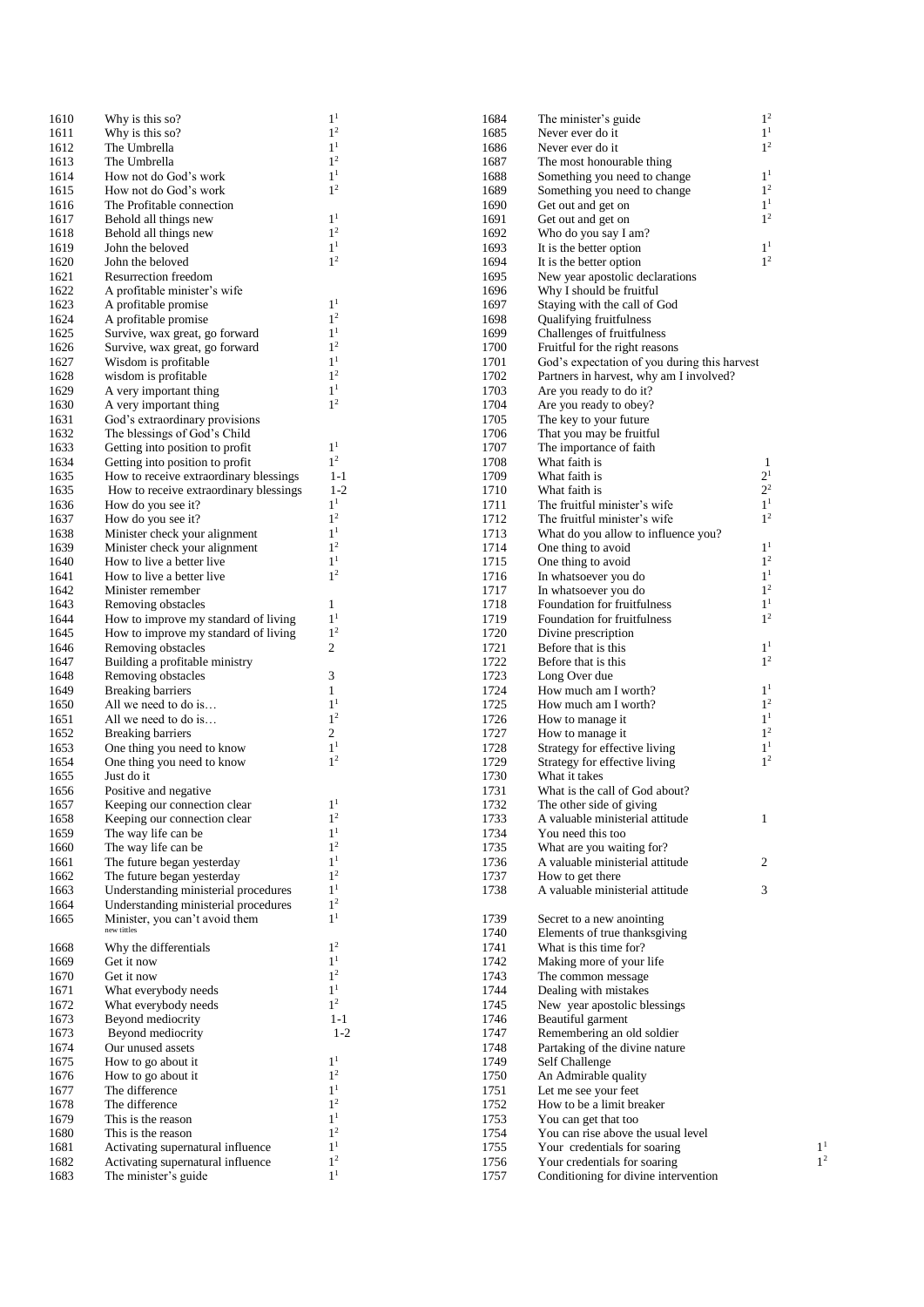| 1758         | And let my beauty be                                           |                                  | 1835         | A Rare Privilege                                                                |
|--------------|----------------------------------------------------------------|----------------------------------|--------------|---------------------------------------------------------------------------------|
| 1759         | How to put on my beautiful garment                             |                                  | 1836         | <b>Making Footprints</b>                                                        |
| 1760         | Come up hither                                                 |                                  | 1837         | <b>Making Footprints</b>                                                        |
| 1761         | Anointed to break limit                                        | 1 <sup>1</sup><br>1 <sup>2</sup> | 1838         | Is That You                                                                     |
| 1762         | Anointed to break limit                                        | 1 <sup>1</sup>                   | 1839<br>1840 | The missing ingredient                                                          |
| 1763<br>1764 | It is not what you think<br>It is not what you think           | 1 <sup>2</sup>                   | 1841         | Our Unique Relationship<br>Our Unique Relationship                              |
| 1765         | It is my desire                                                | 1 <sup>1</sup>                   | 1842         | A Matter Of Concern                                                             |
| 1766         | it is my desire                                                | 1 <sup>2</sup>                   | 1843         | A Matter Of Concern                                                             |
| 1767         | The Great Invitation                                           | 1 <sup>1</sup>                   | 1844         | The Normal Christian Life                                                       |
| 1768         | The Great Invitation                                           | 1 <sup>2</sup>                   | 1845         | The Normal Christian Life                                                       |
| 1769         | You Will need to Come                                          | 1 <sup>1</sup>                   | 1846         | That the Ministry Be Not Blamed                                                 |
| 1770         | You Will Need to Come                                          | 1 <sup>2</sup>                   | 1847         | That the Ministry Be Not Blamed                                                 |
| 1771         | Herod Antipas the Fox                                          | 1 <sup>1</sup>                   | 1848         | Our Divine Problem Solver                                                       |
| 1772         | Herod Antipas the Fox                                          | 1 <sup>2</sup>                   | 1849         | Our Divine Problem Solver                                                       |
| 1773         | A More Excellent Way                                           | 1 <sup>1</sup>                   | 1850         | Watch Out For These Things                                                      |
| 1774         | A More Excellent Way                                           | 1 <sup>2</sup>                   | 1851         | Watch Out For These Things                                                      |
| 1775         | Developing a Quality Healthy Attitude                          | 1 <sup>1</sup>                   | 1852         | It Is Dangerous                                                                 |
| 1776         | Developing a Quality Healthy Attitude                          | 1 <sup>2</sup>                   | 1853         | It Is Dangerous                                                                 |
| 1777         | A Guiding Principle                                            |                                  | 1854         | Life in the Spirit                                                              |
| 1778         | Dealing with Spiritual Roadblocks                              | 1 <sup>1</sup>                   | 1855         | Life in the Spirit                                                              |
| 1779<br>1780 | you can do it<br>Only you can do it                            | 1 <sup>2</sup>                   | 1856<br>1857 | You Can Avoid it<br>You Can Avoid it                                            |
| 1781         | The Approved workman                                           | 1 <sup>1</sup>                   | 1858         | Am I Walking In The Spirit?                                                     |
| 1783         | The Balance                                                    |                                  | 1859         | Am I Walking In the Spirit?                                                     |
| 1784         | The Making of the man that God uses                            | 1 <sup>1</sup>                   | 1860         | The Ideal Christian Life $11$                                                   |
| 1785         | The Making of the man that God uses                            | 1 <sup>2</sup>                   | 1861         | The Ideal Christian Life $12$                                                   |
| 1786         | Why you are here                                               | 1 <sup>1</sup>                   | 1862         | What Is the Fruit of the Spirit? $11$                                           |
| 1787         | Why you are here                                               | 1 <sup>2</sup>                   | 1863         | What Is the Fruit of the Spirit? $1^2$                                          |
| 1788         | You must be this                                               | 1 <sup>1</sup>                   | 1864         | The Choice of the Wavering Crowd $11$                                           |
| 1789         | You must be this                                               | 1 <sup>2</sup>                   | 1865         | The Choice of the Wavering Crowd $12$                                           |
| 1790         | From another angle                                             | 1 <sup>1</sup>                   | 1866         | The Remaking of an Ideal Environment 1 <sup>1</sup>                             |
| 1791         | From another angle                                             | 1 <sup>2</sup>                   | 1867         | The Remaking of an Ideal Environment $12$                                       |
| 1792         | Use it or Lose it                                              | 1 <sup>1</sup>                   | 1868         | Changed Inside Out 1 <sup>1</sup>                                               |
| 1793         | Use it or Lose it                                              | 1 <sup>2</sup>                   | 1869         | Changed Inside Out $12$                                                         |
| 1794         | Developing Ministerial potency                                 | 1 <sup>1</sup>                   | 1870         | This is the Guaranty $11$                                                       |
| 1795         | Developing Ministerial potency                                 | 1 <sup>2</sup>                   | 1871         | This is the Guaranty $12$                                                       |
| 1796         | It Must pass the test                                          | 1 <sup>1</sup>                   | 1872         | Becoming God's Perfect Gentle Man 1 <sup>1</sup>                                |
| 1797         | It must pass the test                                          | 1 <sup>2</sup>                   | 1873         | Becoming God's Perfect Gentle Man 1 <sup>2</sup>                                |
| 1798         | Principle of Divine Operation                                  | 1 <sup>1</sup><br>1 <sup>1</sup> | 1874         | You Are His Target 1<br>This Should Be Our Reason 1 <sup>1</sup>                |
| 1799<br>1800 | Principle of Divine Operation<br>Principle of Divine Operation | 1 <sup>2</sup>                   | 1875<br>1876 | This Should Be Our Reason 1 <sup>2</sup>                                        |
| 1801         | Mark the Difference                                            | 1 <sup>1</sup>                   | 1877         | You Are His Target 2                                                            |
| 1802         | Mark the Difference                                            | 1 <sup>2</sup>                   | 1878         | Becoming More Reliable $11$                                                     |
| 1803         | <b>Stop Carrying It</b>                                        | 1 <sup>1</sup>                   | 1879         | Becoming More Reliable $12$                                                     |
| 1804         | Stop Carrying It                                               | 1 <sup>2</sup>                   | 1880         | You Are His Target 3                                                            |
| 1805         | Making the right Impact                                        | 1 <sup>1</sup>                   | 1881         | An Essential for Christians $11$                                                |
| 1806         | Making the right Impact                                        | 1 <sup>2</sup>                   | 1882         | An Essential for Christians $12$                                                |
| 1807         | Little Is Much                                                 | 1 <sup>1</sup>                   | 1883         | When Does He Target Us 1                                                        |
| 1808         | Little Is Much                                                 | 1 <sup>2</sup>                   | 1884         | <b>Mastering Our Desires</b>                                                    |
| 1809         | Learning to Live Better                                        |                                  | 1885         | When Does He Target Us 2                                                        |
| 1810         | Learning to Live Better                                        |                                  | 1886         | Able Minister, Is This the Reason? $11$                                         |
| 1811         | Qualities of a Good Foundation                                 |                                  | 1887         | Able Minister, Is This the Reason? $12$                                         |
| 1812         | Qualities of a Good Foundation                                 |                                  | 1888         | Working According to our Mandate $11$                                           |
| 1813         | It Is What You Make Of It                                      |                                  | 1889         | Working According to our Mandate $12$                                           |
| 1814         | It Is What You Make Of It                                      |                                  | 1890         | Every Workers Duty $11$                                                         |
| 1815<br>1817 | Am I A Blessing<br>It Cannot But Be So                         |                                  | 1891<br>1892 | Every Workers Duty $12$<br>How to Get Better Things                             |
| 1818         | It Cannot But Be So                                            |                                  | 1893         | The Key to Life                                                                 |
| 1819         | Get Rid of It Before It Does                                   |                                  | 1894         | Why Settle For Less $11$                                                        |
| 1820         | Get Rid of It Before It Does                                   |                                  | 1895         | Why Settle For Less $12$                                                        |
| 1821         | How To Make Rapid Progress                                     |                                  | 1896         | Redefining the Call of God 1                                                    |
| 1822         | <b>How To Make Rapid Progress</b>                              |                                  | 1897         | Redefining the Call of God 2                                                    |
| 1823         | What Makes Him Act?                                            |                                  | 1898         | The Power of the Spoken Word of God                                             |
| 1824         | Provoking Acts of the Holy Spirit                              |                                  | 1899         | Why I Should Speak the Word                                                     |
| 1825         | Provoking Acts of the Holy Spirit                              |                                  | 1900         | Living in the Power of the Spirit $11$                                          |
| 1826         | Keys to Acts of the Holy Spirit                                |                                  | 1901         | Living in the Power of the Spirit $12$                                          |
| 1827         | Called By My Side 1                                            |                                  | 1902         | Let the Beauty of God Be 1                                                      |
| 1828         |                                                                |                                  | 1903         | Let the Beauty of God Be 2                                                      |
| 1829         | My Most Important Relationship                                 |                                  | 1904         | Working It Out with God                                                         |
| 1830         | Do You Know The Gift of God 1 <sup>1</sup>                     |                                  | 1905         | Getting Into the Overflow                                                       |
| 1831         | Do You Know The Gift of God $12$                               |                                  | 1906         | Living a Better Life                                                            |
| 1832         | The Decision Making Made Easy                                  |                                  | 1907         | Why God Had To Come 1 <sup>1</sup>                                              |
| 1833<br>1834 | The Decision Making Made Easy<br>A Rare Privilege              |                                  | 1908<br>1909 | Why God Had To Come 1 <sup>2</sup><br>When Desires Don't Deliver 1 <sup>1</sup> |
|              |                                                                |                                  |              |                                                                                 |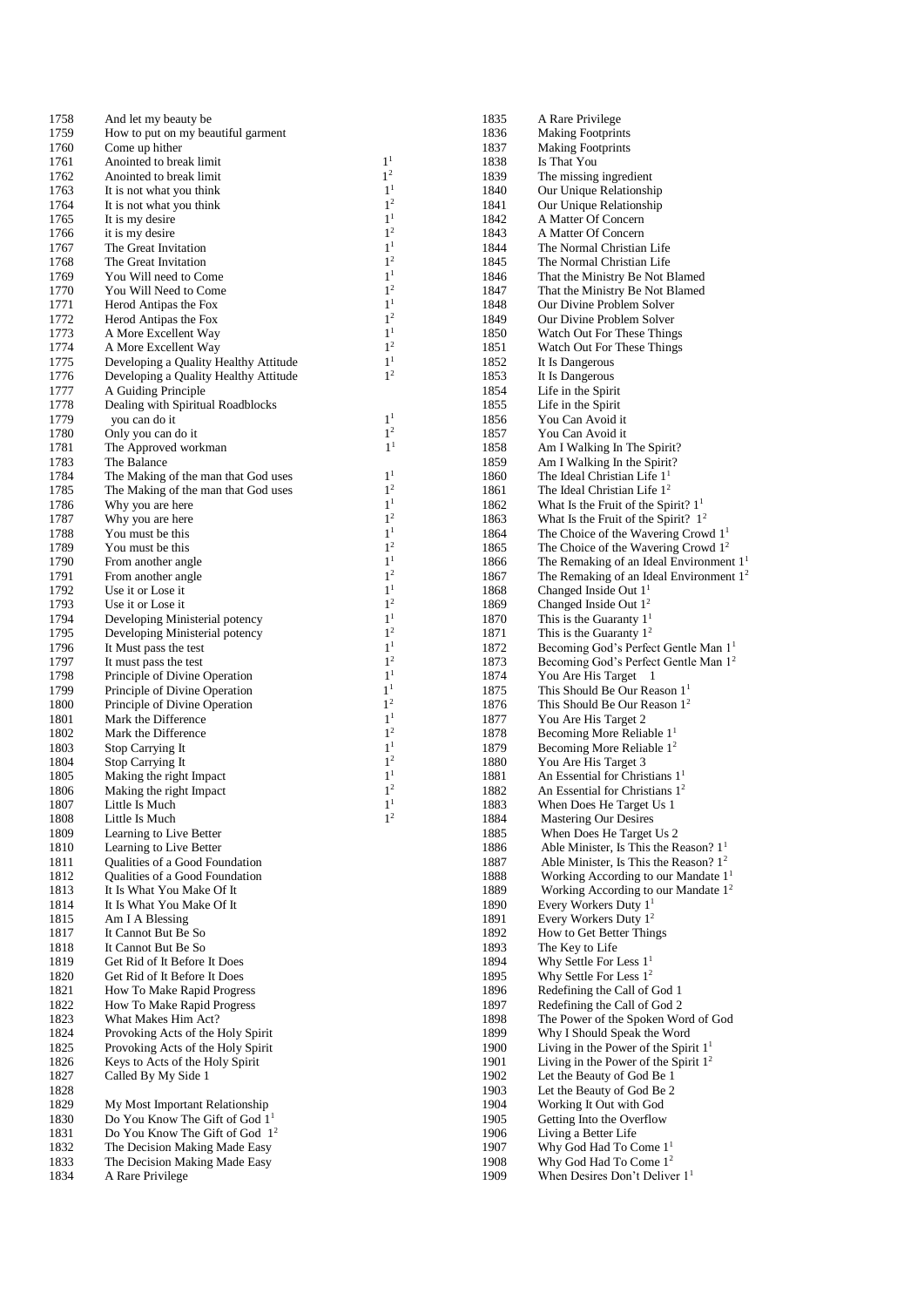1910 When Desires Don't Deliver 1<sup>2</sup><br>1911 Making Things Easier For God 1911 Making Things Easier For God<br>1912 Path to Overflowing Blessings 1912 Path to Overflowing Blessings 1st<br>1913 Path to Overflowing Blessings  $2<sup>nd</sup>$ 1913 Path to Overflowing Blessings  $2<sup>nd</sup>$ <br>1914 Why Satan Attack us Why Satan Attack us 1915 Why Study the Word of God 1916 Getting into the Overflow 1917 When Does Satan Attack Us<br>1918 Principles of Productive Bibl 1918 Principles of Productive Bible Study 1<br>1919 Various Dimensions of the Overflowin 1919 Various Dimensions of the Overflowing Blessings<br>1920 Check This Area Check This Area 1921 How Does Satan Attack Us<sup>1</sup>? 1922 How Does Satan attack us 1<sup>2</sup>? 1923 Principles of Productive Bible Study  $2^1$ <br>1924 Principles of Productive Bible Study  $2^2$ 1924 Principles of Productive Bible Study  $2^2$ <br>1925 Where Does Satan Attack Us  $1^{12}$ 1925 Where Does Satan Attack Us 1<sup>1</sup>? 1926 Where Does Satan Attack Us 1<sup>2</sup>? 1927 Tools for Effective Bible Study 1928 Why the Overflow? 1929 Why We Don't Evangelize<br>1930 Why I Am a Soul Winner 1930 Why I Am a Soul Winner<br>1931 How to Evangelize 1 1931 How to Evangelize 1<br>1932 How to Evangelize 2 1932 How to Evangelize 2<br>1933 How Can We Win M How Can We Win More Souls? 1934 How We Can Win More Souls<br>1935 Why I Am Not a Good Christia Why I Am Not a Good Christian  $1<sup>1</sup>$ 1936 Why I Am Not a Good Christian  $1^2$ <br>1937 Steps to Salvation  $1^1$ 1937 Steps to Salvation  $1^1$ <br>1938 Steps to Salvation  $1^2$ 1938 Steps to Salvation  $1^2$ <br>1939 What is the Gospel? What is the Gospel? 1940 Simon of Cyrene the conscript<br>1941 Its all in the Package 1941 Its all in the Package<br>1942 All Inclusive Salvatic All Inclusive Salvation 1943 Understanding Temptation  $1^1$ <br>1944 Understanding Temptation  $1^2$ 1944 Understanding Temptation 1<sup>2</sup><br>1945 Bible Study Methods 1 Bible Study Methods 1 1946 The Burden of God 1947 Do you have Spiritual 20/20 Vision?<br>1948 Nature of Temptation  $1<sup>1</sup>$ 1948 Nature of Temptation  $1^1$ <br>1949 Nature of Temptation  $1^2$ 1949 Nature of Temptation  $1^2$ <br>1950 Bible Study Methods  $2^1$ 1950 Bible Study Methods  $2^1$ <br>1951 Bible Study Methods  $2^2$ 1951 Bible Study Methods  $2^2$ <br>1952 Tools of Bible Study 2 Tools of Bible Study 2 1953 It is not that Bad 1954 Why you should be Hopeful<br>1955 If it be so why am I thus? 1955 If it be so why am I thus?<br>1956 Am I doing a good work? Am I doing a good work? 1957 Am I a good servant?<br>1958 Does He really care? 1958 Does He really care?<br>1959 God's recipe for the c God's recipe for the overflow 1960 Strategic positioning for the overflowing blessing 1961 Making good investment for a better future<br>1962 God at work  $1<sup>1</sup>$ 1962 God at work  $1^1$ <br>1963 God at work  $1^2$ God at work  $1<sup>2</sup>$ 1964 Another spirit 1965 The power to succeed<br>1966 Maior Hindrances to s Major Hindrances to success 1967 Such a time as this 1968 Do something different now 1969 Co-operating with God's unusual method<br>1970 How to protect vourself 1970 How to protect yourself<br>1971 Stolen properties returns Stolen properties returned 1972 You don't have to be miserable now<br>1973 Establishing a stronger foundation for 1973 Establishing a stronger foundation for a better ministry<br>1974 What am I getting wrong?  $1<sup>1</sup>$ What am I getting wrong?  $1<sup>1</sup>$ 1975 What am I getting wrong? 1<sup>2</sup> 1976 It is your making<br>1977 What are you say What are you saying? 1978 Beware of ministry killers 1<sup>1</sup> 1979 Beware of ministry killers 1<sup>2</sup> 1980 How God answers prayers  $1<sup>1</sup>$ <br>1981 How God answers prayers  $1<sup>2</sup>$ 1981 How God answers prayers  $1^2$ <br>1982 The blessing of closeness to C The blessing of closeness to God 1983 How to get what you are seeking<br>1984 Principles of predetermined durat Principles of predetermined duration of problems  $1<sup>1</sup>$ 

1985 Principles of predetermined duration of problems  $1<sup>2</sup>$ <br>1986 Ordered to fight 1986 Ordered to fight<br>1987 Wisdom to fight 1987 Wisdom to fight<br>1988 What the activate 1988 What the activated power will do<br>1989 How to change your life 1989 How to change your life<br>1990 Activating the force of in 1990 Activating the force of increase<br>1991 The power of expectation 1991 The power of expectation<br>1992 The best gift 1992 The best gift<br>1993 Are you mad 1993 Are you mad?<br>1994 Making my lif 1994 Making my life count for more<br>1995 Vision Controlled Lifestyle 1995 Vision Controlled Lifestyle<br>1996 The importance of a word fr 1996 The importance of a word from God<br>1997 I iving by every word of God 1997 Living by every word of God<br>1998 What Jesus said about Love. 1998 What Jesus said about Love.<br>1999 Nature of Divine love 1999 Nature of Divine love<br>2000 Necessity of prayer for 2000 Necessity of prayer for a Christian worker<br>
2001 Ouest for increase  $1<sup>1</sup>$ Quest for increase  $1<sup>1</sup>$ 2002 Quest for increase  $1^2$ <br>2003 Who is to blame? 2003 Who is to blame?<br>2004 It is my fault 2004 It is my fault<br>2005 Am I my own 2005 Am I my own enemy<br>2006 What your ultimate ai 2006 What your ultimate aim should be  $1<sup>1</sup>$ <br>2007 What your ultimate aim should be  $1<sup>2</sup>$ 2007 What your ultimate aim should be  $1<sup>2</sup>$  2008 Safe guards 2008 Safe guards<br>2009 Evidence of 2009 Evidence of Growth<br>2010 What is the super-ab 2010 What is the super-abundant lifestyle?<br>2011 Caianhas the mastermind 2011 Caiaphas the mastermind<br>2012 The key to super abundance 2012 The key to super abundance<br>2013 Activating super abundance 2013 Activating super abundance<br>2014 Things that work against gro Things that work against growth 2015 The recipe for super abundance<br>2016 How to stay on course in minist 2016 How to stay on course in ministry 1<br>2017 Made all things to all men 1 Made all things to all men 1 2018 Made all things to all men  $2^1$ <br>2019 Made all things to all men  $2^2$ 2019 Made all things to all men  $2^2$ <br>2020 Why I do not have Why I do not have 2021 You may have to do more 2022 How to stay on course in ministry 2<br>2023 A lifestyle of excellence 2023 A lifestyle of excellence<br>2024 Finding the right answer 2024 Finding the right answers<br>
2025 Be Opened! 2025 Be Opened!<br>2026 No more De 2026 No more Delay.<br>2027 Why the Delay? 2027 Why the Delay? Oh Lord!<br>2028 What Does He Have to Sa What Does He Have to Say? 2029 How to Use What You Have<br>2030 Apointing Within 2030 Anointing Within<br>2031 Anointing Upon 2031 Anointing Upon<br>2032 Transforming Po 2032 Transforming Power of the Anointing.<br>2033 His Name Shall be called Wonderful 2033 His Name Shall be called Wonderful<br>2034 How to Ensure a Better Ending 2034 How to Ensure a Better Ending<br>2035 Activating the Force of Change 2035 Activating the Force of Change  $1^1$ <br>2036 Activating the Force of Change  $1^2$ 2036 Activating the Force of Change 1<sup>2</sup><br>2037 Bassover Night 2009/2010 2037 Passover Night 2009/2010<br>2038 Opportunities Everywhere, 2038 Opportunities Everywhere, Who Can Use Them?<br>2039 The Language of Opportunity 2039 The Language of Opportunity 2040 The Nature and Character of Opportunities 2041 How to Recognize Opportunities<br>2042 How to Evaluate Opportunities 2042 How to Evaluate Opportunities The Benefits of Opportunities 2044 The Tragedy of Missed Opportunities<br>2045 Using Every Opportunities 2045 Using Every Opportunities<br>2046 Keep On Using Opportunit Keep On Using Opportunities 2047 Exploring marital Opportunities<br>2048 How to know the will of God 2048 How to know the will of God<br>2049 Why Follow Jesus  $1<sup>1</sup>$ 2049 Why Follow Jesus  $1^1$ <br>2050 Why follow Jesus  $1^2$ Why follow Jesus  $1<sup>2</sup>$ 2051 The Repentant Robber  $1^1$ <br>2052 The Repentant Robber  $1^2$ 2052 The Repentant Robber  $1^2$ <br>2053 Oualities of a True Follov Qualities of a True Follower of Jesus 2054 What following Jesus entails 2055 Why People Do What They Do<br>2056 Why People Give Excuses 2056 Why People Give Excuses<br>2057 What our work should have What our work should have  $1<sup>1</sup>$ 2058 What our work should have  $1^2$ <br>2059 Friendship With God Friendship With God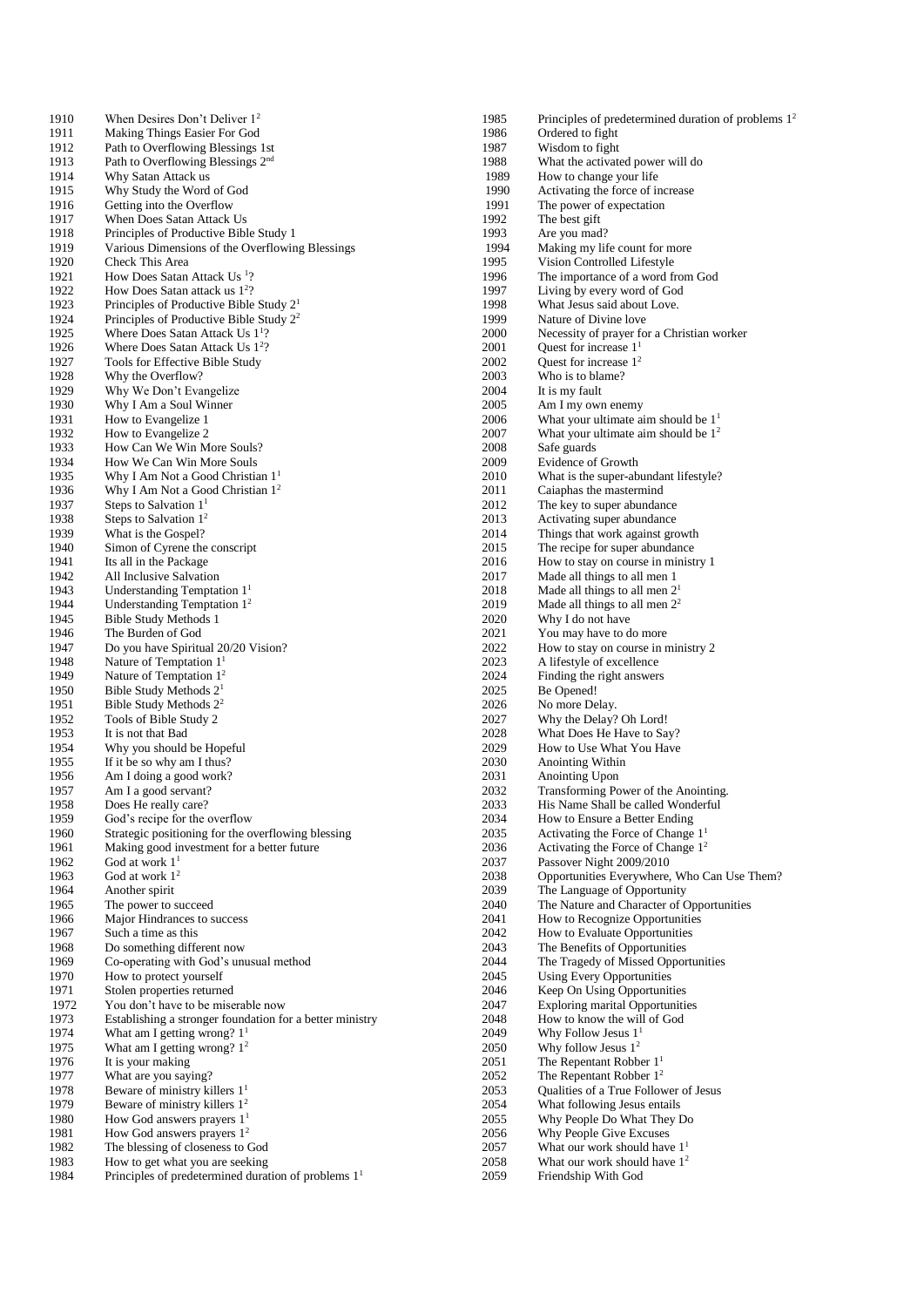2060 Lessons from friendship with God<br>2061 Defining the Quality of our Work 1 2061 Defining the Quality of our Work  $1^1$ <br>2062 Defining the Quality of our work  $1^2$ 2062 Defining the Quality of our work  $1^2$ <br>2063 The Secret of Staying Power 2063 The Secret of Staying Power<br>2064 The Secret of the Palm Tree The Secret of the Palm Tree 2065 Why was Man Made? 2066 Why was I created? 2067 Exploring Ministerial Opportunities<br>2068 Ministry Opportunities Abound Eve Ministry Opportunities Abound Everywhere 2069 An Important Condition For Divine Elevation<br>2070 The Qualities of God's Workman The Qualities of God's Workman 2071 The King's Business 2072 What Does It Mean To Serve 2073 The True Spirit Of Service<br>2074 Learning on How to Respo 2074 Learning on How to Respond to God<br>2075 Learning on How not to Respond To C 2075 Learning on How not to Respond To God<br>2076 The Best Kind of Life The Best Kind of Life 2077 Are you one of us? 2078 Things you need to know about problems<br>2079 Making a case for a Fresh Anointing Making a case for a Fresh Anointing 2080 Understanding the Obedience Principle<br>2081 The Secret of God' greatest blessing 2081 The Secret of God' greatest blessing<br>
2082 The key to passionate service  $1<sup>1</sup>$ 2082 The key to passionate service  $1<sup>1</sup>$ <br>2083 The key to passionate service  $1<sup>2</sup>$ The key to passionate service  $1^2$ 2084 What is Stagnancy?<br>2085 Jesus, Light of the w 2085 Jesus, Light of the world<br>  $2085$  How to make right choic 2086 How to make right choices in life<br>2087 Why restoration? 2087 Why restoration?<br>2088 Why people do no 2088 Why people do not set goals<br>2089 Why you need to set goals Why you need to set goals 2090 How we should relate with our goals<br>2091 Areas where we need to set goals 2091 Areas where we need to set goals<br>2092 How to determine your true goals How to determine your true goals 2093 The types of goals we need to set<br>2094 How to set our Goals 2094 How to set our Goals<br>2095 Why People fail to ac Why People fail to achieve their goals  $1<sup>1</sup>$ 2096 Why people fail to achieve their goals  $1<sup>2</sup>$ 2097 Why Labourers are few  $1^1$  {Workers Training Jan., 2011} 2098 Why Labourers are few  $1^2$  {Workers Training Jan., 2011} 2099 The value of training for church workers  $1^1$ {Workers Training} 2100 The value of training for church workers  $1^2$ <br>2101 What God wants his work to have  $1^1$ {Work 2101 What God wants his work to have  $1^1$ {Workers Training, 2011} 2102 What God wants his work to have  $1^2$ {Workers Training, 2011} 2103 Qualities of those who set and achieve great goals 2104 Reviewing your goals<br>2105 Setting Relationship g 2105 Setting Relationship goals<br>2106 Why Relationship? Why Relationship? 2107 How to meet every need  $1^1$ <br>2108 How to meet every need  $1^2$ 2108 How to meet every need  $1^2$ <br>2109 Our first work  $1^1$ Our first work  $1<sup>1</sup>$ 2110 Our first work 1<sup>2</sup> 2111 God's greatest desire<br>2112 Heeding the call to in 2112 Heeding the call to intimacy with God<br>2113 Opening the windows of Heaven Opening the windows of Heaven 2114 How to open the doors of Heaven 2115 Open Heaven for an effective ministry<br>2116 The Open Door The Open Door 2117 Use the Open Door 2118 What is in your name? 2119 The Place Calvary  $1^1 \& 1^2$ <br>2120 How I discover the power 2120 How I discover the power in the name of Jesus<br>2121 In what direction am I moving? In what direction am I moving? 2122 Changed to go forward<br>2123 The Truth about who w 2123 The Truth about who we are<br>2124 Becoming what God called r Becoming what God called me to be 2125 The Blessings of knowing God 2126 Thou Shalt be a Blessing?<br>2127 Maturity for Effective Mir Maturity for Effective Ministry 1 2128 Maturity for Effective Ministry 2<sup>1</sup> 2129 Maturity for Effective Ministry 2<sup>2</sup> 2130 Maximum Blessing<br>2131 Why Get Anointed 2131 Why Get Anointed With Oil?  $1^1$ <br>2132 Why Get Anointed With Oil?  $1^2$ Why Get Anointed With Oil?  $1<sup>2</sup>$ 2133 End-Time Fortifiers<br>2134 When Ye Fast

When Ye Fast

2135 Here I Am; Send Me<br>2136 The Most Important T 2136 The Most Important Things To Do  $1^1$ <br>2137 The Most Important Things To Do  $1^2$ 2137 The Most Important Things To Do 1<sup>2</sup><br>2138 Principles Of Exciting Service 2138 Principles Of Exciting Service<br>2139 Overcoming this hindrances to Overcoming this hindrances to faith  $1<sup>1</sup>$ 2140 Overcoming this hindrances to faith 1<sup>2</sup> 2141 Who Is Your Counsellor?<br>2142 Why Seek Counsel?  $1^1$ 2142 Why Seek Counsel?  $1^1$ <br>2143 Why Seek Counsel?  $1^2$ 2143 Why Seek Counsel?  $1^2$ <br>2144 When yee fast 2144 When yee fast<br>2145 What are you 2145 What are you doing with your life<br>2146 How to invest your life How to invest your life 2147 Understanding the spirit of service<br>2148 Handling the storms of life: What C 2148 Handling the storms of life: What God expect from us<br>2149 Handling the storms of life: What we are to expect from 2149 Handling the storms of life: What we are to expect from God 2150 Why God speaks to us 2150 Why God speaks to us<br>2151 Whose voice am I hear Whose voice am I hearing?  $1<sup>1</sup>$ 2152 Whose voice am I hearing?  $1^2$ 2153 Am I being hindered<br>2154 Do not let this hinder 2154 Do not let this hinder you  $1^1$ <br>2155 Do not let this hinder you 1 2155 Do not let this hinder you  $1^2$ 2156 Why am I not receiving from God<br>2157 The nower of persistence in receiv 2157 The power of persistence in receiving from God<br>2158 The importance of your attitude to your life The importance of your attitude to your life 2159 Attitude to live by<br>2160 What our attitude to 2160 What our attitude to our church should be  $1^1$ <br>2161 What our attitude to our church should be  $1^2$ 2161 What our attitude to our church should be  $1^2$ <br>2162 The proof of our love for God 2162 The proof of our love for God<br>2163 The blessings of our love for C 2163 The blessings of our love for God  $1^1$ <br>2164 The blessings of our love for God 1<sup>1</sup> The blessings of our love for God  $1<sup>2</sup>$ 2165 How have I been responding to God's gift  $1<sup>1</sup>$ 2166 How have I been responding to God's gift  $1^2$  $2167$  Why thanksgiving  $1<sup>1</sup>$ 2168 Why thanksgiving  $1<sup>2</sup>$ 2169 How to start a better new year  $1<sup>1</sup>$ 2170 How to start a better new year  $1<sup>2</sup>$ 2171 Watching with the watchword - Change 2172 Understanding Change 2173 When is it time to change 2174 Why people resist change<br>2175 Why you must change 2175 Why you must change<br>2176 Making changing our liv 2176 Making changing our lives easier<br>2177 How to make effective personal o 2177 How to make effective personal changes in our lives<br>2178 How God uses problem to change our lives How God uses problem to change our lives 2179 How God uses people to change our lives<br>2180 Fulfilling The conditions For fruitfulness 2180 Fulfilling The conditions For fruitfulness<br>2181 What I Need To Change To Be Fruitful What I Need To Change To Be Fruitful 2182 Why People Assume God Is Slow<br>2183 Why God Seems To Slow About N Why God Seems To Slow About My Case 2184 What Some People Do When God Seems Slow What People Should Do When God Seems Slow 2186 The Blessing of Divine Acceleration<br>2187 The Making Of a Change Agent 1<sup>1</sup> 2187 The Making Of a Change Agent  $1^1$ <br>2188 The Making Of a Change Agent  $1^2$ 2188 The Making Of a Change Agent 1<sup>2</sup><br>2189 The Mindset Of A Change Agent 1<sup>2</sup> 2189 The Mindset Of A Change Agent 1<sup>1</sup><br>2190 The Mindset Of A Change Agent 1<sup>1</sup> The Mindset Of A Change Agent 1<sup>2</sup> 2191 The Power of Divine Favour<br>2192 How To Activate Divine Fav 2192 How To Activate Divine Favour  $1^1$ <br>2193 How To Activate Divine Favour  $1^2$ 2193 How To Activate Divine Favour 1<sup>2</sup><br>2194 Understanding The Principle Of Pi 2194 Understanding The Principle Of Promotion<br>2195 Understanding The Test Of Promotion 2195 Understanding The Test Of Promotion<br>2196 Why Parent's day Why Parent's day 2197 Our Parent's best gift to us 2198 Explaining Procastination<br>2199 Reasons People Procastin 2199 Reasons People Procastinate  $1^4$ <br>2200 Reasons People Procastinate  $1^2$ 2200 Reasons People Procastinate  $1^2$ <br>2201 The need to evaluate our life 2201 The need to evaluate our life<br>2202 What to do not to be a failure 2202 What to do not to be a failure  $1<sup>-1</sup>$ <br>2203 What to do not to be a failure  $1<sup>2</sup>$ 

- What to do not to be a failure  $1<sup>2</sup>$
- 
- 2204 The importance of the word we speak<br>2205 Benefits of speaking God's word  $1<sup>1</sup>$
- 2205 Benefits of speaking God's word 1<br>2206 Benefits of speaking God's word 1
- 2206 Benefits of speaking God's word  $1^2$ <br>2207 The way we ought to speak  $1^1$
- 2207 The way we ought to speak  $1^1$ <br>2208 The way we ought to speak  $1^2$ The way we ought to speak  $1<sup>2</sup>$
- 2209 A call to thanksgiving
-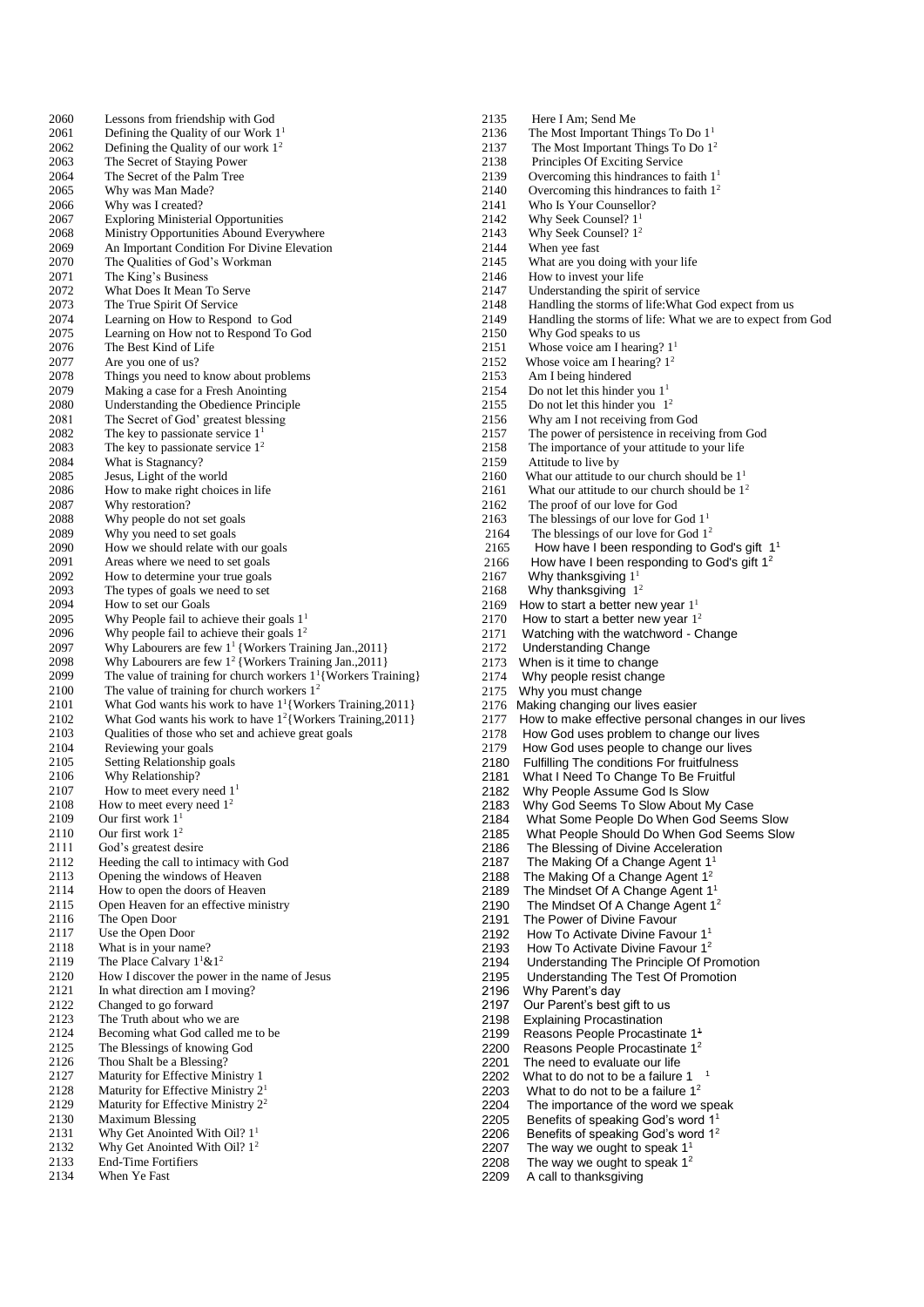2210 A lifestyle of thanksgiving 1<br>2211 A lifestyle of thanksgiving 1 2211 A lifestyle of thanksgiving  $1^2$ <br>2212 What happens when the spii 2212 What happens when the spirit comes1<sup>1</sup><br>2213 What happens when the spirit comes 1<sup>2</sup> 2213 What happens when the spirit comes  $1^2$ <br>2214 How to translate your vision to reality  $1^1$ How to translate your vision to reality  $1<sup>1</sup>$ 2215 How to translate your vision to reality  $1^2$ <br>2216 Understanding the pressure of life Understanding the pressure of life 2217 Guidelines for managing the pressure of life  $1<sup>1</sup>$ <br>2218 Guidelines for managing the pressure of life  $1<sup>2</sup>$ 2218 Guidelines for managing the pressure of life  $1^2$ <br>2219 How to succeed in what you are doing  $1^1$ 2219 How to succeed in what you are doing  $1<sup>1</sup>$ <br>2220 How to succeed in what you are doing  $1<sup>2</sup>$ How to succeed in what you are doing  $1<sup>2</sup>$ 2221 Understanding our real worth 2222 You are very valuable 1<sup>1</sup><br>2223 You are very valuable 1<sup>2</sup> You are very valuable 1<sup>2</sup> 2224 How to live above average 1<sup>1</sup> 2225 How to live above average  $1^2$ <br>2226 How to run the race of life  $1^1$ How to run the race of life  $1<sup>1</sup>$ 2227 How to run the race of life  $1^2$ 2228 His unspeakable gift  $1^1$ <br>2229 His unspeakable gift  $1^2$ 2229 His unspeakable gift  $1^2$ <br>2230 When is it time to change 2230 When is it time to change-passover 2012<br>2231 Building capacity for flourishing 1<sup>1</sup> Building capacity for flourishing 1<sup>1</sup> 2232 Building capacity for flourishing  $1^2$ <br>2233 Why I can expect to flourish Why I can expect to flourish 2234 God's purpose in flourishing us 1<sup>1</sup> 2235 God's purpose in flourishing us 1<sup>2</sup> 2236 When a relationship is not enough for flourishing<br>2237 A required attitude for flourishing 2237 A required attitude for flourishing<br>2238 Making footprints on the sands o Making footprints on the sands of time 2239 Dimensions of flourishing 2240 Character traits of a flourishing believer<br>2241 Principles of dynamic faith 2241 Principles of dynamic faith<br>2242 Why some minister get out Why some minister get out of ministry work 2243 Dimensions of growth<br>2244 Why growth is importa 2244 Why growth is important<br>2245 Laws about spiritual grov Laws about spiritual growth 2246 Myths about spiritual growth 2247 Are you feeling disappointed? 22481 Enemies of potentials 2249 Unlocking flourishing potentials 2250 What we are to do with your call 2251 Is my christian life normal 2252 How to thrive on all front in evil time 2253 How to study the word of God (outside) 2254 Increasing our lives output 2255 One thing I do 2256 Qualifying to overtake and recover all 2257 Igniting Revival fire 2258 The benefit of discovering God's purpose 2259 Giving expression to God's purpose 2260 Explaining igniting revival fire 2261 Principle of decency and orderliness in service 2262 The most overlooked key in a growing church 2263 God's view about us 2264 How God evaluate us 2265 Jehova recovering plan A 2266 Jehova recovering plan B 2267 The first christmas gift 2268 What successful people do differently 2269 Why God gives his word 2270 Why the need for total transformation 2271 How God transform us 2272 The nature of total transformation 2273 Paths to total spiritual transformation 2274 Guidelines for mental transformation

2275 Guidelines for vocational transformation 2276 What to do to experience emotional transformation 2277 Keys to financial transformation 2278 Understanding why believer's give 2279 Elements of total transformation 2280 How to manage stress 2281 Lessons about church planting 1 2282 Lessons about church planting 2 2283 A simple but very effective way of soul winning 2284 Making life transforming choices 2285 Transforming how we use money 2286 The Roman centurion 2287 How not to remain the same 2288 The transforming power of special programs 2289 Guidelines for transformed programs 2290 Facing the giants of life 2291 How to deal with the way I feel 2292 Tough times are our servants 2293 Explaining new dawn 2294 Biblical basics for exceeding expectation 2295 Exceeding expectation: how to provoke it 2296 The beginning of the world transformer 2297 Equipped for world transformation 2298 An important condition for God's blessing 2299 The secret to future blessings 2300 Secrets to a fulfilled life 2301 The power of transformed desires 2302 The transforming power of God's will for our marital life 2303 God! Is that you talking 23044 On what is your life built on 2305 How to integrate God's word into your life 2306 Principles of divine connection 2307 The challenges of the workforce 2308 Repositioning our workforce 2309 Basic principles of time management 2310 How to make wise decisions 2311 The church that God blesses 2312 How to build a great life 2313 How to put the spirit of God to work in your life 2314 How to become the person God want me to be 2315 Who we should thank most 1st service 2316 Who we should thank most 2nd service 2317 Christmas is……… 2318 Passover 2014-2015 How to respond to God 2319 What God intends for his word to do 2320 7 aspects of prosperity 2321 Why prosperity 2322 Why some people do not prosper 2323 Why the ungodly people prosper 2324 Why the ungodly people prosper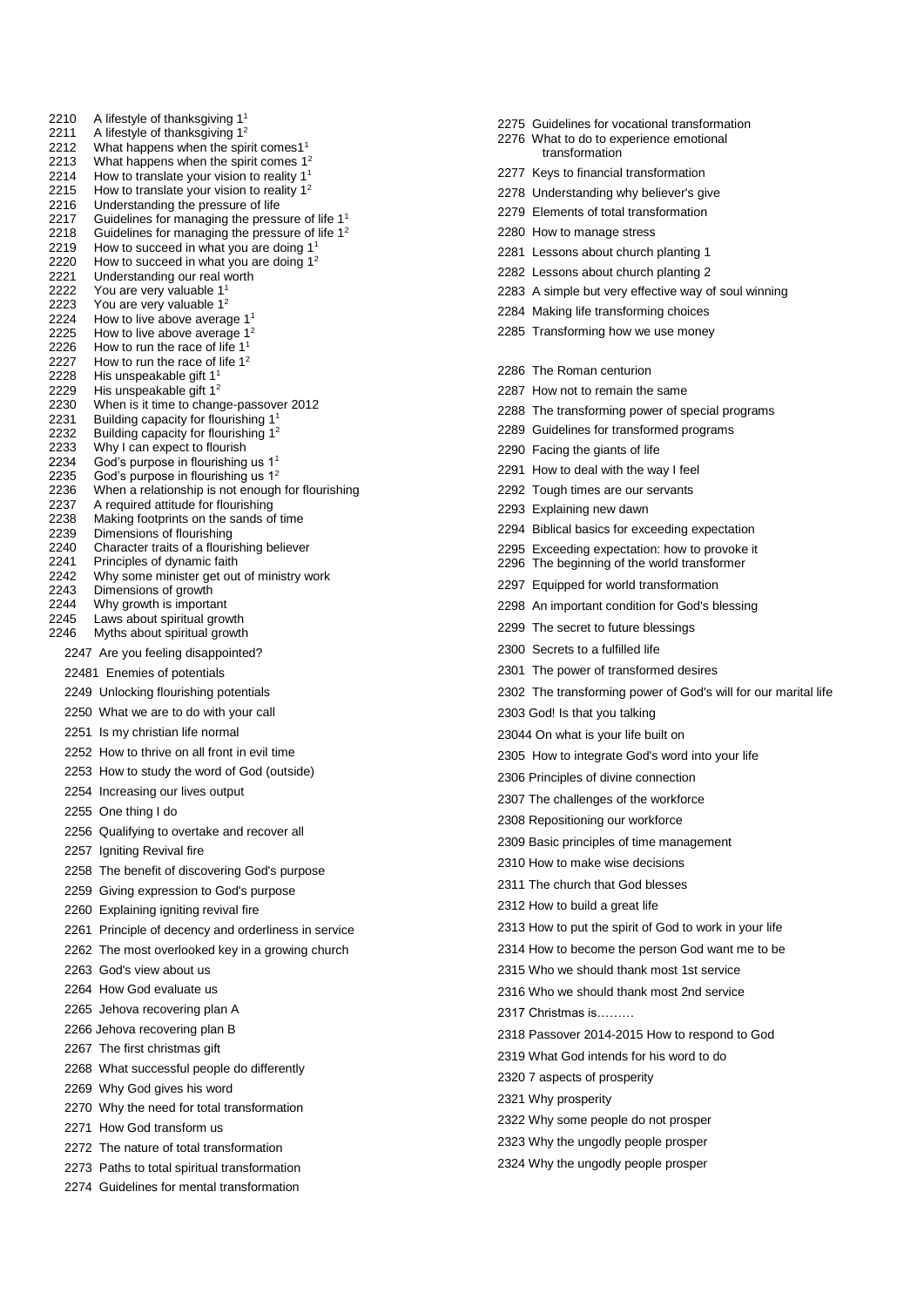2325 Principles of prosperity 2326 How God prosper his people 2327 Understanding friendship 2328 The types of friends that you need 2329 The key factor about prosperity 2330 Unleashing your potential for prosperity 2331 Faith for prosperity 2332 Barabbas the 1st Substitution 2333 Faith supplements for guaranteed prosperity 2334 Enabling a prosperous ministry 2335 Getting things done prosperously 2336 Overcoming this hindrance to prosperity 2337 An obstacle to prosperity 2338 How to evangelize 1st service 2339 How to evangelize 2nd service 2340 Living by design 2341 Guidelines for making wise decisions in life 2342 The concept of ministerial empowerment 2343 How Jesus empowered his disciples 2344 An age-long obstacle to ministerial empowerment 2345 How God helps us to build our faith 2346 Knowing how to live 2347 How to prosper doing God's work 2348 To prosper in God's work your walk is more important than your work 2349 A worker's number one assignment 2350 Who shall I send 2351 Principles of kingdom prosperity 2352 If you guide against these, you will prosper 2353 From sinking to walking in God's power 2354 Significance of walking in God's power 2355 The kind of power we all need 2356 What is your birthday gift for Jesus 2357 Learning how to appreciate other 2358 Are you coming short of God's blessings…passover 2015/2016 2359 The power of a word from God 2360 Growth choice 2361 Things to know about growth 2362 How to set and achieved growth goals 2363 The importance of goal setting to our growth 2364 Why a church must grow 2365 How you can help your church to grow 2366 Why God want growth 2367 How to connect with people 2368 Making friends for God 2369 The life that pleases God 2370 Malchus the last man Jesus healed 2371 How God helps to build our faith 2372 God's vision for your life 2373 How God uses his word to change us 2374 How to handle difficult people

2375 A secret to church growth 2376 A pitfall to our financial growth 2377 Enemies of financial harvest 2378 Ensuring ministerial growth IYMC 2016 2379 A key asset to ministerial growth IYMC 2016 2380 Breaking the powers of self limiting beliefs 2381 Why people live limited lives 2382 Why fresh oil (outside) 2383 Making a case for a fresh anointing (outside) 2384 How to become more effective in ministry (outside) 2385 From holy oil to fresh oil 2386 Growing in serving the lord 2387 impetus 2388 A useful discovery 2389 From survival to significance 2390 How to control the uncontrollable 2391 Principles for a fresh life 2392 Principles for fresh fire 2393 A christmas solution to an age long problem 2394 Important facts to know about dominion 2395 You need dominion over this 2396 Dominion over your future 2397 Using every opportunity to honour God 2398 Using one out of many opportunities 2399 The greatest fulfillment in life 2400 Living a fulfilled life 2401 Why some people do not share good news 2402 Why we must share good news 2403 Good news for disappointed believers 1 2404 Good news for disappointed believers 2 2405 The power of an overcoming faith 2406 Pilate wife: I had a dream 2407 The process of overcoming faith 2408 Principle of molding a man 2409 The clarion call 2410 Blessings through the open door 2411 The best use of your life 2412 Understanding the purpose of the anointing 2413 Understanding the call of God 2414 Designed for impact 2415 How to have a good ending of a year for a better beginning 2416 The best use of your life this year 2416 Towards improving ministerial potency 1 2417 Towards improving ministerial potency 2 2418 How to achieve more this year 2419 Understanding our mandate 2420 Have zero tolerance for these things 2421 How God makes difference in people's live 2422 Why God turn nobodies to somebodies 2423 How to succeed in making a difference